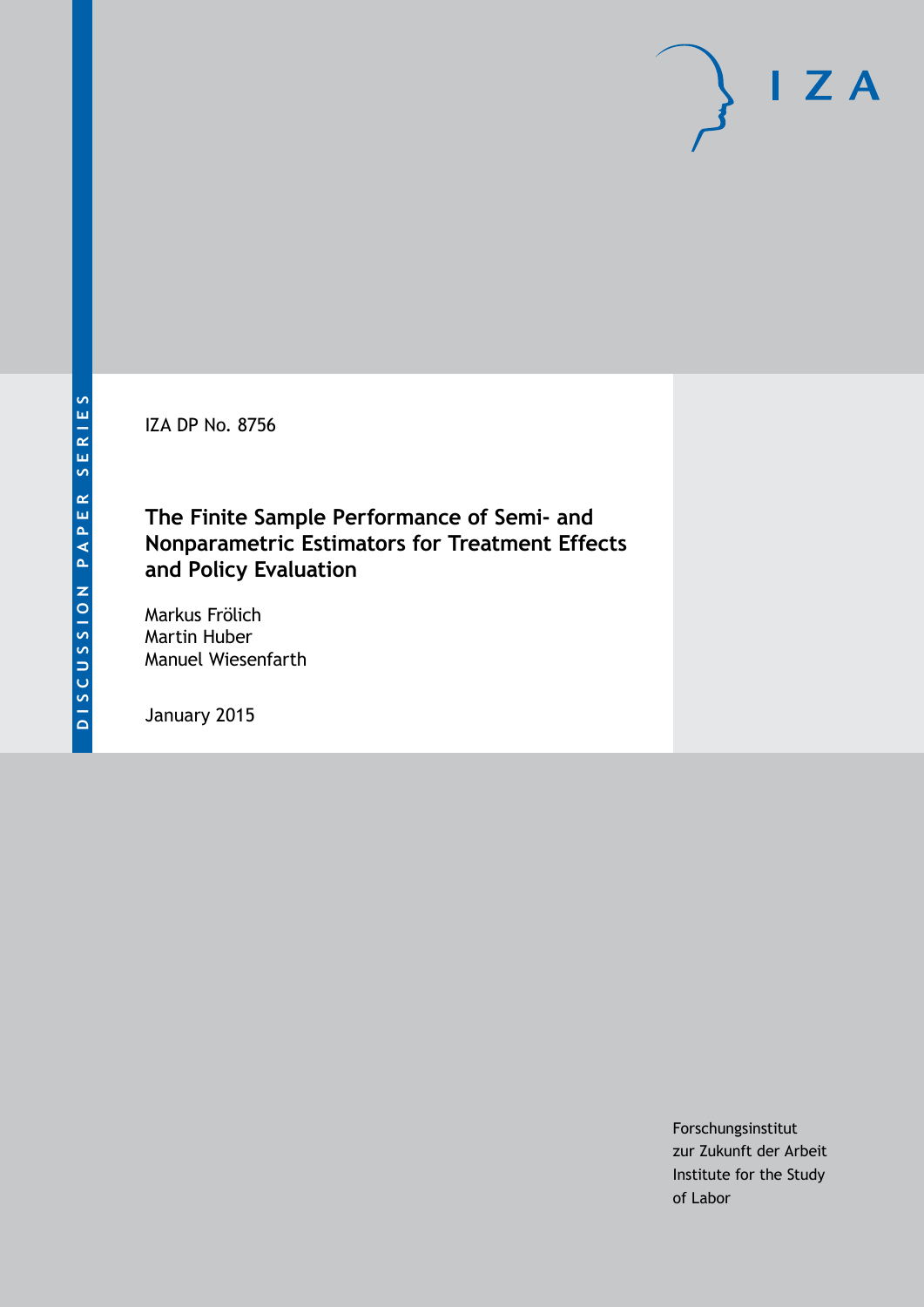# **The Finite Sample Performance of Semi- and Nonparametric Estimators for Treatment Effects and Policy Evaluation**

## **Markus Frölich**

*University of Mannheim and IZA*

## **Martin Huber**

*University of Fribourg*

## **Manuel Wiesenfarth**

*German Cancer Research Center*

Discussion Paper No. 8756 January 2015

IZA

P.O. Box 7240 53072 Bonn Germany

Phone: +49-228-3894-0 Fax: +49-228-3894-180 E-mail: [iza@iza.org](mailto:iza@iza.org)

Any opinions expressed here are those of the author(s) and not those of IZA. Research published in this series may include views on policy, but the institute itself takes no institutional policy positions. The IZA research network is committed to the IZA Guiding Principles of Research Integrity.

The Institute for the Study of Labor (IZA) in Bonn is a local and virtual international research center and a place of communication between science, politics and business. IZA is an independent nonprofit organization supported by Deutsche Post Foundation. The center is associated with the University of Bonn and offers a stimulating research environment through its international network, workshops and conferences, data service, project support, research visits and doctoral program. IZA engages in (i) original and internationally competitive research in all fields of labor economics, (ii) development of policy concepts, and (iii) dissemination of research results and concepts to the interested public.

<span id="page-1-0"></span>IZA Discussion Papers often represent preliminary work and are circulated to encourage discussion. Citation of such a paper should account for its provisional character. A revised version may be available directly from the author.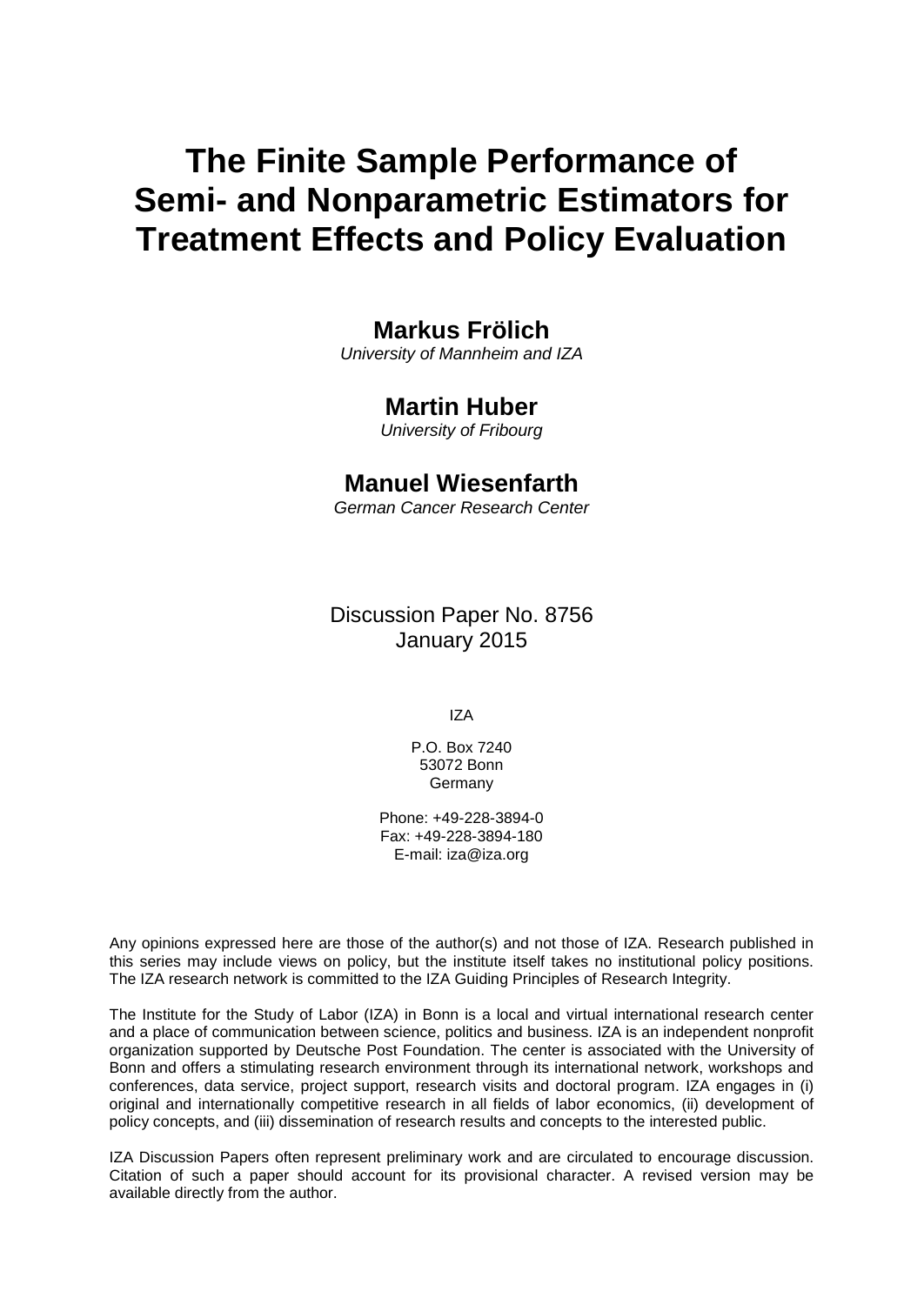IZA Discussion Paper No. 8756 January 2015

## **ABSTRACT**

## **The Finite Sample Performance of Semi- and Nonparametric Estimators for Treatment Effects and Policy Evaluation[\\*](#page-1-0)**

This paper investigates the finite sample performance of a comprehensive set of semi- and nonparametric estimators for treatment and policy evaluation. In contrast to previous simulation studies which mostly considered semiparametric approaches relying on parametric propensity score estimation, we also consider more flexible approaches based on semi- or nonparametric propensity scores, nonparametric regression, and direct covariate matching. In addition to (pair, radius, and kernel) matching, inverse probability weighting, regression, and doubly robust estimation, our studies also cover recently proposed estimators such as genetic matching, entropy balancing, and empirical likelihood estimation. We vary a range of features (sample size, selection into treatment, effect heterogeneity, and correct/misspecification) in our simulations and find that several nonparametric estimators by and large outperform commonly used treatment estimators using a parametric propensity score. Nonparametric regression, nonparametric doubly robust estimation, nonparametric IPW, and one-to-many covariate matching perform best.

JEL Classification: C21

Keywords: treatment effects, policy evaluation, simulation, empirical Monte Carlo study, propensity score, semi- and nonparametric estimation

Corresponding author:

Markus Frölich University of Mannheim L7, 3-5 68131 Mannheim Germany E-mail: [froelich@uni-mannheim.de](mailto:froelich@uni-mannheim.de)

We are grateful to Thomas Aeschbacher for his excellent research assistance. This research was also supported by the Research Center (SFB) 884 "Political Economy of Reforms" (Project B5), funded by the German Research Foundation (DFG).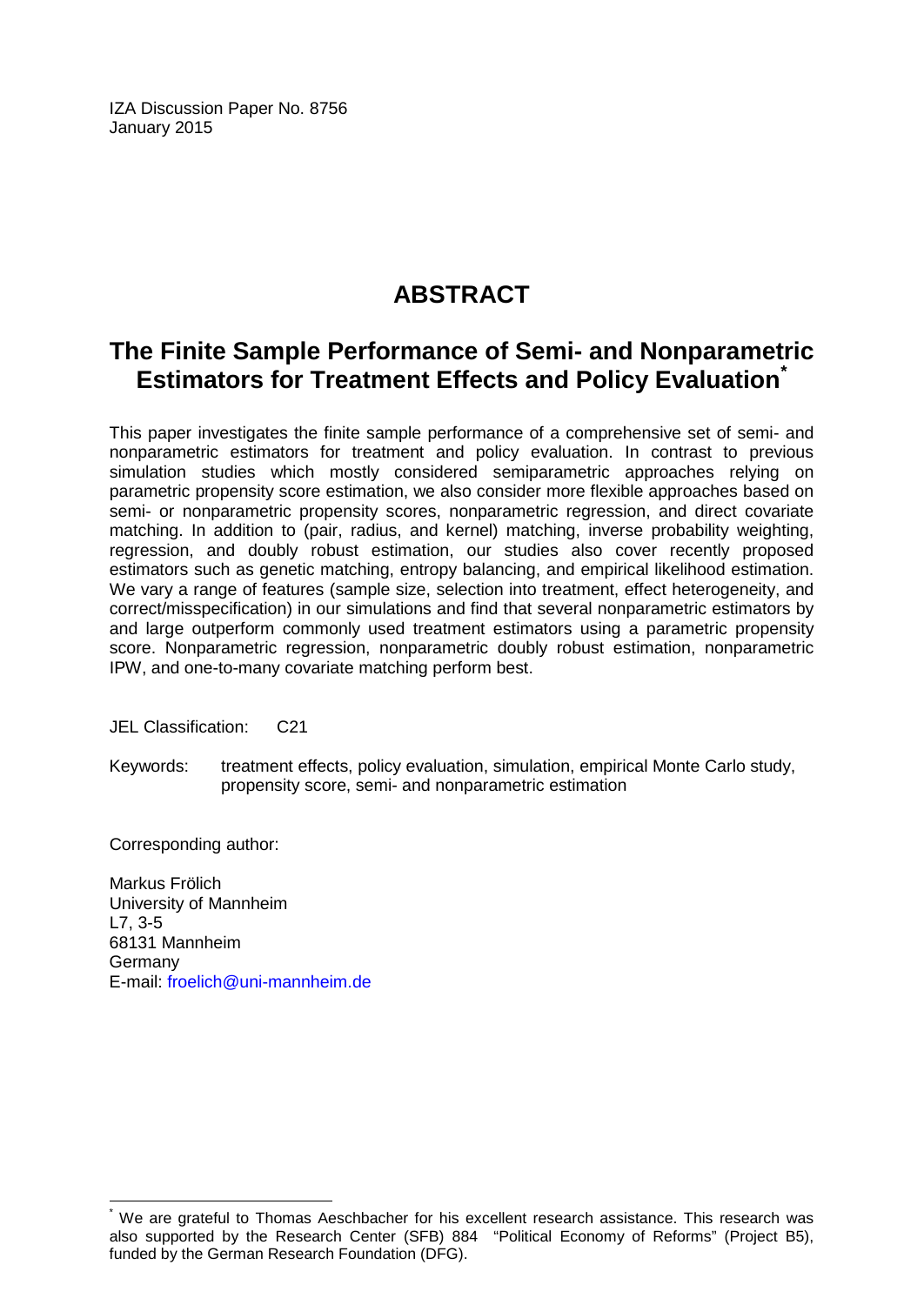## 1 Introduction

Estimators for the evaluation of binary treatments (or policy interventions) in observational studies under a 'selection-on-observables' assumption (see for instance Imbens (2004)) are widely applied in empirical economics, social sciences, epidemiology and other fields. (Similar estimators are also used in instrumental variable settings, as we discuss later.) In most cases, researchers using these methods aim at estimating the average causal effect of the treatment (e.g. a new medical treatment or assignment to a training program) on an outcome of interest (e.g. health or employment) by controlling for differences in observed covariates across treated and non-treated sample units. More generally, such estimators may be used for any problem in which the means of an outcome variable in two subsamples should be purged from differences due to other observed variables, including wage gap decompositions (see for instance Frölich  $(2007b)$ ) and Nopo  $(2008)$ ) and further applications not necessarily concerned with the estimation of causal effects.

Most treatment effect estimators control for the treatment propensity score, i.e. the conditional probability to receive the treatment given the covariates, rather than directly for the covariates. Popular approaches include propensity score matching (see for instance Rosenbaum and Rubin (1985), Heckman, Ichimura, and Todd (1998a), and Dehejia and Wahba (1999)) and inverse probability weighting (henceforth IPW, Horvitz and Thompson (1952) and Hirano, Imbens, and Ridder (2003)). A further class constitute the so-called doubly robust estimators (henceforth DR, Robins, Mark, and Newey (1992), Robins, Rotnitzky, and Zhao (1995), and Robins and Rotnitzky (1995)), which rely on models for both the propensity score and the conditional mean outcome, and are consistent if one or the other (or both) are correctly specified. In almost all applications of such estimators, the propensity score is modelled parametrically based on probit or logit specifications.

A first reason for the wide use of propensity score methods appears to be the avoidance of the 'curse of dimensionality' that could arise when directly controlling for multidimensional covariates. That is, it may not be possible to find observations across treatment states that are com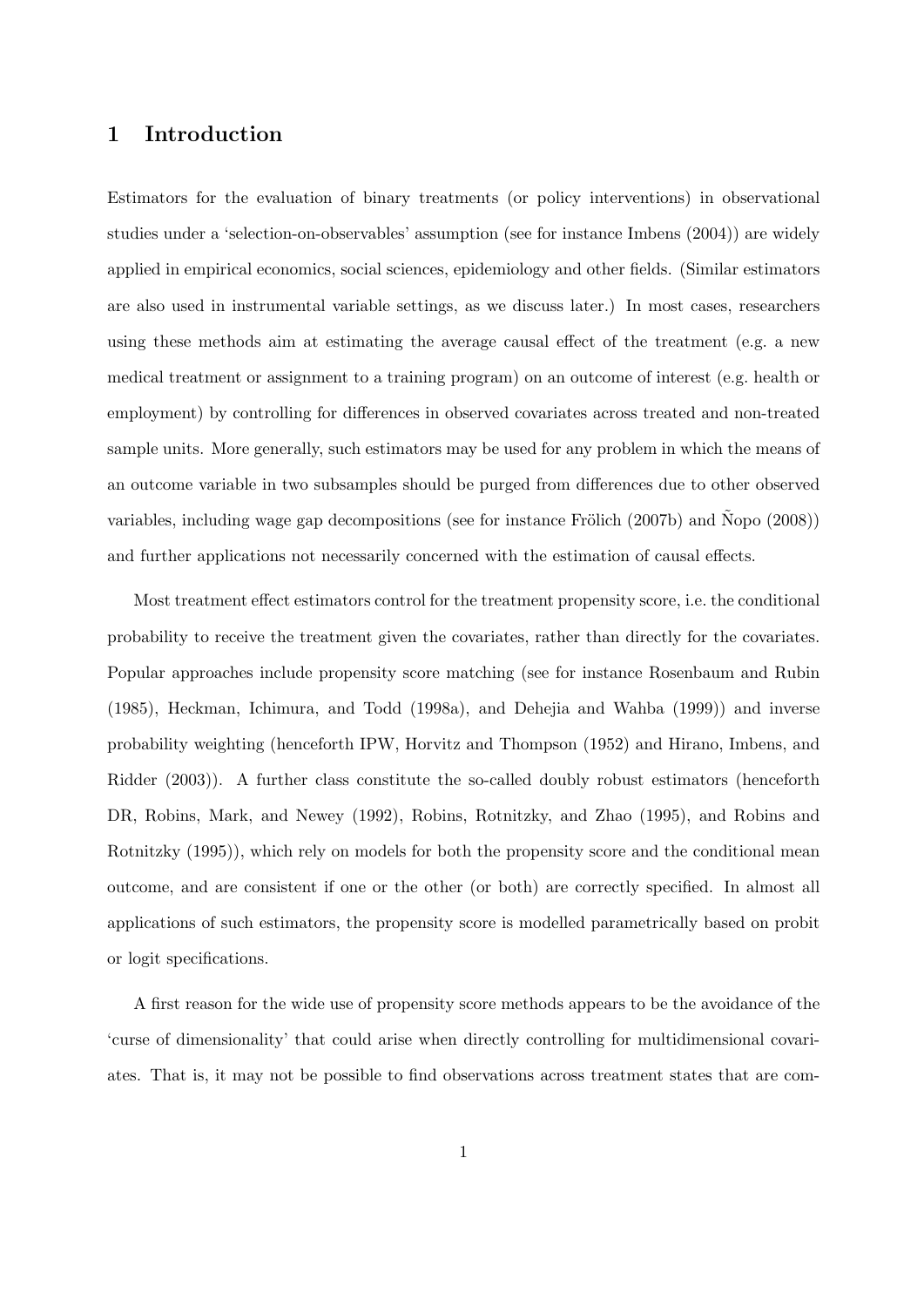parable in terms of covariates for all combinations of covariate values in the data, while finding comparable observations in terms of propensity scores is easier because distinct combinations of covariates may still yield similar propensity scores. A second reason for the particular popularity of semiparametric estimators – i.e. parametric propensity score estimation combined with nonparametric treatment effect estimation – may be the ease of implementation. Specifically, probit or logit estimation of the propensity score does not require the choice of any bandwidth or other tuning parameters. The latter would, however, be necessary under semiparametric (see for instance Klein and Spady (1993) and Ichimura (1993)) or nonparametric binary choice models for the treatment.

The price to pay for the convenience of a parametric propensity score is that misspecifying the latter may entail an inconsistent treatment effect estimator. While some methods are more sensitive to the use of incorrect propensity scores than others (see for instance the comparison of IPW and matching in Waernbaum (2012) or the results of Zhao (2008)), none is robust to arbitrary specification errors in general. In this light, investigating and comparing the finite sample behavior of *nonparametric* treatment estimators appears interesting, but is lacking in previous simulation studies, which predominantly focus on (subsets of) semiparametric estimators (see Frölich (2004), Zhao (2004), Lunceford and Davidian (2004), Busso, DiNardo, and McCrary (2009), and Huber, Lechner, and Wunsch (2013)).

This paper aims at closing this gap by analysing the so far most comprehensive set of semiand nonparametric estimators of the average treatment effect on the treated (ATET) in a large scale simulation study based on empirical labor market data from Switzerland first investigated by Behncke, Frölich, and Lechner  $(2010a,b)$ . By using empirical (rather than arbitrarily modelled) associations between the treatment, the covariates, and the outcomes, we hope that our simulation design more closely mimics real world evaluation problems. The only other such 'empirical Monte Carlo study' focussing on treatment effect estimators we are aware of is Huber, Lechner, and Wunsch (2013), who, however, consider substantially fewer (and in particular no nonparametric) estimators. We vary several empirically relevant design features in our simulations, namely the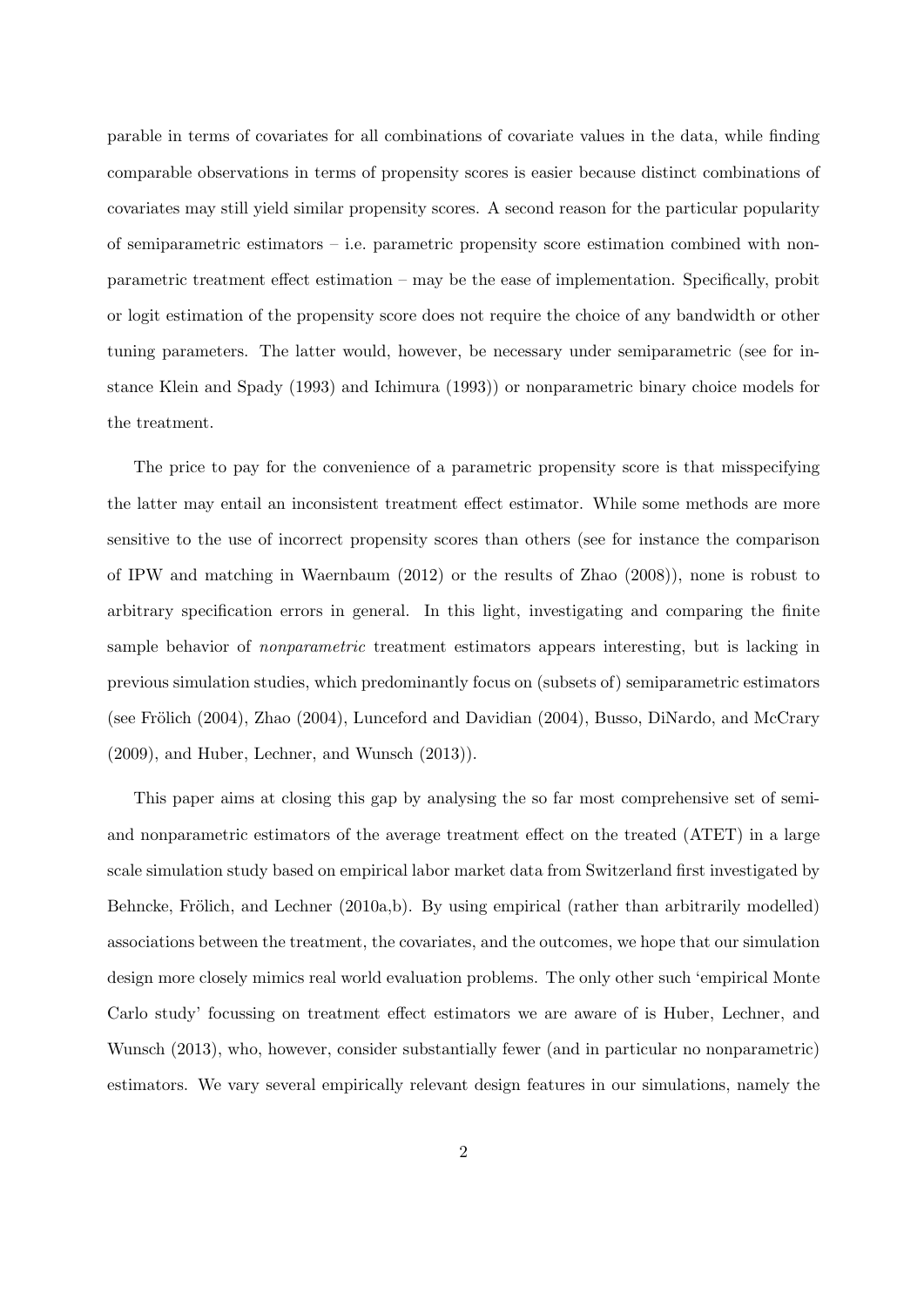sample size, selection into treatment, effect heterogeneity, and correct versus misspecification. Furthermore, we consider estimation with and without trimming observations with (too) large propensity scores, considering seven different trimming rules.

Our analysis includes a range of propensity score methods, namely pair, kernel, and radius matching, as well as IPW and DR. In contrast to previous work, we consider four different approaches to propensity score estimation, which for the first time sheds light on the sensitivity of the various ATET estimators to the choice of the propensity score method: probit estimation, semiparametric maximum likelihood estimation of Klein and Spady (1993) (based on a parametric index model and a nonparametric distribution of the errors), nonparametric local constant kernel regression, and estimation based on the 'covariate balancing propensity score' method (CBPS) of Imai and Ratkovic (2014). The latter is an empirical likelihood approach which obtains exact balancing of particular moments of the covariates in the sample and is thus somewhat in the spirit of inverse probability tilting (IPT) suggested in Graham, Pinto, and Egel (2012) and Graham, Pinto, and Egel (2011), which is also implemented in our study as a weighting estimator. Our analysis also includes several nonparametric ATET estimators not requiring propensity score estimation: pair, radius, or one-to-many matching (directly) on the covariates via the Mahalanobis distance metric, nonparametric regression (which can be regarded as kernel matching on the covariates), the genetic matching algorithm of Diamond and Sekhon (2013), and entropy balancing as suggested by Hainmueller (2012). Finally, parametric regression among nontreated outcomes is also considered.

In our simulations, we find that several *nonparametric* estimators – in particular nonparametric regression, nonparametric doubly robust (DR) estimation as suggested by Rothe and Firpo (2013), nonparametric IPW, and one-to-many covariate matching – by and large outperform all ATET estimators based on a parametric propensity score. These results are quite robust across various simulation features and estimation methods with or without trimming.<sup>[1](#page--1-0)</sup> Our results sug-

<sup>&</sup>lt;sup>1</sup>Among the semiparametric methods investigated, IPW based on the (overidentified version of) CBPS of Imai and Ratkovic (2014) is best and slightly dominates the overall top performing nonparametric methods in a subset of the scenarios.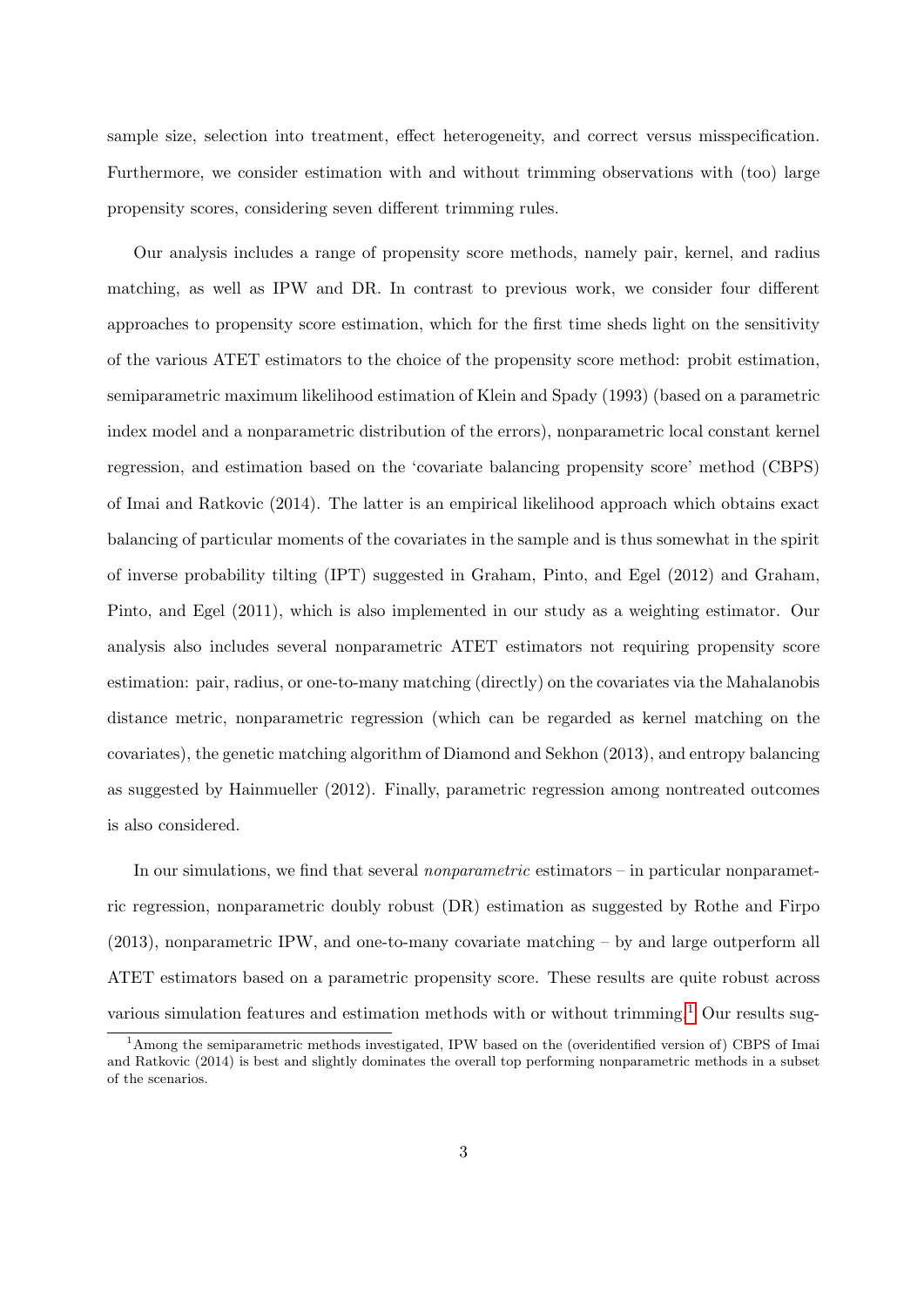gest that nonparametric ATET estimators can be quite competitive even in moderate samples. However, not all nonparametric approaches perform equally well. A puzzling finding is that nonparametric propensity score estimation on the one hand entails very favorable IPW and DR estimators, but on the other hand leads to inferior matching estimators when compared to matching on a parametric or semiparametric propensity score. Another interesting outcome, which is in line with Zhao (2004), is that the best covariate matching estimators clearly dominate the top propensity score matching methods.

The remainder of this paper is organized as follows. Section [2](#page-6-0) introduces the ATET and propensity score estimators considered in this paper. Section [3](#page-25-0) discusses our Swiss labor market data and the simulation design. Section [4](#page-34-0) presents the results for the various ATET and propensity score estimates across all simulation settings with and without trimming, as well as separately for particular simulation features such as sample size and effect heterogeneity. Section [5](#page-47-0) concludes.

## <span id="page-6-0"></span>2 Estimators

#### 2.1 Overview

In our treatment evaluation framework, let  $D$  denote the binary treatment indicator,  $Y$  the outcome, and X a vector of observed covariates. The aim of the methods discussed below is to compare the mean outcome of the treated group  $(D = 1)$  to that of the non-treated group  $(D = 0)$ , after making the latter group comparable to the former in terms of the X covariates. More formally, the parameter of interest is

<span id="page-6-1"></span>
$$
\Delta = E[Y|D=1] - E[E[Y|D=0, X]|D=1].
$$
\n(1)

∆ corresponds to the average treatment effect on the treated (ATET) if the so-called 'selection on observables' or 'conditional independence' assumption (CIA) is invoked (see for instance Imbens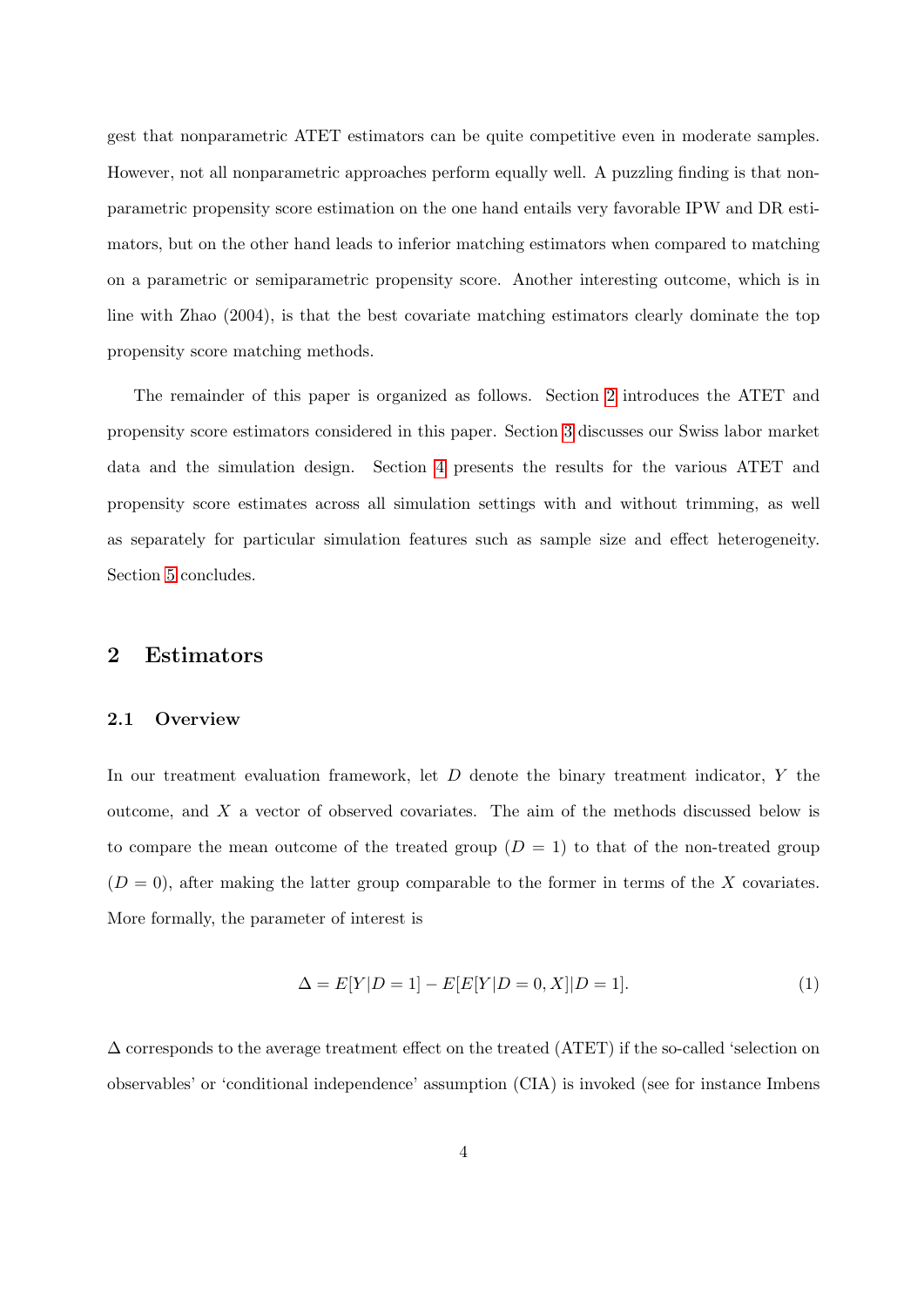$(2004)$ , which rules out the existence of (further) confounders that jointly influence D and Y conditional on X. This parameter has received much attention in the program evaluation literature, for instance when assessing active labor market policies or health interventions. However, the econometric methods may also be applied (as a descriptive tool) in non-causal contexts such as wage gap decompositions, which frequently make use of endogenous  $X$  variables (see the discussion in Huber (2014)).

ATET estimators may either make use of X directly, or of the conditional treatment probability  $Pr(D = 1|X)$  instead, henceforth referred to as propensity score. In Section [2.4](#page-21-0) we present the estimators that directly control for  $X$ . In Section [2.3,](#page-13-0) on the other hand, we introduce the estimators of ATET that (semi- or nonparametrically) make use of the propensity score (IPW, IPT, DR, propensity score matching). All these estimators themselves depend on the plug-in estimation of the propensity score. The various propensity score estimators are discussed in Section [2.2,](#page-8-0) namely parametric, empirical likelihood-based, semiparametric, and nonparametric estimation. Hence, the propensity score estimators we examine in the simulation study are a combination of one estimator of Section [2.2](#page-8-0) and one estimator of Section [2.3,](#page-13-0) whereas the estimators in Section [2.4](#page-21-0) do not require plug-in estimates.

In our simulation study we focus on estimation of ATET. We expect the main lessons to also carry over to the estimation of the average treatment effect ATE, which has a structure similar to [\(1\)](#page-6-1) and is defined as

<span id="page-7-0"></span>
$$
ATE = E[E[Y|D = 1, X]] - E[E[Y|D = 0, X]].
$$
\n(2)

Also estimators of distributional or quantile treatment effects have a similar structure. Under a selection on observables assumption the distribution function  $F_{Y^1}(a)$  of the potential outcome  $Y^1$  is identified as

$$
E[E[I(Y \le a) | D = 1, X]].
$$

This distribution function can be inverted to obtain the quantile function. Analogously the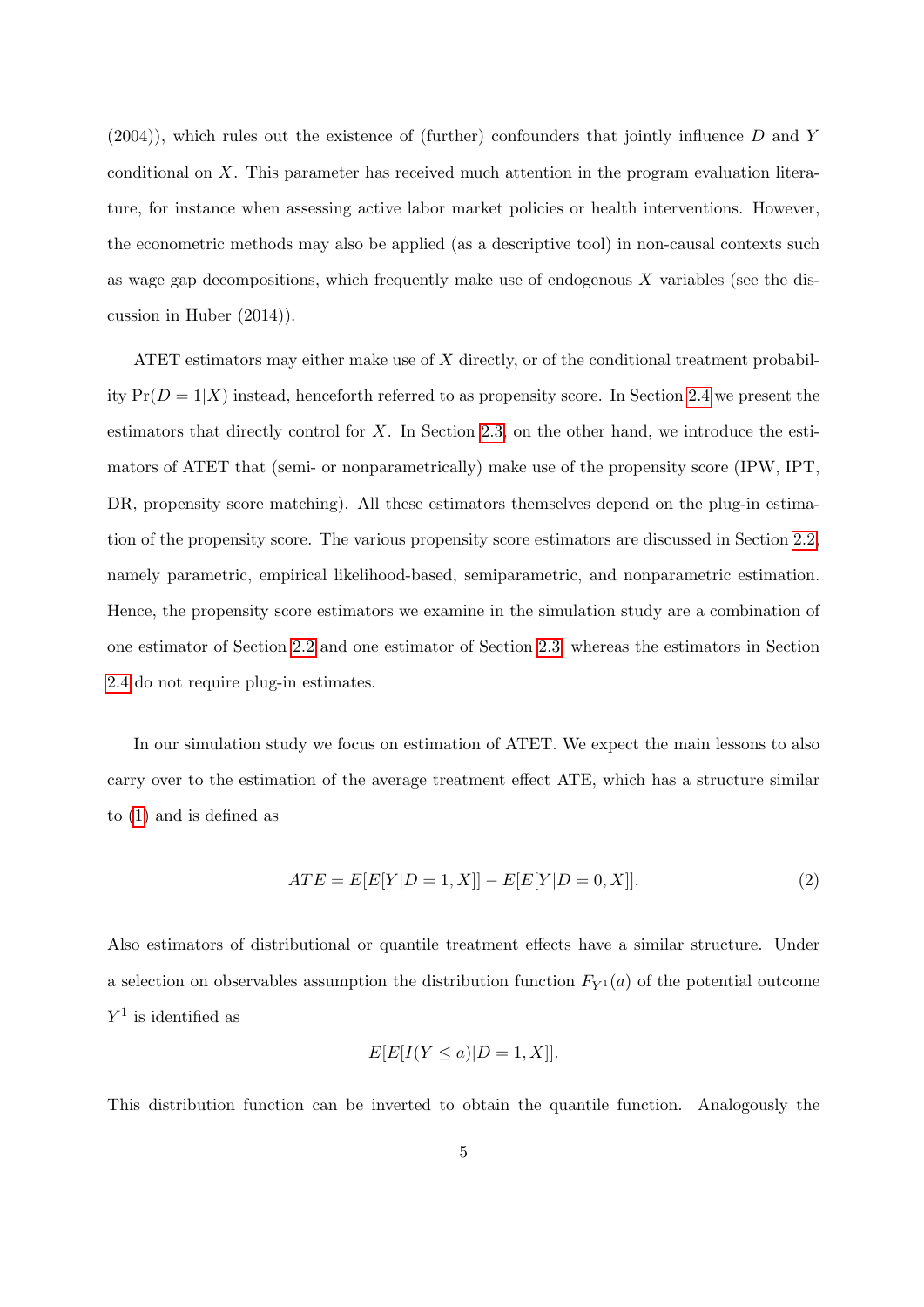distribution and quantile function of the potential outcome  $Y^0$  can be obtained. Given this similar structure, we would therefore expect that estimators that perform better with respect to the estimation of the ATET should in tendency also do well for distributional treatment effects.

Furthermore, also several IV estimators have a structure similar to [\(1\)](#page-6-1) and [\(2\)](#page-7-0). E.g. the nonparametric IV estimator in Frölich (2007a), which exploits an instrumental variable  $Z$  that may only be conditionally valid, can be represented as a ratio of two matching estimators. Let Z be a binary instrumental variable that satisfies the usual instrument independence and exclusion restrictions, then the local average treatment effect is identified as

<span id="page-8-1"></span>
$$
LATE = \frac{E[E[Y|Z=1,X]] - E[E[Y|Z=0,X]]}{E[E[D|Z=1,X]] - E[E[D|Z=0,X]]}.
$$
\n(3)

The numerator and denominator are each of a structure like the right hand side of [\(2\)](#page-7-0). Hence, estimators that perform better with respect to [\(2\)](#page-7-0) should in tendency also do better in estimating numerator and denominator of  $(3)$ .

Hence, although our simulation study will target the estimation of  $\Delta$ , which is usually the focus under a 'selection on observables' assumption, we expect our main results to also roughly carry over to instrumental variable estimation (of LATE). This is relevant particularly in economic applications, where the 'selection on observables' assumption is often deemed to be too restrictive and instrumental variable estimation is being resorted to.

### <span id="page-8-0"></span>2.2 Estimation of propensity score

Define the propensity score as a real valued function of x as  $p(x) = Pr(D = 1|X = x)$  and define  $P \equiv p(X) = Pr(D = 1|X)$  as the corresponding random variable. Rosenbaum and Rubin (1983) showed that the propensity score possesses the so-called 'balancing property'. That is, conditioning on the one-dimensional  $P$  equalizes the distribution of the (possibly high dimensional)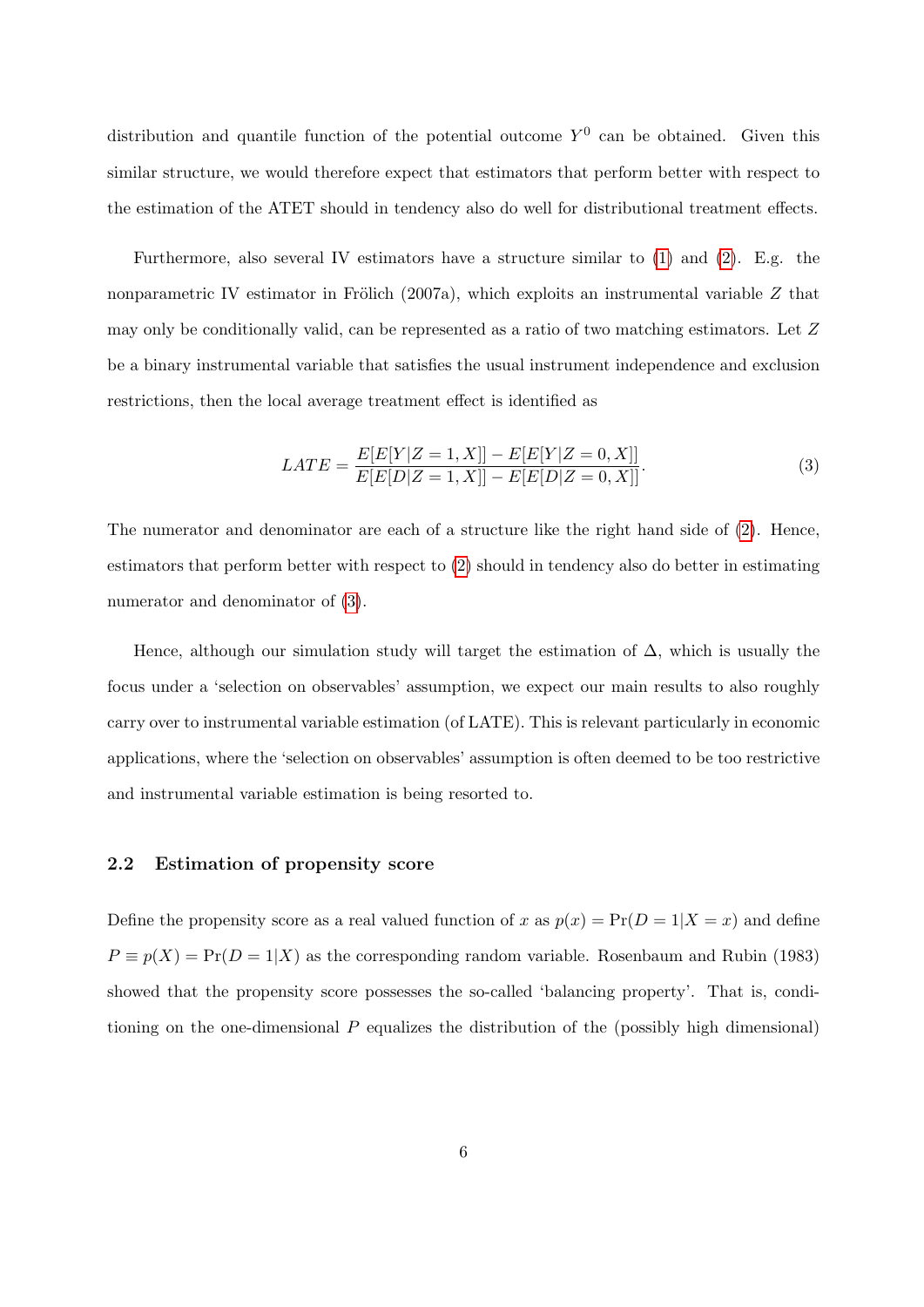covariates  $X$  across  $D$ , so that

$$
\Delta = E[Y|D=1] - E[E[Y|D=0, P]|D=1]
$$
\n(4)

is an alternative way to obtain the parameter of interest. As a practical matter, controlling for the propensity score rather than the full vector of covariates avoids the curse of dimensionality in finite samples, which is a major reason for the popularity of propensity score methods. The downside is that in practice, the (unkown) propensity score needs to be estimated by an adequate model. We investigate four estimation approaches in our simulations: probit regression, the empirical likelihood-based method of Imai and Ratkovic (2014), semiparametric estimation as suggested in Klein and Spady (1993), and nonparametric kernel regression. These estimators of the propensity score are described in the following subsections. In all settings we assume an i.i.d. sample of size N containing  $\{Y_i, D_i, X_i\}$  for each observation *i*.

#### 2.2.1 Parametric probit estimation of the propensity score

As it is standard in the vast majority of empirical studies, we consider parametric modelling as one option to estimate the propensity score, in our case based on a probit specification. The probit estimator of  $p(X_i)$  is given by

$$
\hat{p}_i \equiv p(X_i; \hat{\beta}) \equiv \Phi((1, X_i')\hat{\beta}),\tag{5}
$$

where the coefficient estimates  $\hat{\beta}$  are obtained by maximizing the log-likelihood function

$$
\hat{\beta} = \arg \max_{\beta} \sum_{i=1}^{N} \{ D_i \log[\hat{p}(X_i; \beta)] + (1 - D_i) \log[1 - \hat{p}(X_i; \beta)] \},
$$
\n(6)

where Φ denotes the cumulative distribution function (cdf) of the standard normal distribution.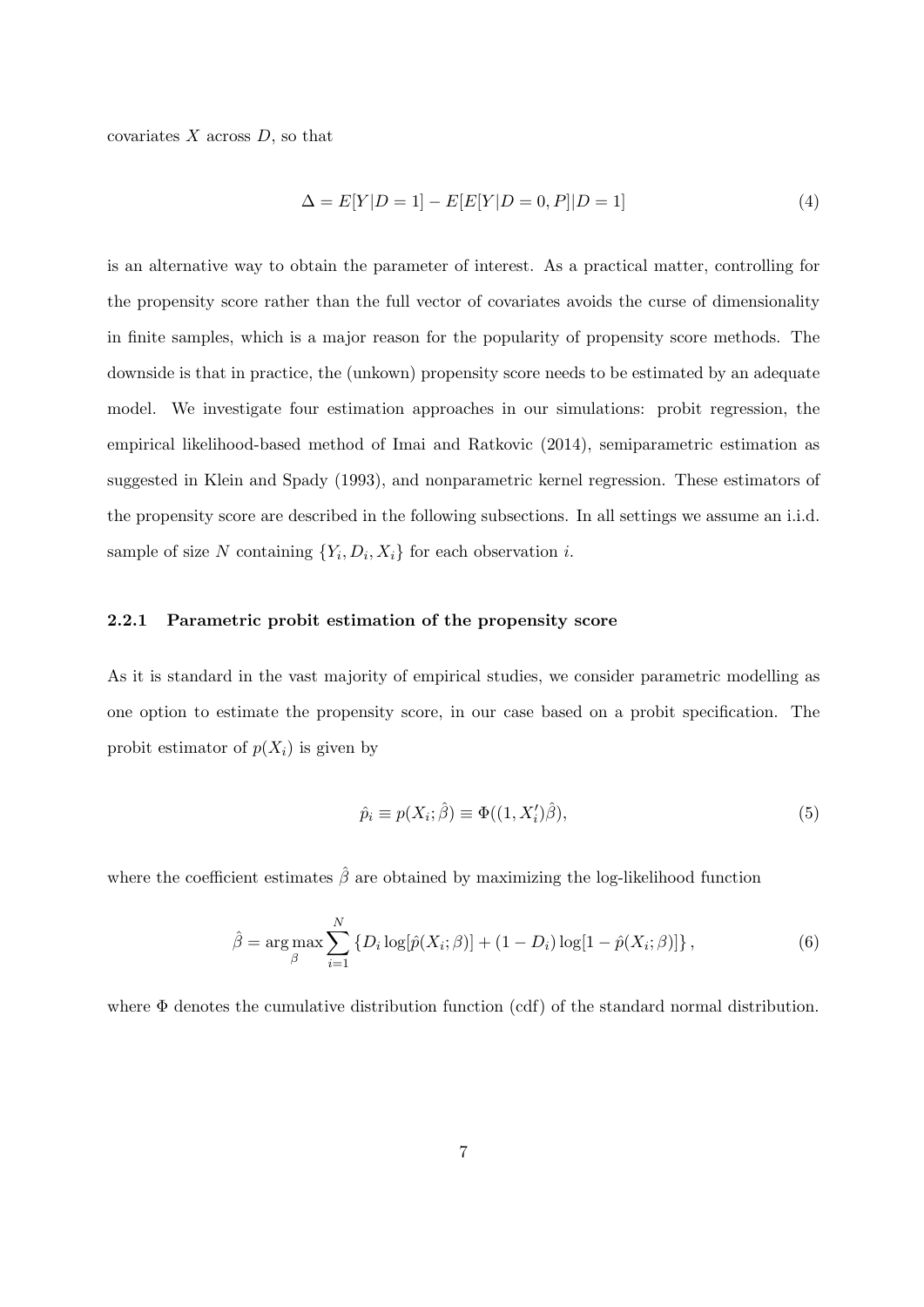#### <span id="page-10-2"></span>2.2.2 Empirical likelihood estimation of the propensity score by CBPS

The previous probit estimator assumed the parametric model to be correctly specified. However, if the propensity score model is misspecified,  $\hat{p}(X)$  may not balance X, which generally biases estimation of  $\Delta$ . As a second approach, we therefore consider the 'covariate balancing propensity score' (CBPS) procedure of Imai and Ratkovic (2014), an empirical likelihood (EL) method which models treatment assignment and at the same time optimizes covariate balance. More specifically, a set of moment conditions that are implied by the covariate balancing property (e.g., mean independence between the treatment and covariates after IPW) is exploited to estimate the propensity score, while also considering the maximum likelihood (ML) score condition of the propensity score model. The main idea behind CBPS is that a single model determines the treatment assignment mechanism and the covariate balancing weights across treatment groups, so that both the moment conditions related to the balancing property as well as the score condition can be used as moment conditions.

Formally, the covariate balancing property is operationalized by the following covariate balancing moment conditions for  $\Delta$  implied by IPW:

<span id="page-10-0"></span>
$$
E\left[D\tilde{X} - \frac{p(X)(1-D)\tilde{X}}{1-p(X)}\right] = 0,\tag{7}
$$

<span id="page-10-1"></span>where  $\tilde{X}$  is a possibly multidimensional function of X, because the true propensity score must balance any function of X as long as the expectation exists (for instance, mean, variance, or higher moments). The sample analogue of [\(7\)](#page-10-0) used in the Imai and Ratkovic (2014) procedure is

$$
\frac{1}{N} \sum_{i=1}^{N} w(D_i, X_i; \tilde{\beta}) \cdot \tilde{X}_i \quad \text{with} \quad w(D_i, X_i; \tilde{\beta}) = \frac{N}{N_1} \frac{D_i - \tilde{p}(X_i)}{1 - \tilde{p}(X_i)},
$$
\n(8)

where  $N_1$  is the number of treated observations. Denoting the propensity score estimate by  $\tilde{p}(X_i) = p(X_i; \tilde{\beta})$  highlights that it may differ from  $\hat{p}(X_i)$  by adjusting the coefficients  $\hat{\beta}$  of the initial propensity score model to  $\tilde{\beta}$  such that they exactly balance  $\tilde{X}_i$  in the sample, i.e. such that [\(8\)](#page-10-1) equals zero. In the simulations, we set  $\tilde{X}_i = X_i$ , so that the first moment of each covariate is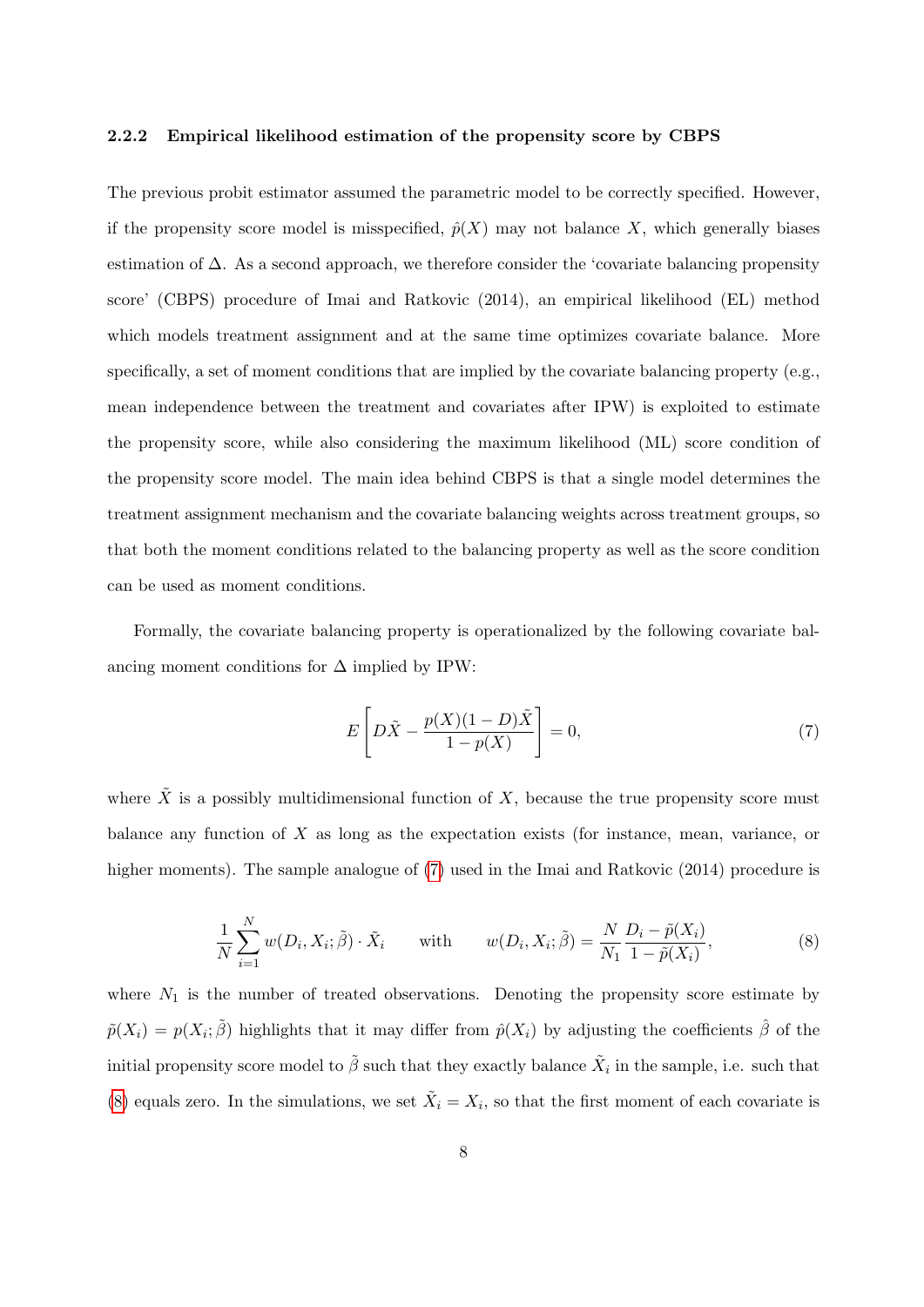exactly balanced when using CBPS for propensity score estimation. We follow Imai and Ratkovic (2014) and use a logit model for the propensity score, i.e.  $p(X_i; \beta) = \frac{\exp((1, X_i')\beta)}{1 + \exp((1, X_i')\beta)}$  $\frac{\exp((1, X_i)\beta)}{1+\exp((1, X_i')\beta)}$ . When using only  $X_i$  as moments conditions, the CBPS is exactly identified, and we will label this the just identified CBPS estimator.

However, the moment condition [\(7\)](#page-10-0) can also be combined with the first order condition of the maximum likelihood estimator, which leads to the *overidentified CBPS*. Let  $s(D_i, X_i; \beta) =$  $\frac{D_i \frac{\partial p(X_i;\beta)}{\partial \beta}}{p(X_i;\beta)} - \frac{(1-D_i) \frac{\partial p(X_i;\beta)}{\partial \beta}}{1-p(X_i;\beta)}$  denote the score function of the ML estimator of  $\beta$ . Following Imai and Ratkovic (2014) we use the GMM estimator

$$
\tilde{\beta} = \arg\min_{\bar{\beta}} \bar{g}(D, X; \bar{\beta})' \cdot \Xi(D, X; \bar{\beta})^{-1} \cdot \bar{g}(D, X; \bar{\beta})
$$
\n(9)

where  $\bar{g}(D, X; \bar{\beta}) = N^{-1} \sum_{i=1}^{N} g(D_i, X_i; \bar{\beta})$  is the sample mean of the moment conditions  $g(D_i, X_i; \overline{\beta}) =$  $\sqrt{ }$  $\overline{ }$  $s(D_i, X_i; \overline{\beta})$  $w(D_i,X_i;\bar{\beta})\tilde{X}_i$  $\setminus$ , which combine the balancing conditions and the score

condition. Finally,  $\Xi(D, X; \bar{\beta})$  denotes the covariance matrix of  $g(D_i, X_i; \bar{\beta})$ 

$$
\Xi(D, X; \bar{\beta}) = N^{-1} \sum_{i=1}^{N} \begin{pmatrix} p(X_i; \bar{\beta}) \{1 - p(X_i; \bar{\beta})\} X_i X_i' & N p(X_i; \bar{\beta}) X_i \tilde{X}_i'/N_1 \\ N p(X_i; \bar{\beta}) \tilde{X}_i X_i'/N_1 & N^2 p(X_i) / [N_1^2 \{1 - p(X_i; \bar{\beta})\}] \tilde{X}_i \tilde{X}_i' \end{pmatrix}
$$

In the simulations, we consider the just identified CBPS method for almost all propensity score based estimators. Only for IPW, also overidentified CBPS is investigated to compare both methods.[2](#page--1-0)

From an applied perspective, one attractive feature of such EL approaches as well as the entropy balancing method outlined in Section [2.4.3](#page-24-0) over conventional propensity score estimation is that iterative balance checking and searching for propensity score specifications that entail balancing is not required.

<sup>2</sup>Examining overidentified CBPS for all treatment effect estimators would have been computationally too demanding. Neither just identified, nor overidentified CBPS is used in the case of inverse probability tilting (see Section [2.3.1\)](#page-13-1), which constitutes yet another EL method for exact balancing.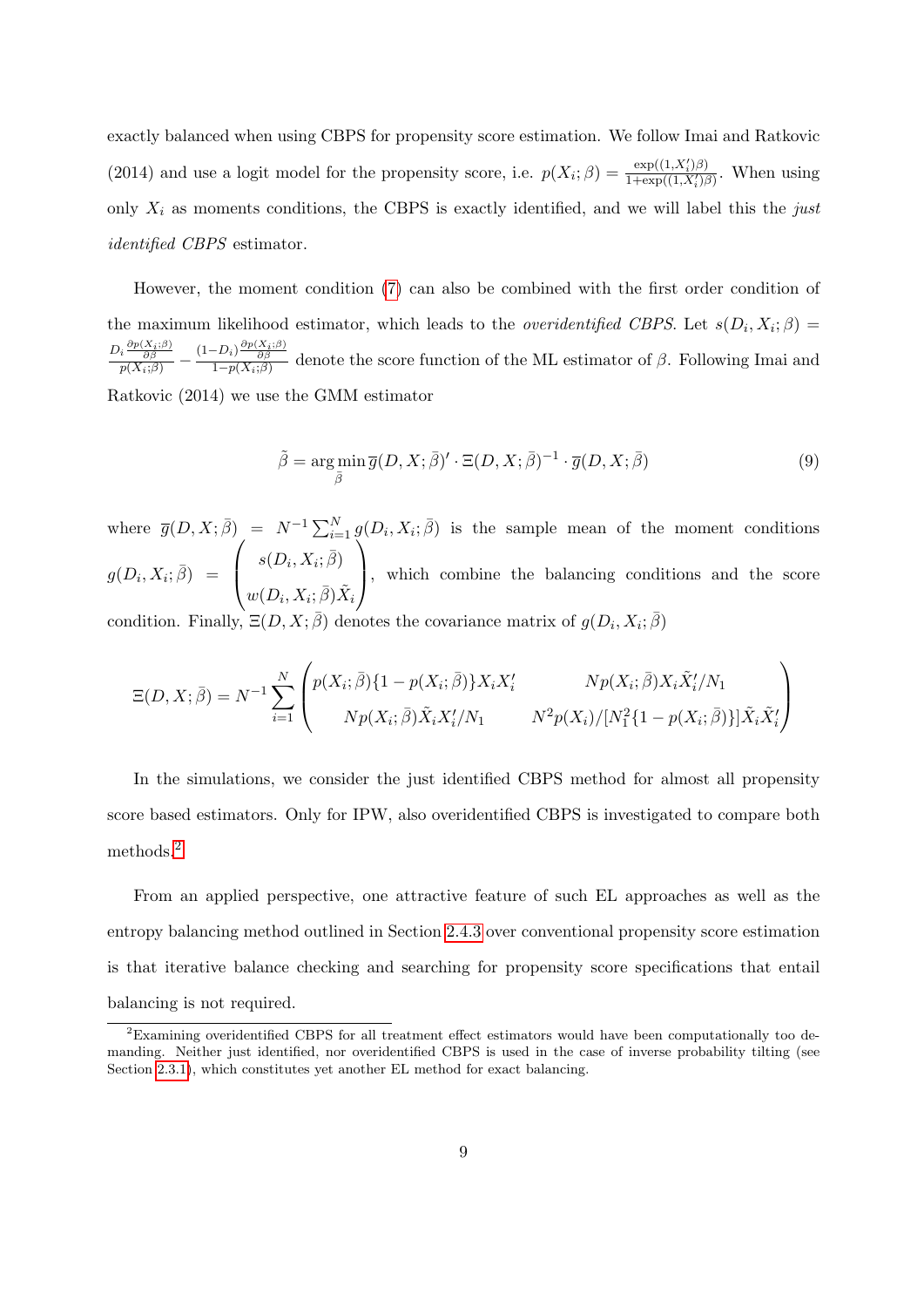#### 2.2.3 Semiparametric estimation of the propensity score

As a third approach to propensity score estimation, we apply the semiparametric binary choice estimator suggested by Klein and Spady (1993). The latter assumes the propensity score to be a nonparametric function of a linear index of the covariates:

$$
p(X_i) = p(X_i; \beta) = \eta(X_i'\beta),\tag{10}
$$

where the link function  $\eta$  is unknown. This is more general than fully parametric models, that specify the link function (e.g.,  $\eta = \Phi$ ) and therefore assume a particular distribution of the error terms, which is not the case here. What remains parametrically specified is the linear index. Estimation is based on the following ML kernel regression approach:

$$
\hat{\beta} = \arg \max_{\beta} \sum_{i=1}^{N} \{ D_i \log[\hat{p}(X_i; \beta] + (1 - D_i) \log[1 - \hat{p}(X_i; \beta)] \},
$$
\n(11)

where

$$
\hat{p}(X_i; \beta) = \frac{\sum_{j=1}^{N} D_j K\left(\frac{X_i^{\prime} \beta - X_j^{\prime} \beta}{h}\right)}{\sum_{j=1}^{N} K\left(\frac{X_i^{\prime} \beta - X_j^{\prime} \beta}{h}\right)}
$$
\n(12)

is the propensity score estimate under a particular (candidate) coefficient value  $\beta$ . The estimated propensity score for observation i is therefore  $\hat{p}(X_i; \hat{\beta})$ .  $K(\cdot)$  denotes the kernel function, in the case of our simulations the Epanechnikov kernel.  $h$  is the kernel bandwidth, which is chosen through cross-validation by maximizing the leave-one-out log likelihood function jointly with respect to the bandwidth and the coefficients, as implemented in the 'np' package for the statistical software R by Hayfield and Racine (2008).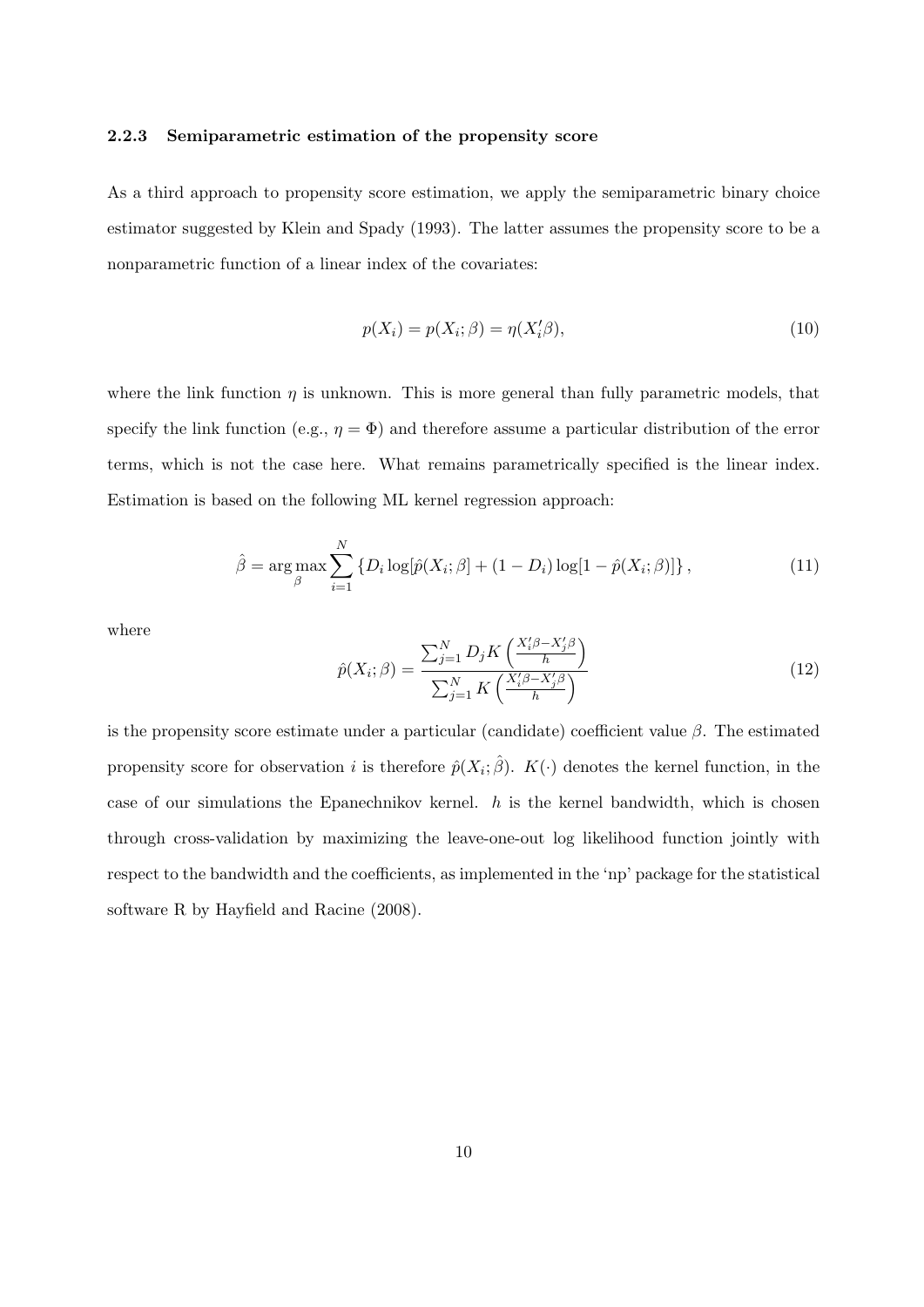#### <span id="page-13-2"></span>2.2.4 Nonparametric estimation of the propensity score

Our final propensity score estimator relies on local constant (Nadaraya-Watson) kernel regression, and is therefore fully nonparametric, because a linear index is no longer assumed:

$$
\hat{p}_i = \hat{p}(X_i) = \frac{\sum_{j=1}^{N} D_j K\left(\frac{X_i - X_j}{h}\right)}{\sum_{j=1}^{N} K\left(\frac{X_i - X_j}{h}\right)}.
$$
\n(13)

To be concise, we use the kernel regression method of Racine and Li (2004), which allows for both continuous and discrete regressors and is implemented in the 'np' package of Hayfield and Racine (2008).  $K(\cdot)$  now denotes a product kernel (i.e., the product of several kernel functions), because X is multidimensional. For continuous elements in  $X$ , the Epanechnikov kernel is used, while for ordered and unordered discrete regressors, the kernel functions are based on Wang and van Ryzin (1981) and Aitchison and Aitken (1976), respectively. The bandwidth h is selected via Kullback-Leibler cross-validation, see Hurvich, Simonoff, and Tsai (1998). While the nonparametric propensity score estimator is most flexible in terms of functional form assumptions, it may have a larger variance than (semi)parametric methods in finite samples.

#### <span id="page-13-0"></span>2.3 Propensity score-based estimators of ATET

In the previous subsection we discussed various estimators of the propensity score. These estimates of the propensity score, which we henceforth denote as  $\hat{p}_i$  or as  $\hat{p}(X_i)$ , are now being used as plug-in estimates in the following estimators of the ATET. All the estimators of  $\Delta$  discussed in this section make use of the estimated propensity scores. (In Section [\(2.4\)](#page-21-0) we will examine estimators of  $\Delta$  that do not use the propensity score.)

#### <span id="page-13-1"></span>2.3.1 Inverse probability weighting

Inverse probability weighting (IPW) bases estimation on weighting observations by the inverse of their propensity scores and goes back to Horvitz and Thompson (1952). For our parameter of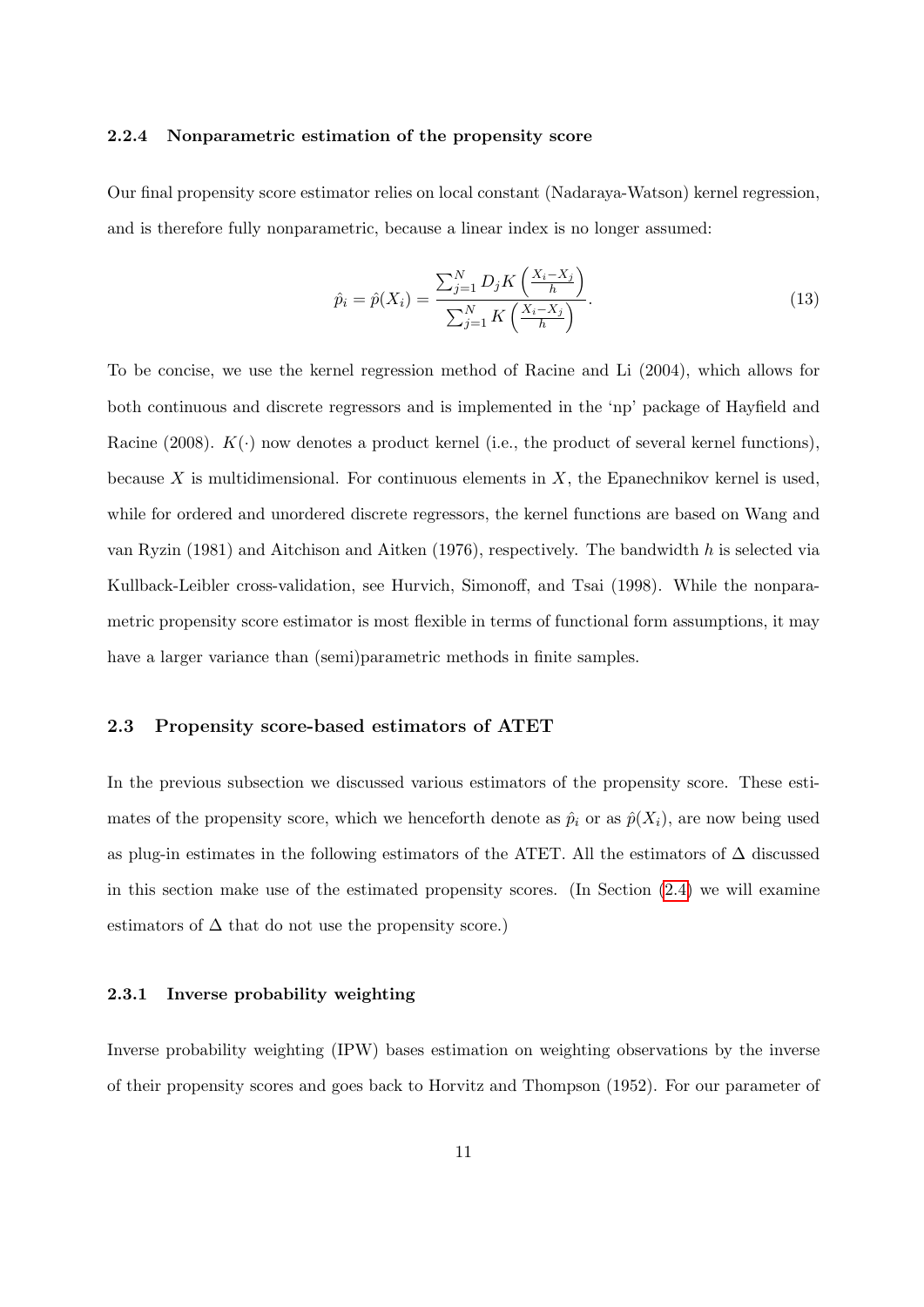interest  $\Delta$ , it is the non-treated outcomes that are reweighted in order to control for differences in the propensity scores between treated and non-treated observations. Hirano, Imbens, and Ridder (2003) discuss the properties of IPW estimators of average treatment effects, which can attain the semiparametric efficiency bound derived by Hahn (1998) if the propensity score is nonparametrically estimated (which is generally not the case for parametric propensity scores).<sup>[3](#page--1-0)</sup> In our simulations, we consider the following normalized IPW estimator:

$$
\hat{\Delta}_{IPW} = N_1^{-1} \sum_{i=1}^{N} D_i Y_i - \sum_{i=1}^{N} (1 - D_i) Y_i \left\{ \frac{\frac{\hat{p}_i}{1 - \hat{p}_i}}{\sum_{j=1}^{N} \frac{(1 - D_j)\hat{p}_j}{1 - \hat{p}_j}} \right\},
$$
\n(14)

where the normalization  $\sum_{j=1}^{N}$  $(1-D_j)\hat{p}_j$  $\frac{-D_j|p_j|}{1-\hat{p}_j}$  ensures that the weights sum up to one, see Imbens (2004) for further discussion. This estimator was very competitive in the simulation study of Busso, DiNardo, and McCrary (2009).

IPW has the advantages that it is easy to implement, computationally inexpensive, and does not require choosing any tuning parameters (other than for propensity score estimation). However, it also has potential shortcomings. Firstly, estimation is likely sensitive to propensity scores that are 'too' close to one, as suggested by simulations in Frölich  $(2004)$  and Busso, DiNardo, and McCrary (2009) and discussed in Khan and Tamer (2010) on theoretical grounds. Secondly, IPW may be less robust to propensity score misspecification than matching (which merely uses the score to match treated and non-treated observations, rather than plugging it directly into the estimator), see Waernbaum (2012).

#### <span id="page-14-0"></span>2.3.2 Inverse probability tilting

A variation of IPW is inverse probability tilting (IPT) as suggested in Graham, Pinto, and Egel (2012), an empirical likelihood (EL) approach entailing exact balancing of the covariates, which is therefore somewhat related to the CBPS procedure of Imai and Ratkovic (2014). The IPT method

<sup>3</sup>See also Ichimura and Linton (2005) and Li, Racine, and Wooldridge (2009) for a discussion of the asymptotic properties of IPW when using nonparametric kernel regression for propensity score estimation, rather than series estimation as in Hirano, Imbens, and Ridder (2003).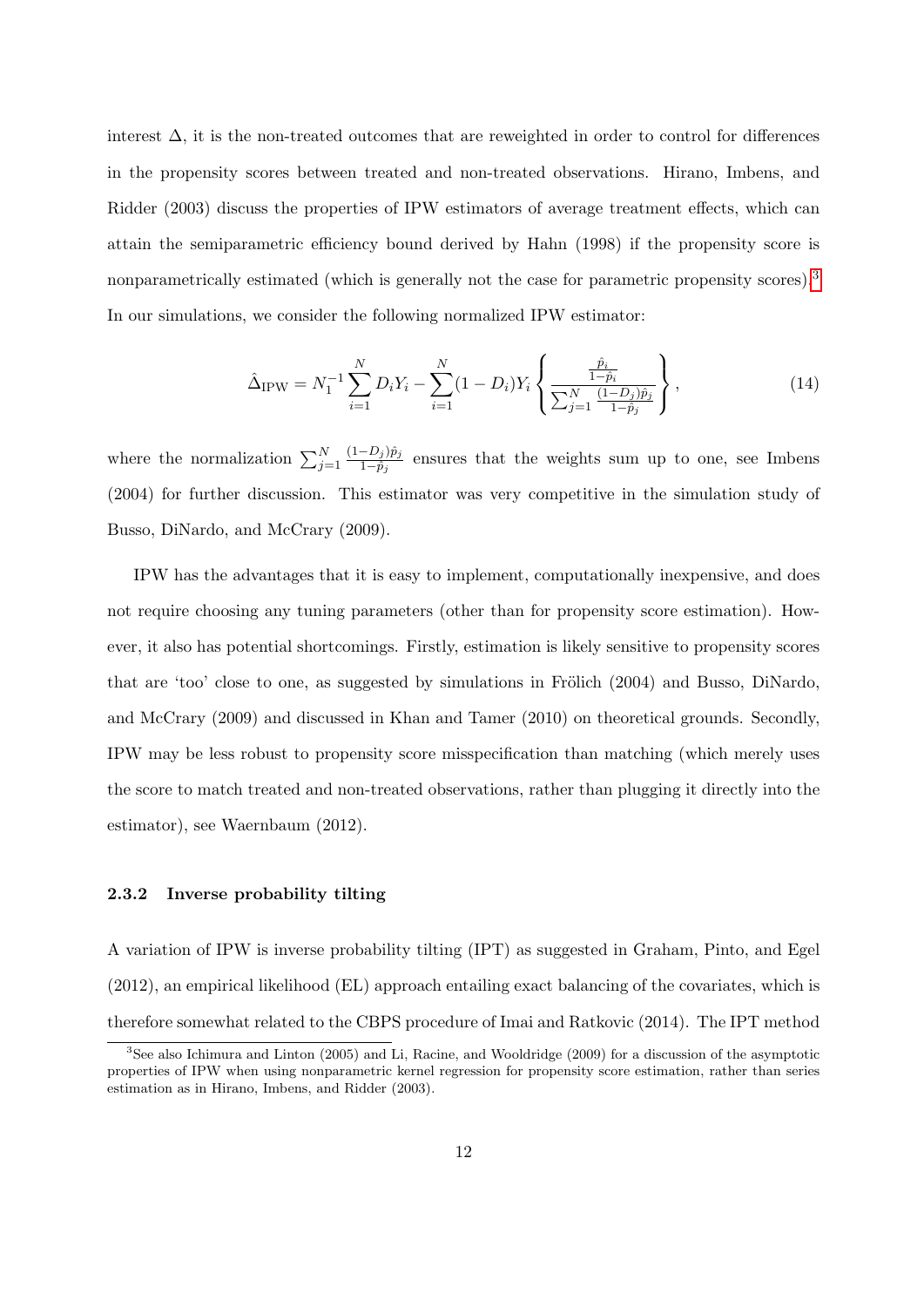appropriate for estimating  $\Delta$  and also considered in our simulations is the so-called 'auxiliary to study' tilting, see Graham, Pinto, and Egel (2011), which (in contrast to Imai and Ratkovic (2014)) estimates separate propensity scores for the treated and non-treated observations. The method of moments estimator of the propensity scores of the non-treated is based on adjusting the coefficients of the initial (parametric) propensity score  $\hat{p}(X_i)$  such that the following, efficiencymaximizing moment conditions are satisfied:

<span id="page-15-0"></span>
$$
\frac{1}{N} \sum_{i=1}^{N} \left( (1 - D_i) \frac{\hat{p}(X_i)}{1 - \tilde{p}_0(X_i)} \cdot \frac{1}{\frac{1}{N} \sum_{j=1}^{N} \hat{p}(X_j)} \right) = \frac{1}{N} \sum_{i=1}^{N} \left( 1 - \frac{1}{\hat{p}_i \tilde{X}_i \cdot \frac{1}{\frac{1}{N} \sum_{j=1}^{N} \hat{p}(X_j)}} \right),
$$
(15)

where  $\tilde{X}_i$  is a (possibly multidimensional) function of the covariates  $X_i$ , and where  $\hat{p}(X_i)$  $p(X_i; \hat{\beta})$  is the (initial) ML-based propensity score and  $\tilde{p}_0(X_i) = p(X_i; \tilde{\beta})$  the modified propensity score. That is, the coefficients  $\tilde{\beta}$  are chosen such that the reweighted moments of the covariates among non-treated observations on the left hand side of [\(15\)](#page-15-0) are numerically identical to the efficiently estimated moments among the treated on the right hand side. Analogously, the IPT propensity score among the treated  $\tilde{p}_1(X_i)$  is estimated by replacing  $1-D_i$  with  $D_i$  and  $1-\tilde{p}_0(X_i)$ with  $\tilde{p}_1(X_i)$  in [\(15\)](#page-15-0) such that the moments on the left hand side, which now refer to the treated, again coincide with the right hand side.  $\Delta$  is then estimated by

$$
\hat{\Delta}_{\text{IPT}} = \sum_{i=1}^{N} \frac{D_i}{\tilde{p}_1(X_i)} \frac{\hat{p}(X_i)}{\sum_{j=1}^{N} \hat{p}(X_j)} Y_i - \sum_{i=1}^{N} \frac{1 - D_i}{1 - \tilde{p}_0(X_i)} \frac{\hat{p}(X_i)}{\sum_{j=1}^{N} \hat{p}(X_j)} Y_i.
$$
\n(16)

In the simulations, we consider IPT only for probit-based estimation of the (initial) propensity score  $\hat{p}(X_i)$  and set  $\tilde{X}_i = X_i$  so that the covariate means are balanced. In contrast, IPW is analyzed for all propensity score methods outlined in Section [2.2](#page-8-0) and represents under the (just and overidentified) CBPS method of Imai and Ratkovic (2014) yet another EL approach.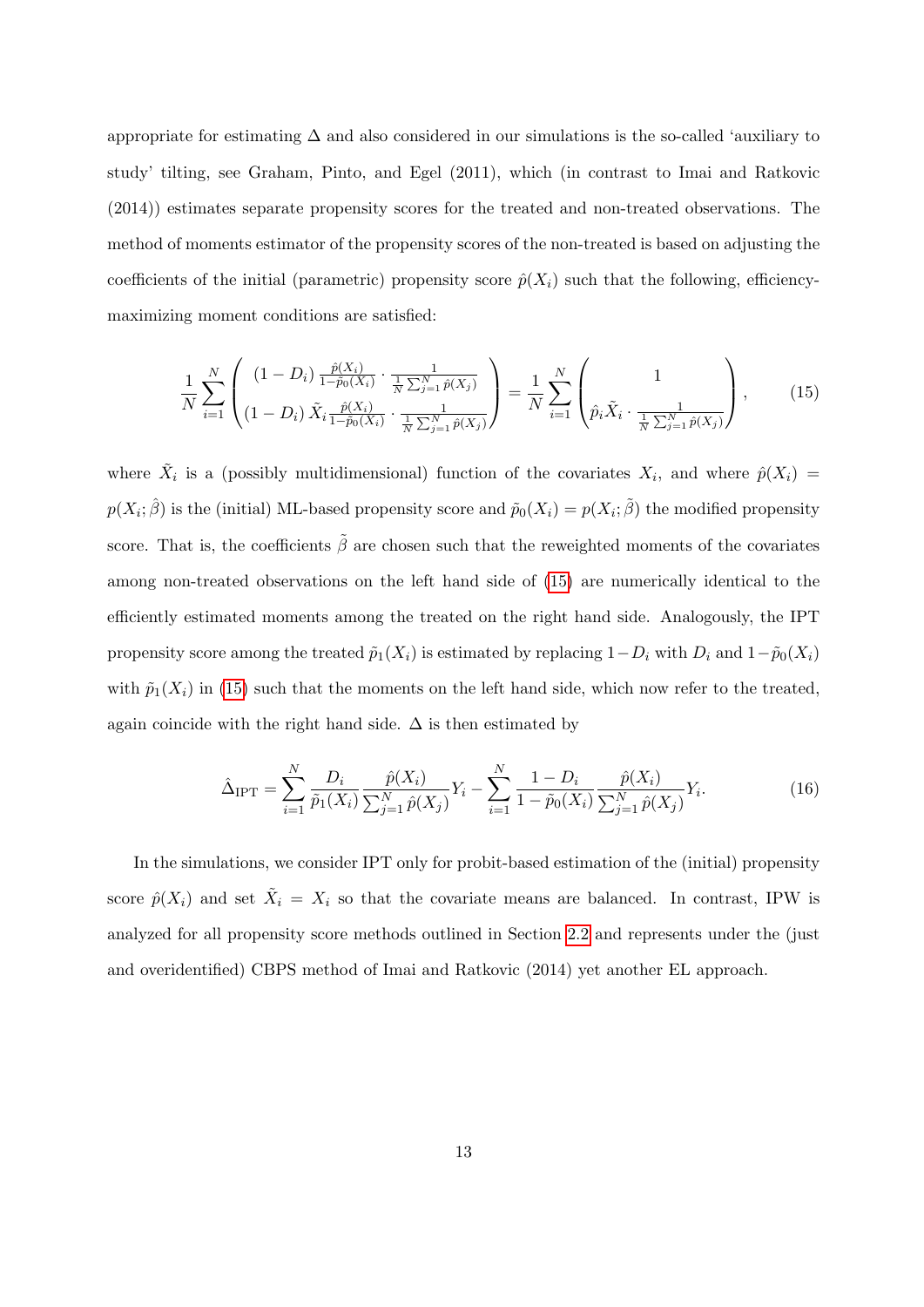#### 2.3.3 Doubly robust estimation

Doubly robust (DR) estimation combines IPW with a model for the conditional mean outcome (as a function of the treatment and the covariates). It owes its name to the fact that it remains consistent if either the propensity score or the conditional mean outcome are correctly specified, see for instance Robins, Mark, and Newey (1992) and Robins, Rotnitzky, and Zhao (1995). If both models are correct, DR is semiparametrically efficient, as shown in Robins, Rotnitzky, and Zhao (1994) and Robins and Rotnitzky (1995). Kang and Schafer (2007) discuss various approaches how to implement DR estimation in practice. Despite the theoretical attractiveness of the double robustness property, their simulation results suggest that DR may (similar to IPW) be sensitive to misspecifications of the propensity score if some propensity scores estimates are close to the boundary.

In our simulations, we consider the following DR estimator, which is based on the sample analog of the semiparametrically efficient influence function, see Rothe and Firpo (2013):

<span id="page-16-0"></span>
$$
\hat{\Delta}_{\rm DR} = \frac{1}{N_1} \sum_{i=1}^{N} \left( D_i (Y_i - \hat{\mu}(0, X_i)) - \hat{p}(X_i) \frac{(1 - D_i)(Y_i - \hat{\mu}(0, X_i))}{1 - \hat{p}(X_i)} \right), \tag{17}
$$

where  $\hat{\mu}(D, X)$  is an estimate of the conditional mean outcome  $\mu(D, X) = E(Y|D, X)$ .

We consider *five* different versions of DR, depending on how the conditional mean outcomes and propensity scores are estimated. The standard approach in the applied literature is estimating both  $\hat{p}(X_i)$  and  $\hat{\mu}(0, X_i)$  based on parametric models, in our case by probit and linear regression of  $Y_i$  on a constant and  $X_i$  among the non-treated, respectively. We also combine linear outcome regression with propensity score estimation by (just identified) CBPS (Imai and Ratkovic (2014)) and semiparametric regression (Klein and Spady (1993)). Finally, we follow Rothe and Firpo (2013) who suggest nonparametrically estimating both the propensity score and the conditional mean outcome. For the latter, we use local linear kernel regression<sup>[4](#page--1-0)</sup> of Y on X (using the

<sup>4</sup>Local linear regression is superior to local constant estimation in terms of boundary bias (which is for local linear regression the same as in the interior, see Fan (1993)). For nonparametric propensity score estimation we nevertheless use local constant regression to prevent the possibility of predictions outside the theoretical bounds of zero and one.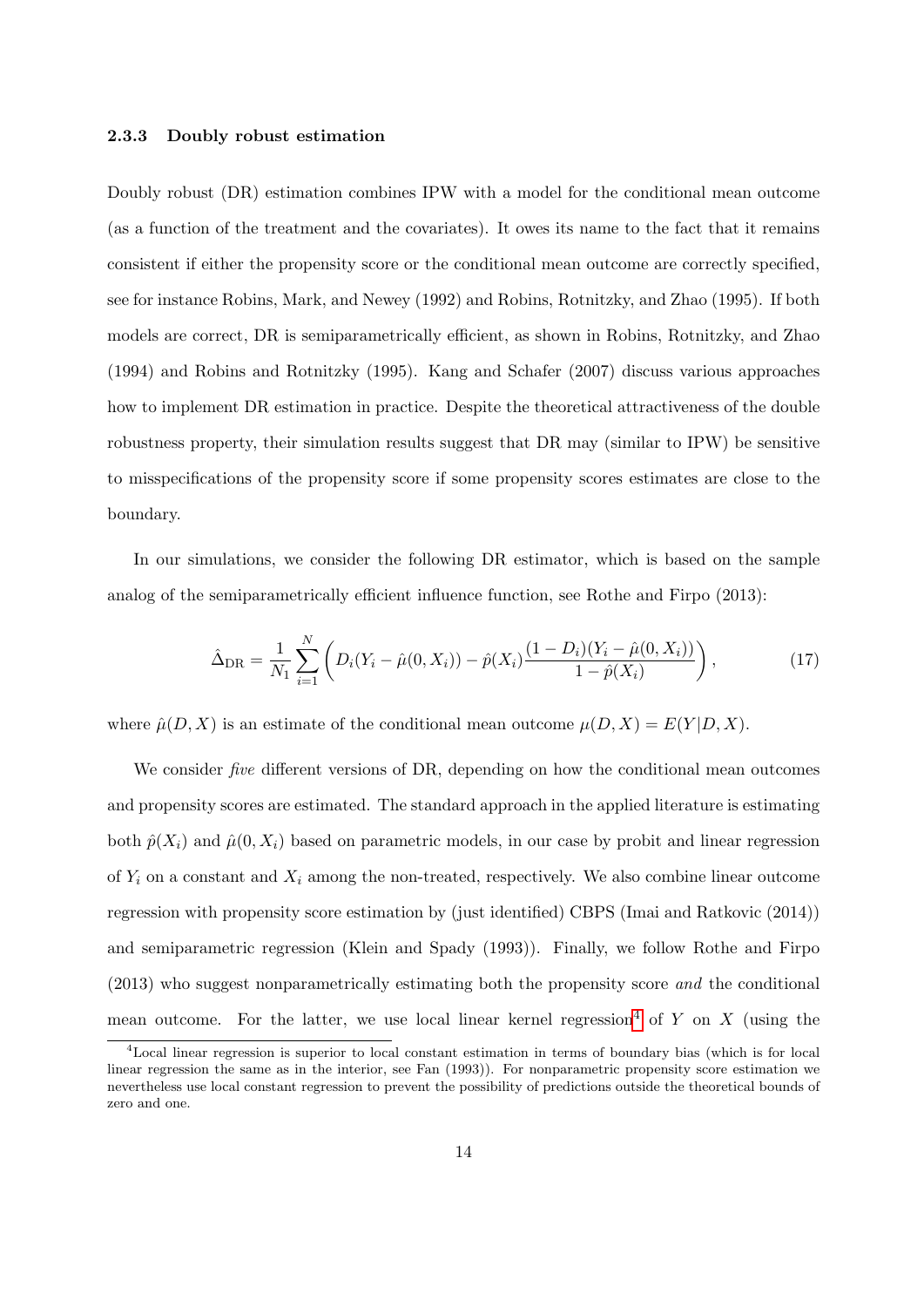'np' package of Hayfield and Racine (2008)) among the non-treated. We consider estimating [\(17\)](#page-16-0) based on two different bandwidth choices for the outcome regression: First, we use the bandwidth suggested by least squares cross-validation, which we will refer to as *crossval bandwidth*. Second, we divide this bandwidth by two, which we will refer to as *undersmoothed bandwidth*. The latter is motivated by the general finding in the literature that  $\sqrt{n}$ -consistent estimation of the ATET requires undersmoothing. The kernel-based estimation of the propensity score proceeds as outlined in Section [2.2.4.](#page-13-2)

Strictly speaking the label 'DR' is misleading for the Rothe and Firpo (2013) estimator, be-cause [\(17\)](#page-16-0) would already be consistent under the nonparametric estimation of *either*  $\hat{p}(X_i)$  or  $\hat{\mu}(0, X_i)$ . However, Rothe and Firpo (2013) show that by estimating both models nonparametrically, [\(17\)](#page-16-0) has a lower first order bias and second order variance than either IPW (using a nonparametric propensity score) or treatment evaluation based on nonparametric outcome regression (see Section [2.4.2](#page-23-0) below). Furthermore, its finite sample distribution is less dependent on the accuracy of  $\hat{p}(X_i)$  and  $\hat{\mu}(0, X_i)$  – and thus on the bandwidth choice in kernel regression – and it can be approximated more precisely by first order asymptotics. For these reasons, DR may appear relatively more attractive from an applied perspective, even though by first-order asymptotics, DR, IPW, and regression are all normally distributed and equally efficient, attaining the semiparametric efficiency bound of Hahn (1998) for appropriate bandwidth choices.

#### <span id="page-17-1"></span>2.3.4 Propensity score matching

<span id="page-17-0"></span>Propensity score matching is based on finding for each treated observation one or more nontreated units that are comparable in terms of the propensity score. The average difference in the outcomes of the treated and the (appropriately weighted) non-treated matches yields an estimate of ∆. As discussed in Smith and Todd (2005), matching estimators have the following general form:

$$
\hat{\Delta}_{\text{match}} = N_1^{-1} \sum_{i:D_i=1} \left( Y_i - \sum_{j:D_j=0} W_{i,j} Y_j \right),\tag{18}
$$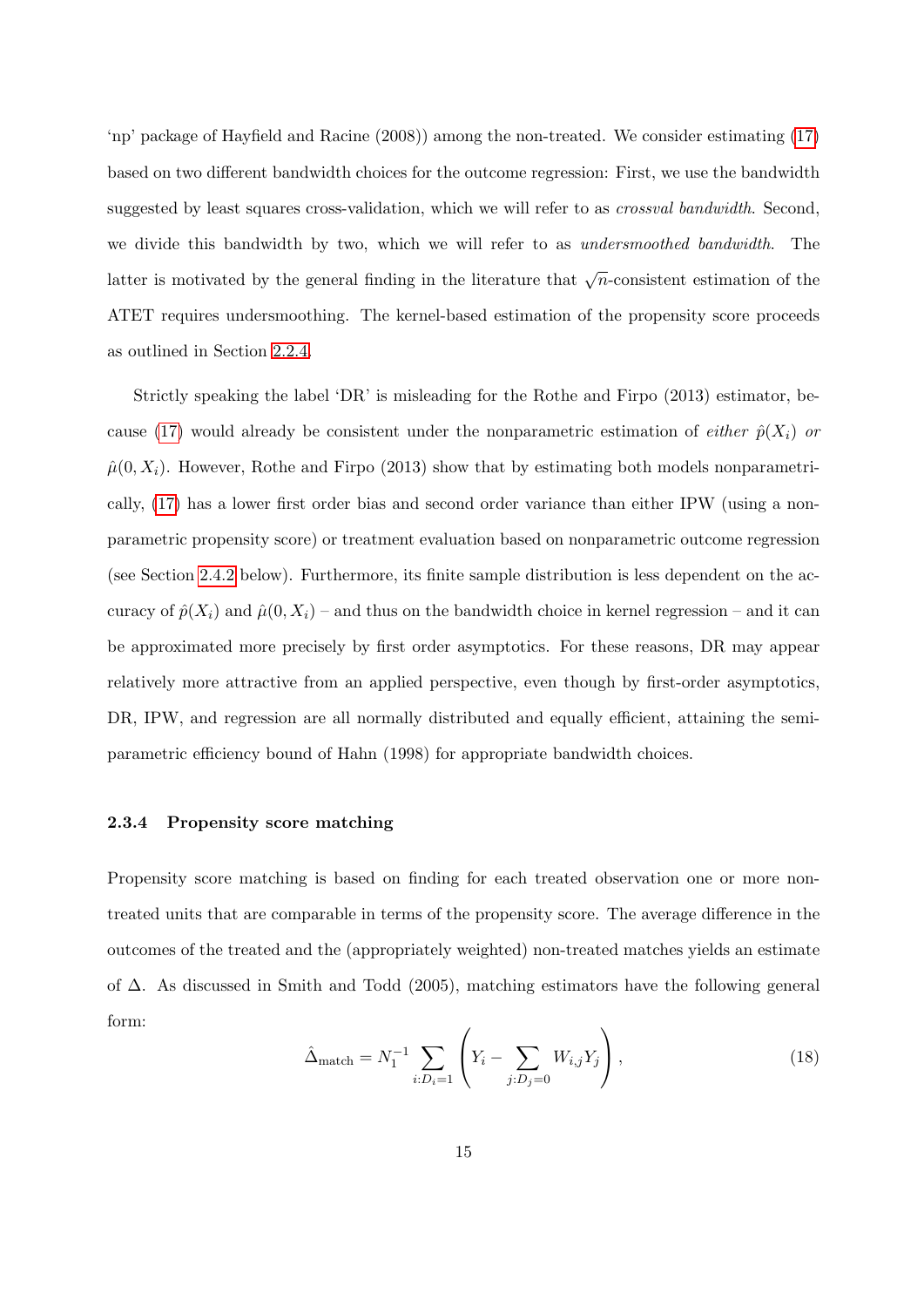where  $W_{i,j}$  is the weight the outcome of a non-treated unit j is given when matched to some treated observation  $i$ . In the simulations we consider three classes of propensity score matching estimators: pair matching, radius matching, and kernel matching.

The prototypical pair-matching (also called one-to-one matching) estimator with respect to the propensity score and with replacement,<sup>[5](#page--1-0)</sup> see for instance Rosenbaum and Rubin (1983), matches to each treated observation exactly the non-treated observation that is most similar in terms of the propensity score. The weights in [\(18\)](#page-17-0) therefore are

$$
W_{i,j} = I\left( |\hat{p}(X_j) - \hat{p}(X_i)| = \min_{l:D_l=0} |\hat{p}(X_l) - \hat{p}(X_i)| \right),\tag{19}
$$

where  $I\{\cdot\}$  is the indicator function which is one if its argument is true and zero otherwise. I.e. all weights are zero except for that observation  $j$  that has smallest distance to  $i$  in terms of the estimated propensity score.

Pair matching is not efficient, because only one non-treated observation is used for each treated one, irrespective of the sample size and of how many potential matches with similar propensity scores are available. On the other hand, it is likely more robust to propensity score misspecification than for instance IPW, in particular if the misspecified propensity score model is only a monotone transformation of the true model, see Zhao (2008) and Millimet and Tchernis (2009) for some affirmative results. In the simulations, we include pair matching based on all four estimation approaches of the propensity scores discussed in Section [2.2.](#page-8-0)

In contrast to pair matching, radius matching (see for instance Rosenbaum and Rubin (1985) and Dehejia and Wahba (1999)) uses all non-treated observations whith propensity scores within a predefined radius around that of the treated reference observation. This may increase efficiency if several good potential matches are available (at the cost of a somewhat higher bias). In the simulations, we consider the radius matching algorithm of Lechner, Miquel, and Wunsch (2011),

<sup>&</sup>lt;sup>5</sup>'With replacement' means that a non-treated observation may serve several times as a match, whereas estimation 'without replacement' requires that it is not used more than once. The latter approach is only feasible when there are substantially more non-treated than treated observations and is not frequently applied in econometrics. It is not considered in our simulations either, which consider shares of 50% treated and 50% non-treated.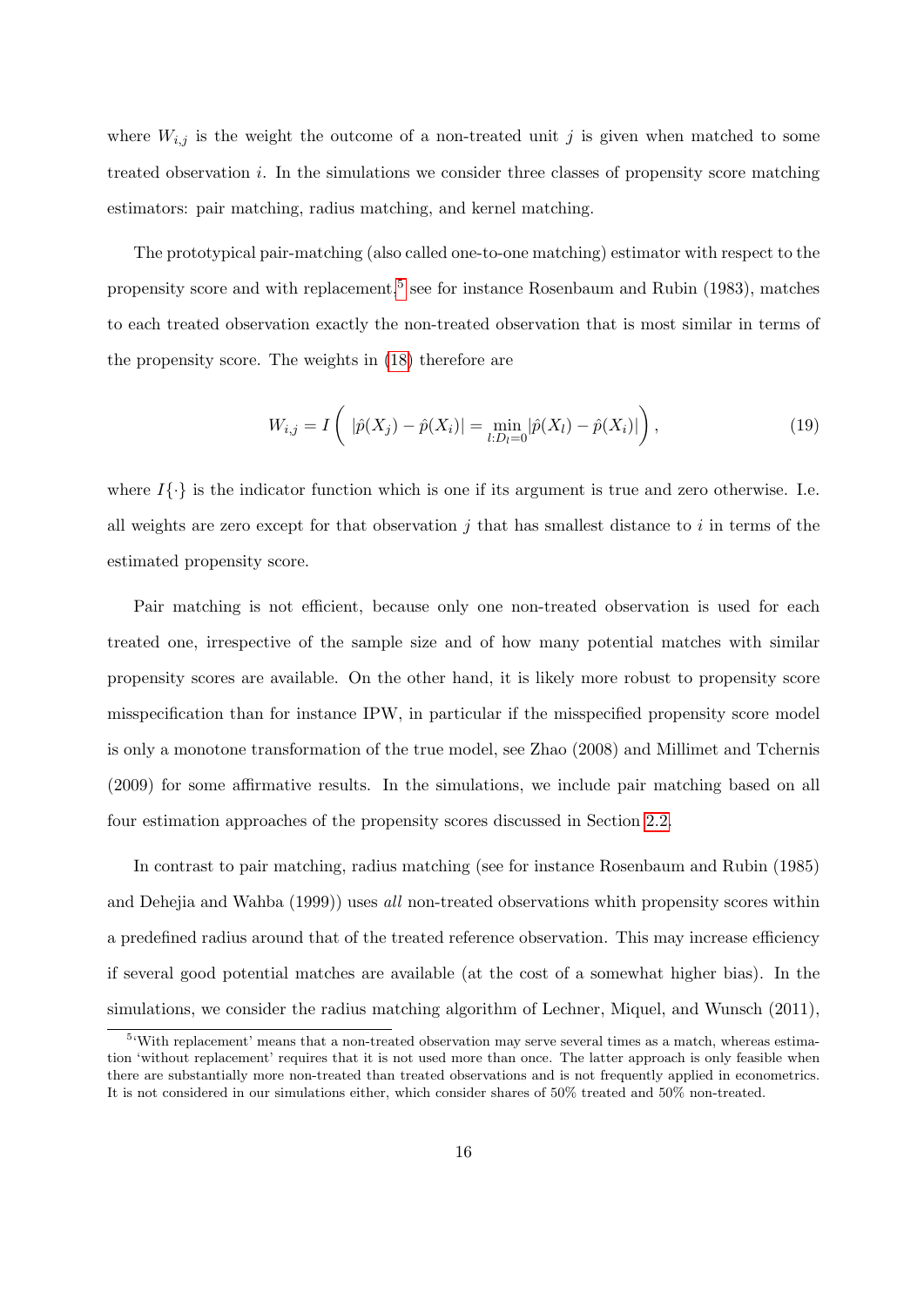which performed overall best in Huber, Lechner, and Wunsch (2013). The Lechner, Miquel, and Wunsch (2011) estimator combines distance-weighted radius matching with an OLS regression adjustment for bias correction (see Rubin (1979) and Abadie and Imbens (2011)). Furthermore and as suggested in Rosenbaum and Rubin (1985), it includes the option to directly match on additional covariates in addition to the propensity score (which are, however, also included in the propensity score) based on the Mahalanobis distance metric (defined in equation [\(21\)](#page-21-1)). The first estimation step consists of radius matching either on the propensity score or the Mahalanobis metric based on the score and the additional covariates, respectively. Distance-weighting implies that non-treated within the radius are weighted proportionally to the inverse of their distance to the treated reference observation, so that this approach can also be regarded as kernel matching (see below) using a truncated kernel. Secondly, the matching weights are used in a weighted linear regression to remove small sample bias due to mismatches. (This bears some similarities to the doubly robust approach, albeit using a linear model.) For a detailed description of the (algorithm of the) estimator, we refer to Huber, Lechner, and Steinmayr (2014).

An important question is how to determine the radius size, for which no well-established algorithm exists. We follow Lechner, Miquel, and Wunsch (2011) and define it as a function of the distribution of distances between treated and matched non-treated observations in pair matching. In our simulations, we define the radius size to be either  $\frac{1}{3}$ , 1, or 3 times the 0.95 quantile of the matching distances.<sup>[6](#page--1-0)</sup> If not even a single non-treated observation is within the radius, the closest observation is taken as the match just as in pair-matching. As in Huber, Lechner, and Wunsch (2013), we investigate the performance when matching (i) on the propensity score only as well as (ii) on both the propensity score and on two important confounders (that also enter the propensity score) directly, based on the Mahalanobis metric outlined in equation [\(21\)](#page-21-1). This hybrid of propensity score and direct matching (see Section [2.4.1\)](#page-21-2) allows assuring that such important confounders are given priority in terms of balancing their distributions across treatment states.[7](#page--1-0)

 $6$ Basing the choice on a particular quantile may be more robust to outliers than simply taking the maximum distance in pair matching.

<sup>7</sup> In our case, 'number of unemployment spells in the last two years prior to treatment' and the interaction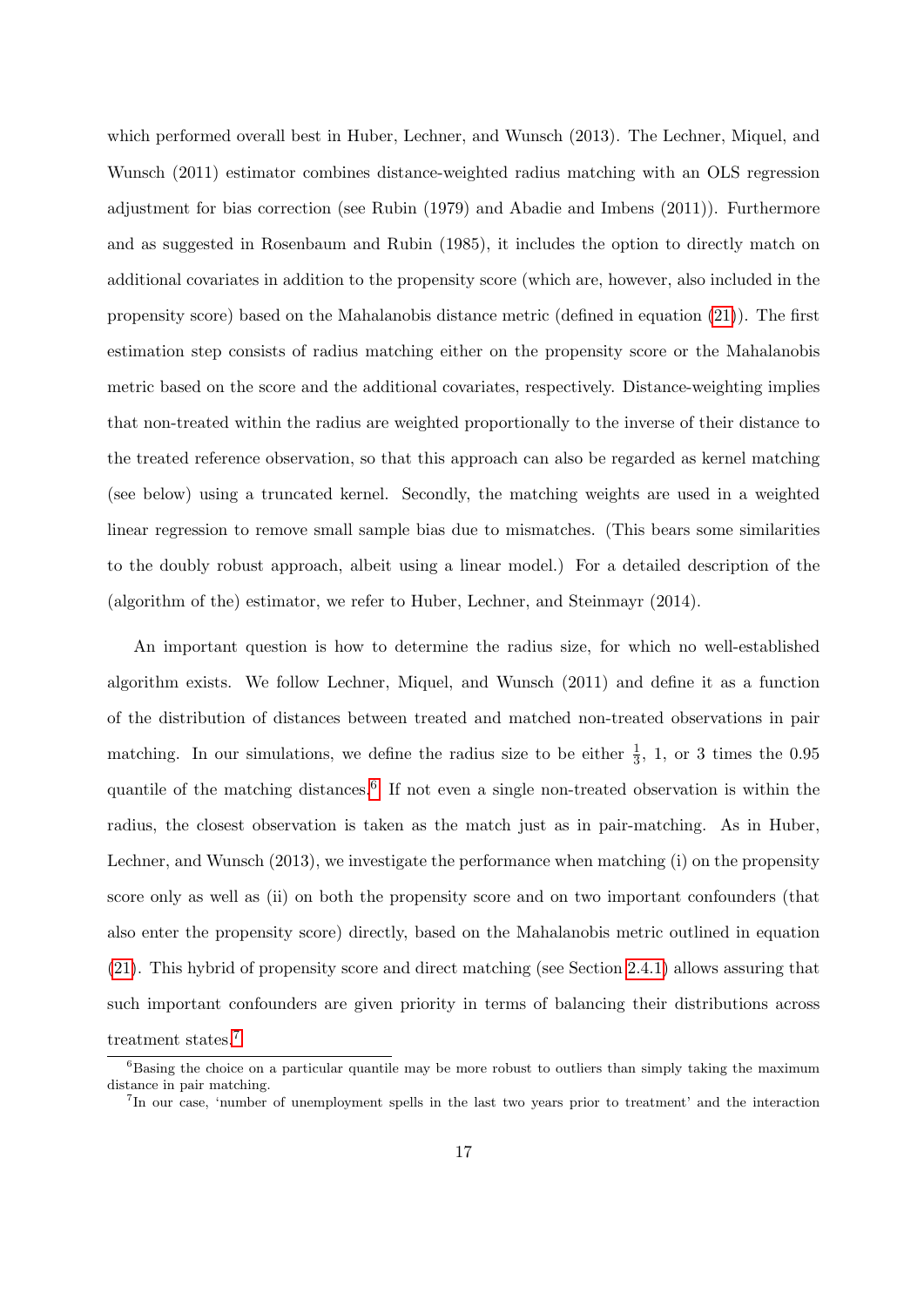All in all, we consider 24 different radius matching estimators based on the four different propensity score estimators and three radius sizes for each propensity score and Mahalanobis distance matching. The latter, however, generally performs worse than radius matching on the propensity score alone in our simulations. Therefore, the results of (Mahalanobis) matching on the propensity score and further confounders are not presented, so that the number of Lechner, Miquel, and Wunsch (2011)-type radius matching estimators discussed in the paper reduces to 12. (The omitted results are available from the authors upon request.)

#### 2.3.5 Propensity score kernel regression

Propensity score kernel regression is based on first estimating the conditional mean outcome given the propensity score without treatment,  $m(0, \rho) = E(Y|D = 0, p(X) = \rho)$ , by kernel regression of the outcome on the estimated propensity score among the non-treated and then averaging the estimates according to the propensity score distribution of the treated. Formally,

$$
\hat{\Delta}_{\text{kernmatch}} = N_1^{-1} \sum_{i:D_i=1} (Y_i - \hat{m}(0, \hat{p}(X_i))), \qquad (20)
$$

where  $\hat{m}(0, \hat{p}(X_i))$  is an estimate of  $m(0, p(X_i))$ . This estimator, which has been discussed in Heckman, Ichimura, and Todd (1998a) and Heckman, Ichimura, Smith, and Todd (1998), again satisfies the general structure of [\(18\)](#page-17-0) with  $\hat{m}(0, \hat{p}(X_i)) = \sum_{j:D_j=0} W_{i,j} Y_j$ .  $W_{i,j}$  now reflects the kernel-based weights related to the difference  $\hat{p}(X_i) - \hat{p}(X_i)$ , which are provided in Busso, DiNardo, and McCrary  $(2009)$  for various kernel methods. Frölich  $(2004)$  investigated the finite sample performance of several kernel matching approaches and found estimation based on ridge regression, which extends local linear regression by adding a (small) ridge term to the estimator's denominator to prevent division by values close to zero (see Seifert and Gasser (1996)), to perform best. In the simulations, we use local linear regression and the Epanechnikov kernel

between 'French speaking region' and 'jobseeker gender' - see Section [3.2](#page-27-0) for a discussion of the covariates in the data - are used as matching variables besides the propensity score, which are important predictors of both treatment and outcome. Yet, the propensity score is given five times as much weight as either covariate in the Mahalanobis metric, to account for the fact that it represents all covariates.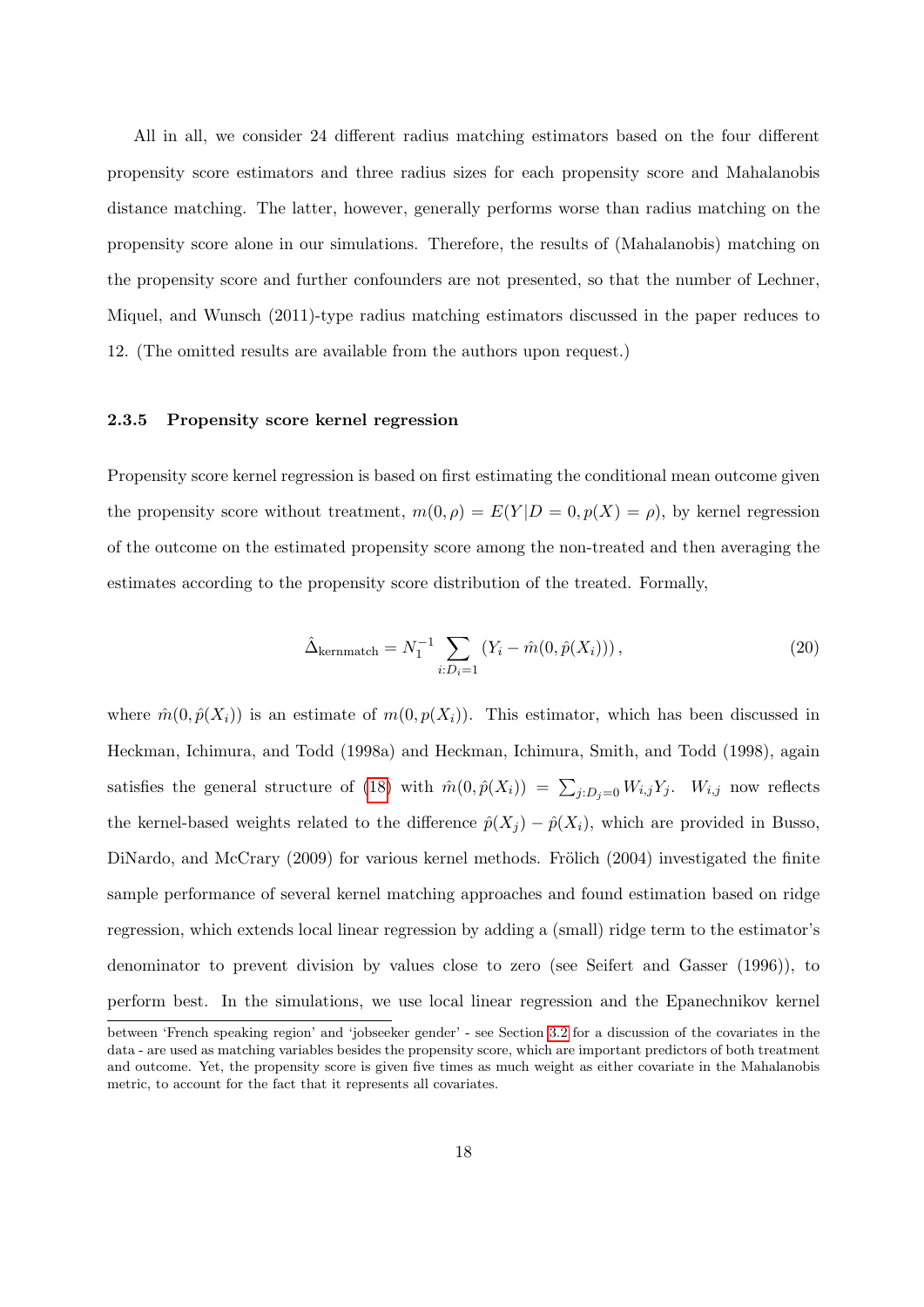for the estimation of  $m(0, \rho)$  based on the 'np' package, which also includes a form of ridging. Three different kernel bandwidths are considered: The bandwidth suggested by cross-validation is labelled cross-validation bandwidth. In addition, we examine the case where we double this bandwidth (referred to as oversmoothing) and where we take half that bandwidth (referred to as undersmoothing).<sup>[8](#page--1-0)</sup> As the procedures are implemented based on all four propensity score approaches, all in all twelve kernel matching estimators are included in the simulations.

#### <span id="page-21-0"></span>2.4 Entropy balancing and matching/regression (directly) on the covariates

This section discusses methods that do not work through a propensity score model, but rather condition on the covariates directly. I.e. we estimate the conditional mean  $E[Y|D = 0, X]$  by alternative methods and then average within the  $D = 1$  subpopulation, according to equation  $(1).$  $(1).$ 

#### <span id="page-21-2"></span>2.4.1 Pair, one-to-many and radius matching on the covariates

Matching on the covariates directly rather than the propensity score is rarely considered in applied work. Technically, estimation is nevertheless straightforward to implement, once a distance metric has been chosen that weights the differences in the various covariates between treated and nontreated matches in a specific way. Among the most commonly used metrics is the Mahalanobis distance metric, which is defined for some covariate vectors  $X_i$  and  $X_j$  as follows:

<span id="page-21-1"></span>
$$
||X_i - X_j|| = \sqrt{(X_i - X_j)'\mathcal{C}^{-1}(X_i - X_j)},\tag{21}
$$

where C denotes the covariance matrix of the covariates.

Building on this distance metric, we examine various estimators. Pair matching on the co-

<sup>&</sup>lt;sup>8</sup>It is worth noting that cross validation aims at determining the crossval bandwidth for the estimation of the conditional mean function  $m(0, \rho)$ , not the actual parameter of interest,  $\Delta$ . Even though Frölich (2005) provides a plug-in method for choosing the bandwidth that is optimal for kernel matching based on an approximation of the mean squared error, his simulations suggest that the approximation is not sufficiently accurate for the sample sizes considered. On the other hand, Frölich (2005) finds conventional cross-validation to perform rather well and we therefore follow this latter approach.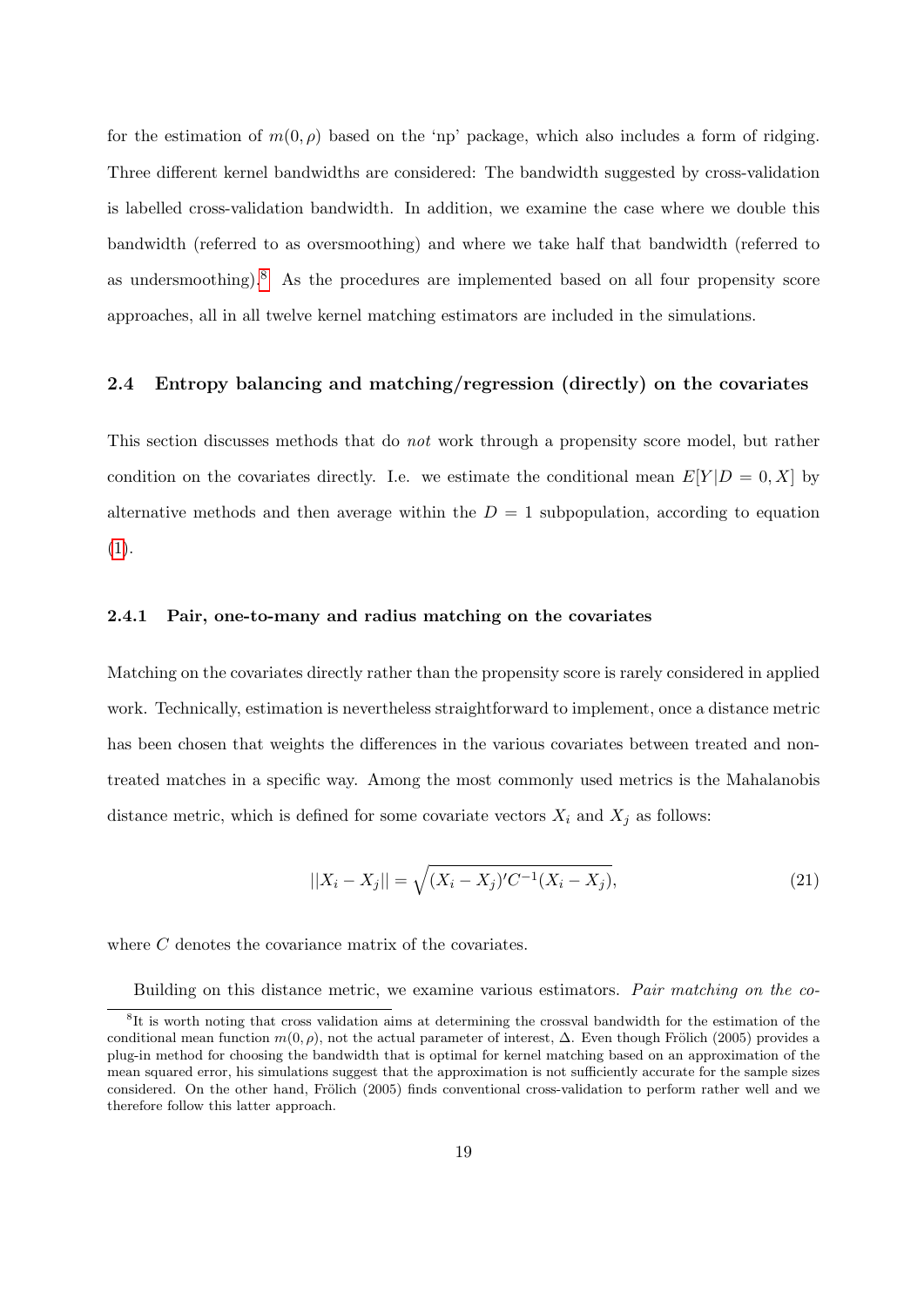variates is defined as [\(18\)](#page-17-0), with weights

$$
W_{i,j} = I\left( ||X_j - X_i|| = \min_{l:D_l=0} ||X_l - X_i|| \right).
$$
 (22)

(This estimator is thus similar to propensity score matching with the only difference that the distance metric is  $||X_j - X_i||$  instead of  $|\hat{p}(X_j) - \hat{p}(X_i)|$ . In the simulations, we consider pair matching both with and without regression adjustment for bias correction (see Abadie and Imbens (2011)) using the 'Matching' package for R of Sekhon (2011).

Secondly, we also investigate the performance of *one-to-many* matching, implying that the M closest non-treated observations (in terms of the Mahalanobis distance) are matched to each treated. In other words, for each treated observation  $i$  we find the  $M$  nearest neighbours among the non-treated observations, where nearness is measured by Mahalanobis distance to  $i$ . Then each of the M nearest neighbours receives a weight of  $\frac{1}{M}$ , whereas all other non-treated observations receive a weight of zero. The pair matching estimator is included as a special case when setting  $M = 1$ .

Increasing M reduces the variance compared to pair matching, at the cost of increasing the bias due to relying on more and potentially worse matches. In the simulations, we set  $M = 5$ and perform one-to-many matching estimation with and without bias correction. Finally, we also consider a particular form of radius matching on the covariates, again based on the 'Matching' package for R. The radius is defined such that only non-treated observations satisfying that all their covariate values are not more than 0.25 standard deviations of the respective covariate away from the treated reference observation are used. Again, radius matching with and without bias correction is included in the simulations.[9](#page--1-0)

Finally, we consider the Genetic Matching algorithm of Diamond and Sekhon (2013), a generalization of Mahalanobis distance matching on the covariates. It aims at optimizing covariate balance according to a range predefined balance metrics (which is in spirit somewhat related to

<sup>&</sup>lt;sup>9</sup>In contrast to the Lechner, Miquel, and Wunsch (2011) propensity score-based radius matching estimator discussed in Section [2.3.4,](#page-17-1) no distance weighting is applied within the radius.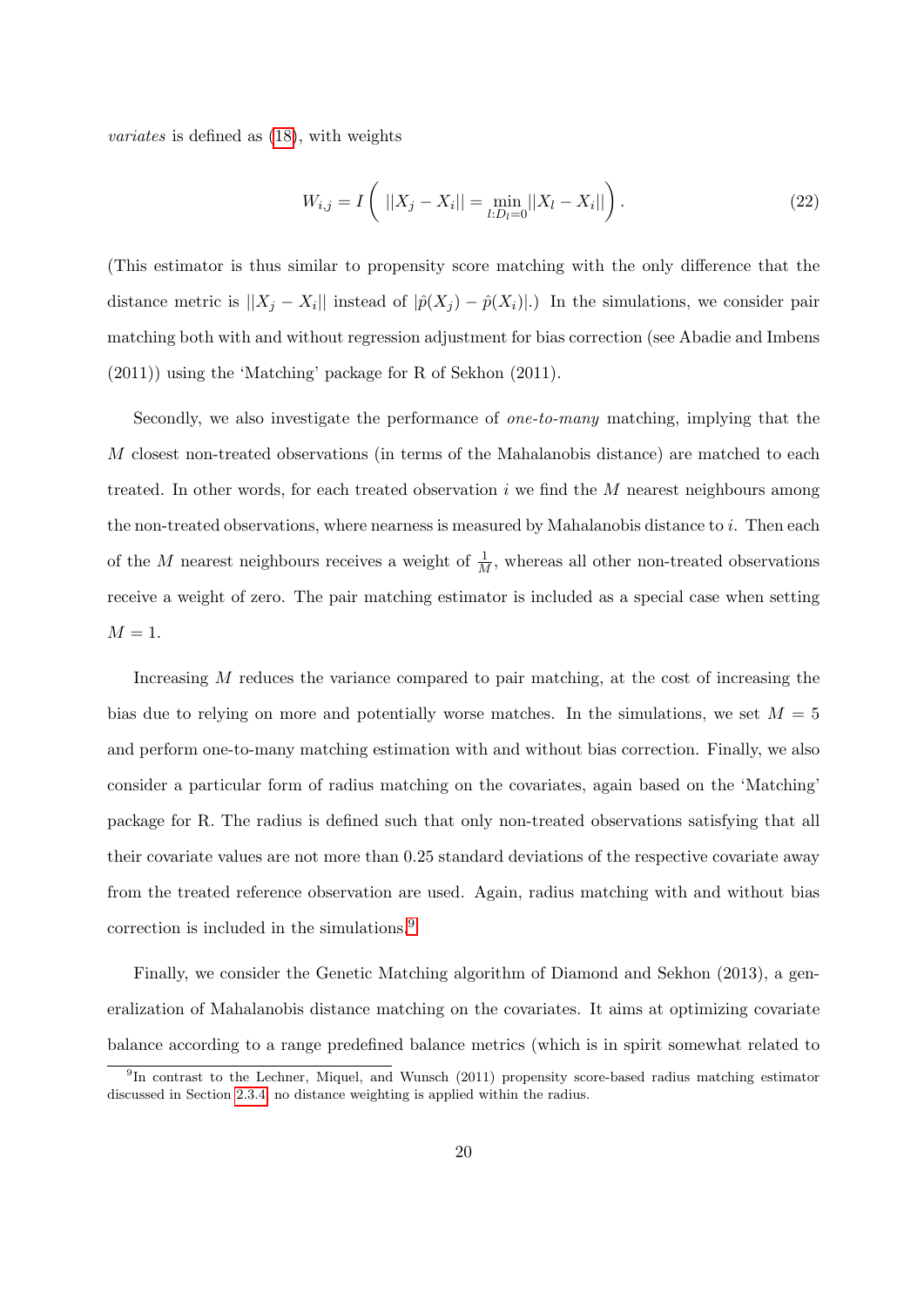the EL methods and entropy balancing, see Section [2.4.3](#page-24-0) below). This is obtained by using a weighted version of the Mahalanobis distance metric, where the weights are chosen such that a particular loss function reflecting overall imbalance is minimized. The procedure's default loss function, which is the one considered in our simulations, requires the algorithm to minimize the largest discrepancies for all elements in X according to the p-values from Kolmogorov-Smirnov (KS) tests (for equalities in covariate distributions) and paired t-tests (for equalities in covariate means). Note that as the algorithm is based on p-values (rather than test statistics directly), the outcomes of the different tests (e.g. KS and t-tests) can be compared on the same scale. Formally, the generalized version of the Mahalanobis distance metric is defined as

$$
||X_i - X_j||_W = \sqrt{(X_i - X_j)'(C^{-1/2})'WC^{-1/2}(X_i - X_j)},
$$
\n(23)

where  $C^{-1/2}$  is the Cholesky decomposition of C, the covariance matrix of the covariates. W denotes a (positive definite) weighting matrix of the same dimension as  $C$ , and is chosen iteratively until overall imbalance is minimized. For a more detailed discussion of the Genetic Matching, we refer to the flow chart of the algorithm in Figure 2 of Diamond and Sekhon (2013). In the simulations Genetic Matching both with and without bias adjustment is considered.

#### <span id="page-23-0"></span>2.4.2 Regression

We also consider estimation of  $\Delta$  based on parametric and nonparametric regression of the outcome on the covariates under non-treatment:

<span id="page-23-1"></span>
$$
\hat{\Delta}_{\text{reg}} = N_1^{-1} \sum_{i:D_i=1} (Y_i - \hat{\mu}(0, X_i)), \qquad (24)
$$

where  $\hat{\mu}(D, X)$  is an estimate of the conditional mean outcome  $\mu(D, X) = E(Y|D, X)$ . In the parametric case,  $\hat{\mu}(0, X_i)$  is predicted based on the coefficients of an OLS regression among the non-treated.  $\hat{\Delta}_{reg}$  then corresponds to what is called the unexplained component in the linear decomposition of Blinder (1973) and Oaxaca (1973).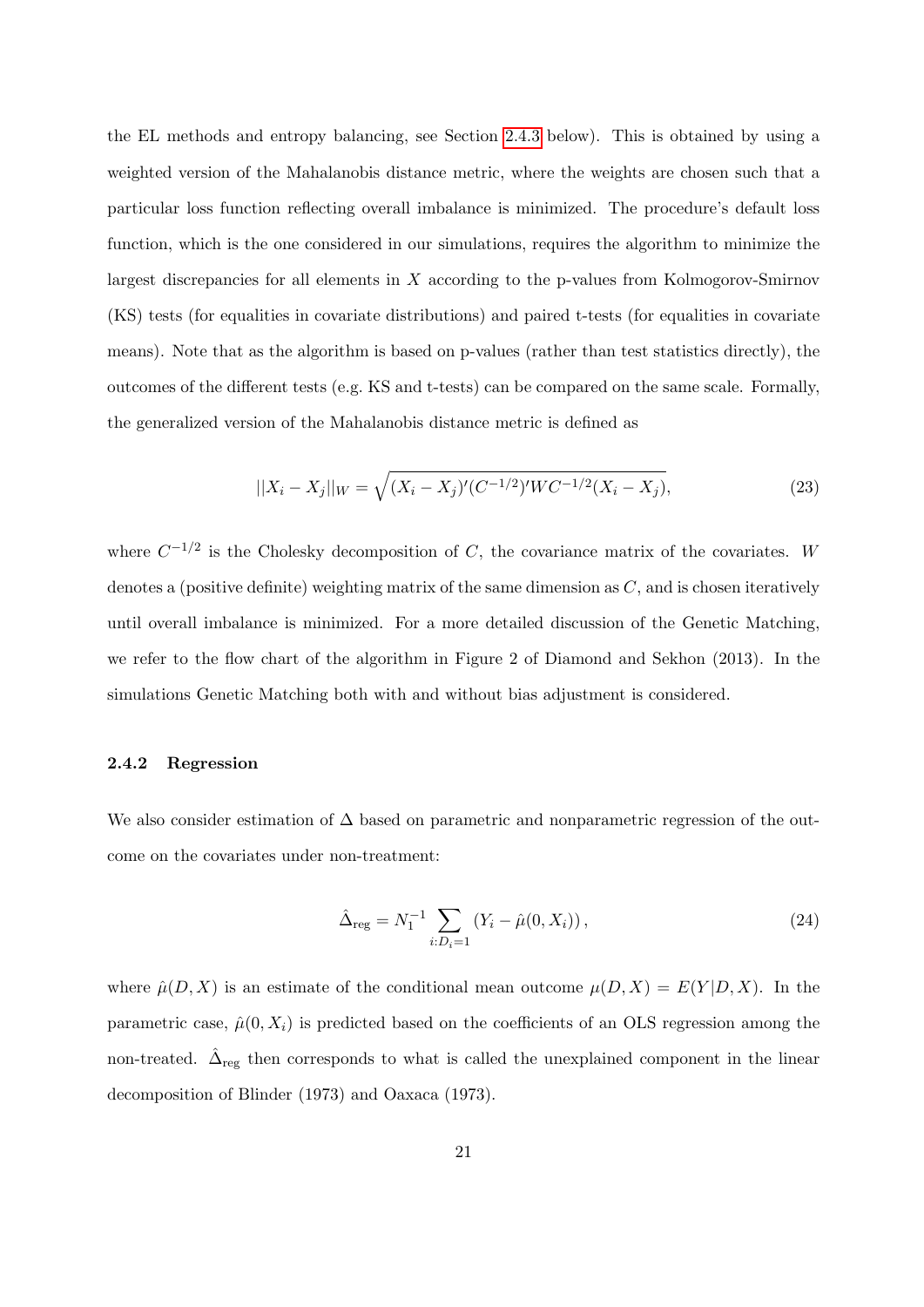In the nonparametric case, we apply local linear regression using the 'np' package of Hayfield and Racine (2008). Analogosuly to DR estimation, see equation [\(17\)](#page-16-0), the performance of the estimator under two different bandwidths is investigated: We use the bandwidth obtained by least squares cross validation and alternatively this bandwidth divided by half (which we refer to as undersmoothing). Note that the kernel regression-based method, which may attain the semiparametric efficiency bound of Hahn (1998), can also be interpreted as kernel matching estimator on  $X_i$  (rather than on the propensity score as in the kernel matching procedure of Section [2.3\)](#page-13-0). To see this, note that [\(24\)](#page-23-1) satisfies the general notation for matching estimators in [\(18\)](#page-17-0), with  $W_{i,j}$  representing the kernel-based weights related to the difference  $X_j - X_i$ .

#### <span id="page-24-0"></span>2.4.3 Entropy balancing

Entropy balancing (EB) as suggested in Hainmueller (2012) aims at balancing the covariates across treatment groups based on a maximum entropy reweighting scheme which does not rely on a propensity score model. That is, it calibrates the weights of the non-treated observations so that exact balance in prespecified covariate moments (e.g. the mean) is obtained for the reweighted non-treated group and the treated. Even though this is similar in spirit to the EL methods discussed in Sections [2.2.2](#page-10-2) and [2.3.2,](#page-14-0) one difference is that the latter start out from a specific propensity score model, while EB relies on user-provided (initial) base weights (e.g., uniform weights). The weights finally estimated are computed such that the Kullback-Leibler divergence from the baseline weights is minimized, subject to the balancing constraints. Hainmueller (2012) points out that similar to (conventional) IPW, the estimator may have a large variance when only few non-treated observations obtain large weights due to weak overlap in the covariate distributions across treatment states.

Technically, the weights for the nontreated are chosen by minimizing the following loss function, while at the same time balancing  $\tilde{X}_i$ , which is a (possibly multidimensional) function of the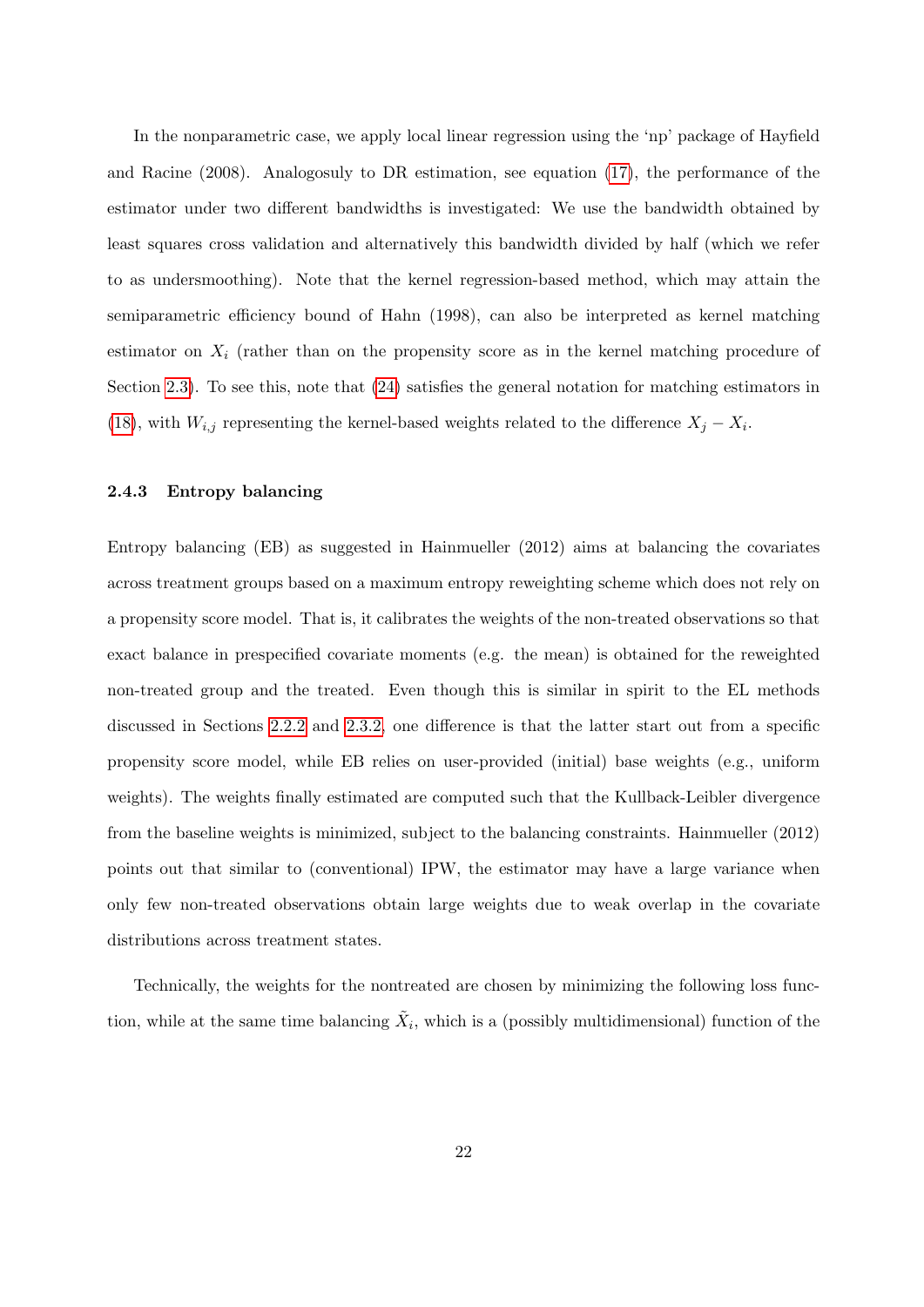covariate vector  $X_i$ 

<span id="page-25-1"></span>
$$
\min_{\omega_i} \sum_{\{i:D_i=0\}} h(\omega_i) \tag{25}
$$

subject to the balance constraint

<span id="page-25-2"></span>
$$
\sum_{i:D_i=0} \omega_i \tilde{X}_i = \frac{1}{N_1} \sum_{i:D_i=1} \tilde{X}_i
$$
\n(26)

and the normalizing constraints

$$
\sum_{\{i:D_i=0\}} \omega_i = 1 \quad \text{and} \quad \omega_i \ge 0 \quad \text{for all} \quad i \quad \text{with} \quad D_i = 0. \tag{27}
$$

 $\omega_i$  denotes the estimated weight for observation i and  $h(\cdot)$  is a distance metric. Hainmueller (2012) proposes using the directed Kullback (1959) entropy divergence defined by  $h(\omega_i) = \omega_i \log(\omega_i/q_i)$ , with  $q_i$  denoting the (initial) base weight. The loss function  $\sum_{\{i:D_i=0\}} h(\omega_i)$  measures the distance between the distributions of the estimated weights  $\omega_1, \ldots, \omega_{N_0}$  and the base weights  $q_1, \ldots, q_{n_0}$ . The balance constraint [\(26\)](#page-25-1) equalizes  $\tilde{X}$  between the treatment and the reweighted non-treated group. The normalizing constraints [\(27\)](#page-25-2) ensure that the weights sum up to unity and do not take on negative values. Hainmueller (2012) shows that a tractable and unique solution (if one exists) can be obtained based on the Lagrange multiplier, see his Section 3.2. In our simulations, EB uses the default option of uniform base weights,  $q_i = N_0^{-1}$  where  $N_0$  is the number of nontreated observations. Furthermore,  $\tilde{X}$  is set to X, so that the covariate means are balanced across treatment groups.

## <span id="page-25-0"></span>3 Data and simulation design

### 3.1 Overview

Inspired by Huber, Lechner, and Wunsch (2013), we base our simulation design as much as possible on empirical data rather than on data generating processes (DGP) that are fully artificial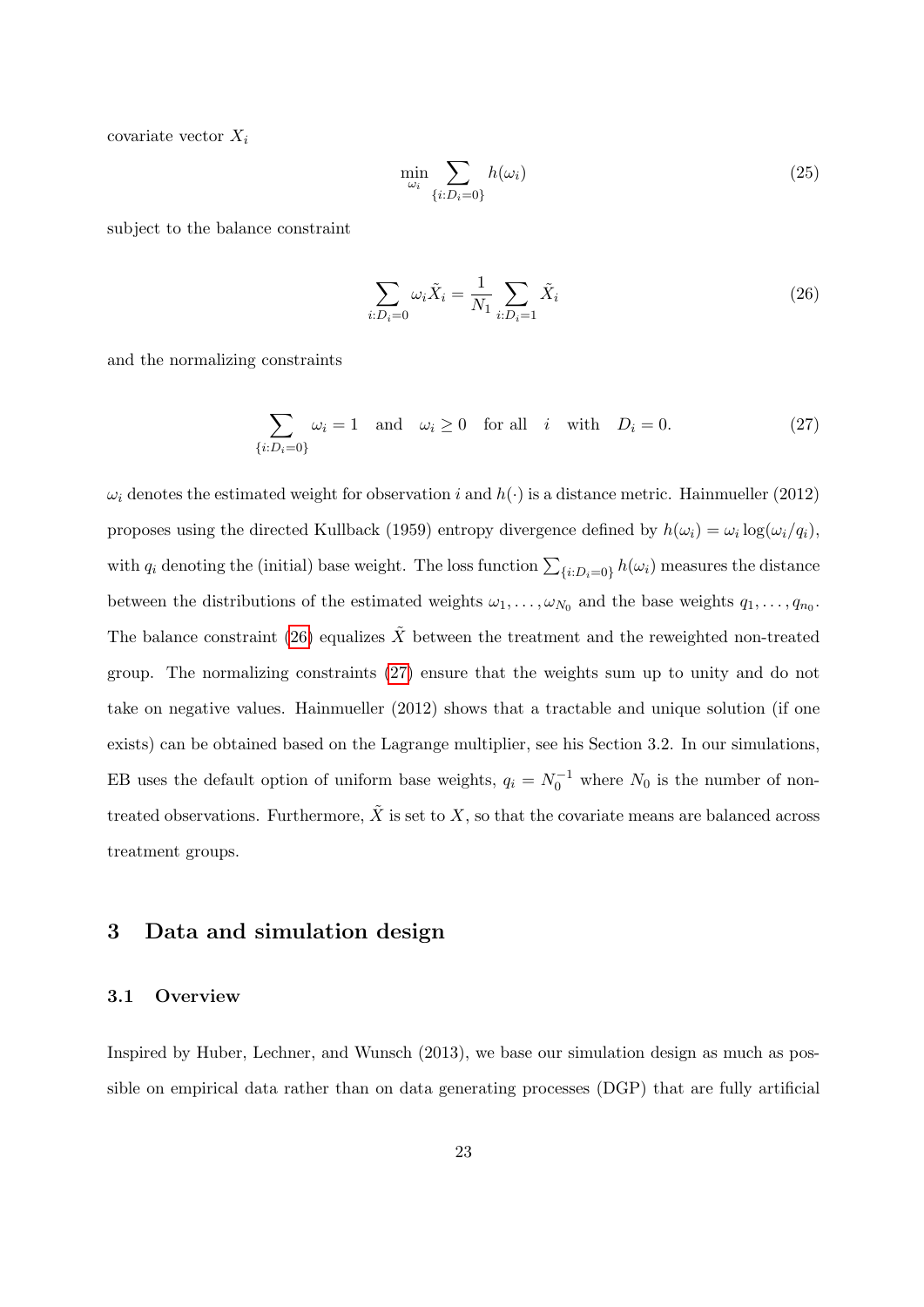and prone to the arbitrariness of the researcher. By using empirical (rather than simulated) associations between the treatment, the covariates, and (in the case of effect heterogeneity) the outcomes, we hope to more closely mimic real world evaluation problems. The 'empirical Monte Carlo study' (EMCS) design nevertheless requires calibrating several important simulation parameters, namely the strength of selection into the treatment, treatment effect heterogeneity, and sample size, in order to consider a range of different scenarios. As in the simulation study by Huber, Lechner, and Mellace (2014a) (however, on the methodologically different framework of mediation analysis), our EMCS uses a large-scale Swiss labor market data set with linked jobseekercaseworker information first analyzed by Behncke, Frölich, and Lechner (2010a,b).

The simulation design is as follows. First, we match to each treated observation that nontreated observation which is most similar in terms of the covariates. Matching proceeds without replacement. The latter matches serve as (pseudo-)treated 'population' for our simulations, the remaining unmatched subjects as non-treated 'population'. Second, we repeatedly draw simulation samples with replacement out of the 'populations', which consist of 50% pseudo-treated and 50% non-treated. By definition, the true treatment effects are zero (as not even the pseudotreated actually received any treatment) and therefore homogeneous.

Additionally, in order to investigate estimator performance under heterogeneous effects, we also model the outcome as a function of the treatment and the covariates in our initial data (before generating the pseudo-treatments). We consider two different treatment variables that differ in terms of selection into treatment: participation in an active labor market program and assignment to a cooperative or noncooperative caseworker, see Behncke, Frölich, and Lechner (2010b) and Huber, Lechner, and Mellace (2014b) for empirical investigations of these variables. Furthermore, we vary the sample size (750 and 3000 observations) and whether estimation controls for all confounders (correct specification) or omits some of them (misspecification), a case likely to occur in empirical applications. All in all, the various simulation parameters entail 16 different scenarios. Our EMCS includes the so far most comprehensive set of treatment effect estimators (in particular, also a range of fully nonparametric methods) and assesses their (relative) performance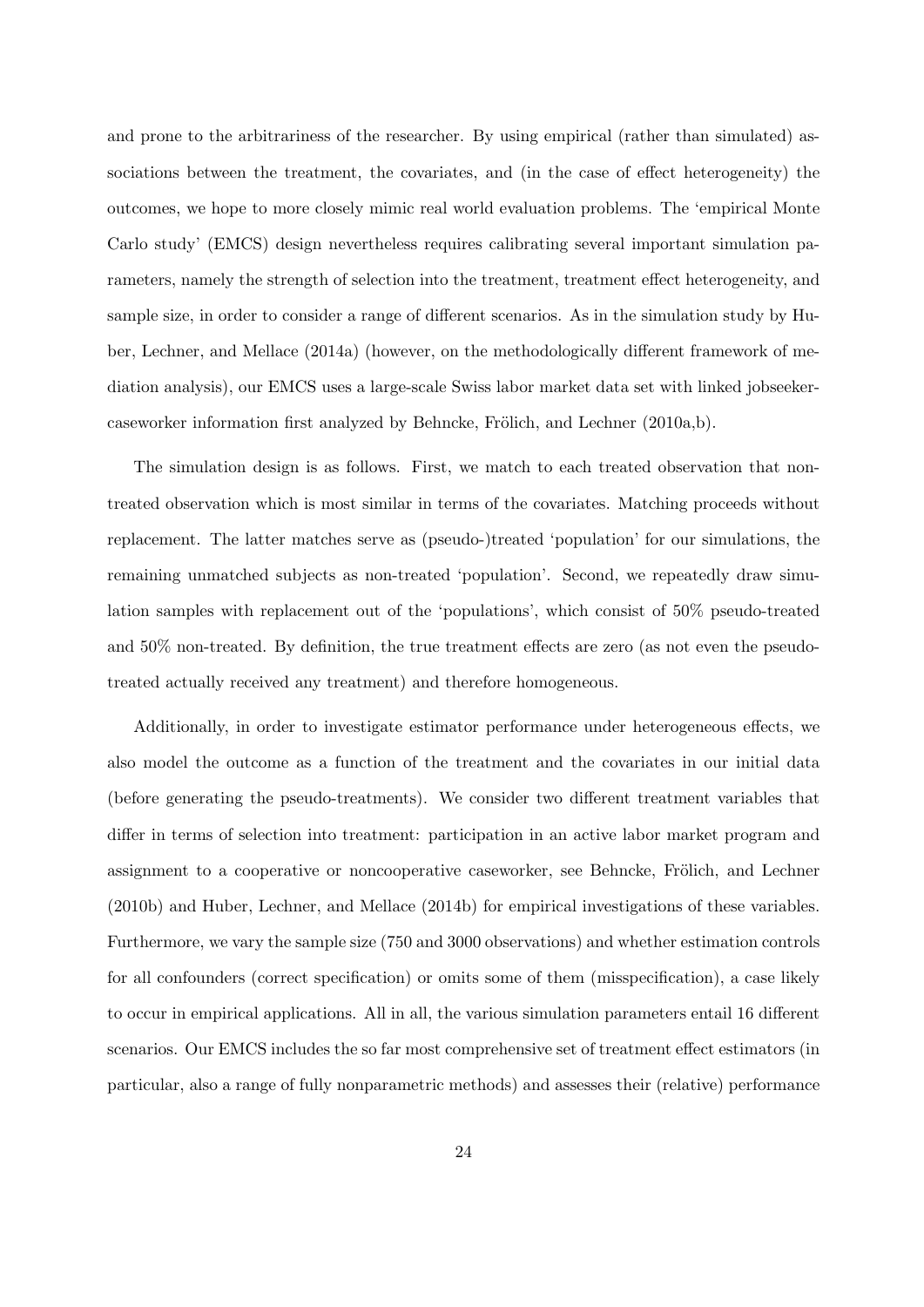in terms of the mean squared error, both with and without trimming (i.e. discarding) observations with 'too' extreme treatment propensity scores.

We subsequently present the details of how the EMCS is implemented. The next section describes the data sources and the definitions of the treatments, outcomes, and covariates and also provides descriptive statistics. Section [3.3](#page-30-0) outlines the simulation design with the various simulation parameters (selection, heterogeneity, misspecification, sample size) and also discusses the various trimming rules considered.

#### <span id="page-27-0"></span>3.2 Data and definition of treatments, outcomes, and covariates

As for Huber, Lechner, and Mellace (2014a), the data used in our EMCS include individuals who registered at Swiss regional employment offices anytime during the year 2003. Detailed jobseeker characteristics are available from the unemployment insurance system and social security records, including gender, mother tongue, qualification, information on registration and deregistration of unemployment, employment history, participation in active labor market programs, and an employability rating by the caseworker in the employment office. Regional (labour market relevant) variables such as the cantonal unemployment rate were also matched to the jobseeker information. These administrative data were linked to a caseworker survey based on a written questionnaire that was sent to all caseworkers in Switzerland who were employed at an employment office in 2003 and still active in December 2004 (see Behncke, Frölich, and Lechner  $(2010b)$  for further details). The questionnaire included questions about aims, strategies, processes, and organisation of the employment office and the caseworkers. The definition of the jobseeker sample ultimately used for our simulations closely follows the sample selection criteria in Behncke, Frölich, and Lechner (20[10](#page--1-0)b) so that we refer to their paper for further details.<sup>10</sup>

The outcome variable  $Y$  in the simulations is defined as the cumulative months an individual

<sup>&</sup>lt;sup>10</sup>Our final sample size differs slightly from theirs because we exclude, following Huber, Lechner, and Mellace (2014a), individuals who were registered in the Italian-speaking part of Switzerland in order to reduce the number of language interaction terms to be included in the model. We also deleted 102 individuals who registered with the employment office before 2003. The final sample therefore consists of 93,076 unemployed persons (rather than  $100,222$  as in Behncke, Frölich, and Lechner  $(2010b)$ ).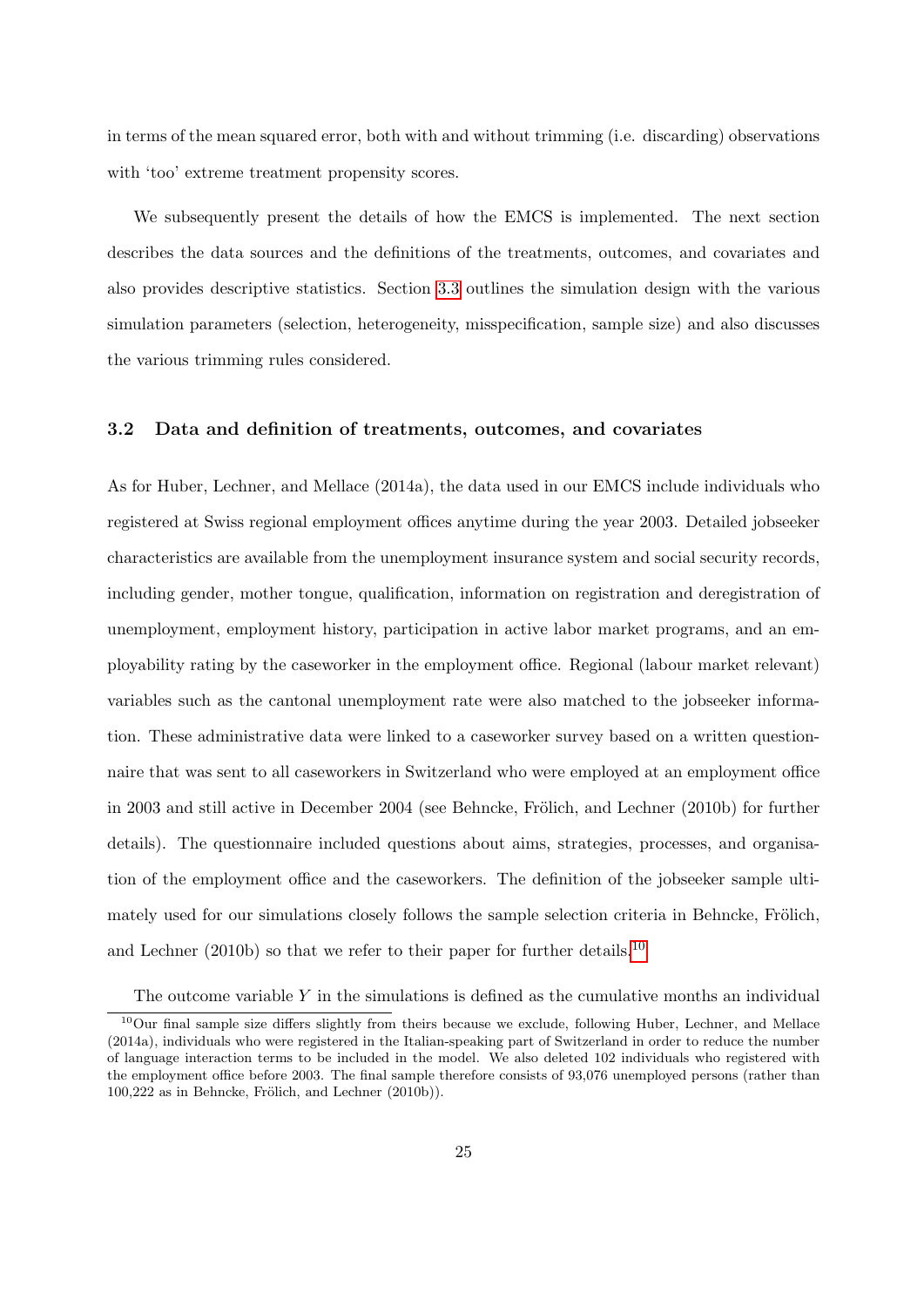was a jobseeker between (and including) month 10 and month 36 after start of the unemployment spell. Figure [A.1](#page-52-0) in Appendix [A.1](#page-51-0) displays the distribution of the semi-continuous outcome, which has a large probability mass at zero months. We consider two distinct treatment variables D. The first is defined in terms of participation in an active labour market program within the 9 months after the start of the unemployment spell. Possible program participation states in the data include job search training, personality course, language skill training, computer training, vocational training, employment program or internship. The alternative is non-participation in any program. For the simulations, the treatment state is one if an individual participates in any program in the 9 months window and zero otherwise. In the data, 26,062 observations (or 28%) participate in at least one program, while 67,014 or (72%) do not. The second treatment comes from the caseworker questionnaire and is defined in terms of how important the caseworker considers cooperation with the jobseeker, i.e., whether the aim is to satisfy wishes of the jobseeker or whether the caseworker's strategy is rather independent of the jobseeker's preferences. As in the main specification of Behncke, Frölich, and Lechner (2010b), the treatment  $D$  is defined to be one if the caseworker reports to pursue a noncooperative strategy (43,669 observations or 47%) and zero otherwise (49,407 observations or 53%).

<span id="page-28-0"></span>

|                                  |        |       | program participation |        |       |        | noncooperative caseworker |        |  |  |
|----------------------------------|--------|-------|-----------------------|--------|-------|--------|---------------------------|--------|--|--|
|                                  | $D=1$  |       |                       | $D=0$  | $D=1$ |        |                           | $D=0$  |  |  |
|                                  | mean   | std   | mean                  | std    | mean  | std    | mean                      | std    |  |  |
| female jobseeker                 | 0.465  | 0.499 | 0.430                 | 0.495  | 0.430 | 0.495  | 0.449                     | 0.497  |  |  |
| foreign mother tongue            | 0.317  | 0.465 | 0.319                 | 0.466  | 0.324 | 0.468  | 0.314                     | 0.464  |  |  |
| $unskilled*$                     | 0.220  | 0.414 | 0.215                 | 0.411  | 0.224 | 0.417  | 0.209                     | 0.407  |  |  |
| semiskilled*                     | 0.155  | 0.362 | 0.165                 | 0.372  | 0.163 | 0.370  | 0.162                     | 0.368  |  |  |
| skilled, no degree*              | 0.043  | 0.203 | 0.042                 | 0.201  | 0.044 | 0.205  | 0.041                     | 0.199  |  |  |
| unemployment spells last 2 years | 0.320  | 0.837 | 0.657                 | 1.294  | 0.570 | 1.205  | 0.556                     | 1.183  |  |  |
| fraction employed last yr        | 0.807  | 0.261 | 0.797                 | 0.248  | 0.799 | 0.251  | 0.800                     | 0.252  |  |  |
| low employability**              | 0.132  | 0.338 | 0.139                 | 0.346  | 0.142 | 0.349  | 0.133                     | 0.339  |  |  |
| medium employab.**               | 0.772  | 0.419 | 0.748                 | 0.434  | 0.754 | 0.431  | 0.755                     | 0.430  |  |  |
| female caseworker                | 0.444  | 0.497 | 0.411                 | 0.492  | 0.420 | 0.494  | 0.421                     | 0.494  |  |  |
| caseworker above vocational+     | 0.451  | 0.498 | 0.444                 | 0.497  | 0.422 | 0.494  | 0.467                     | 0.499  |  |  |
| caseworker higher education+     | 0.238  | 0.426 | 0.244                 | 0.429  | 0.239 | 0.427  | 0.245                     | 0.430  |  |  |
| cantonal unemployment rate       | 3.680  | 0.828 | 3.694                 | 0.870  | 3.708 | 0.883  | 3.675                     | 0.836  |  |  |
| French speaking region           | 0.218  | 0.413 | 0.269                 | 0.443  | 0.234 | 0.424  | 0.273                     | 0.445  |  |  |
| obs.                             | 26,062 |       |                       | 67,014 |       | 43,669 |                           | 49,407 |  |  |

Table 1: Descriptive statistics under various treatment states

Note: 'mean' and 'sd' give the means and standard deviations of the covariates in the respective treatment groups. \*: Reference category is 'skilled with degree'. \*\*: Reference category is 'high employability'. +: Reference category is 'caseworker has vocational training or lower'.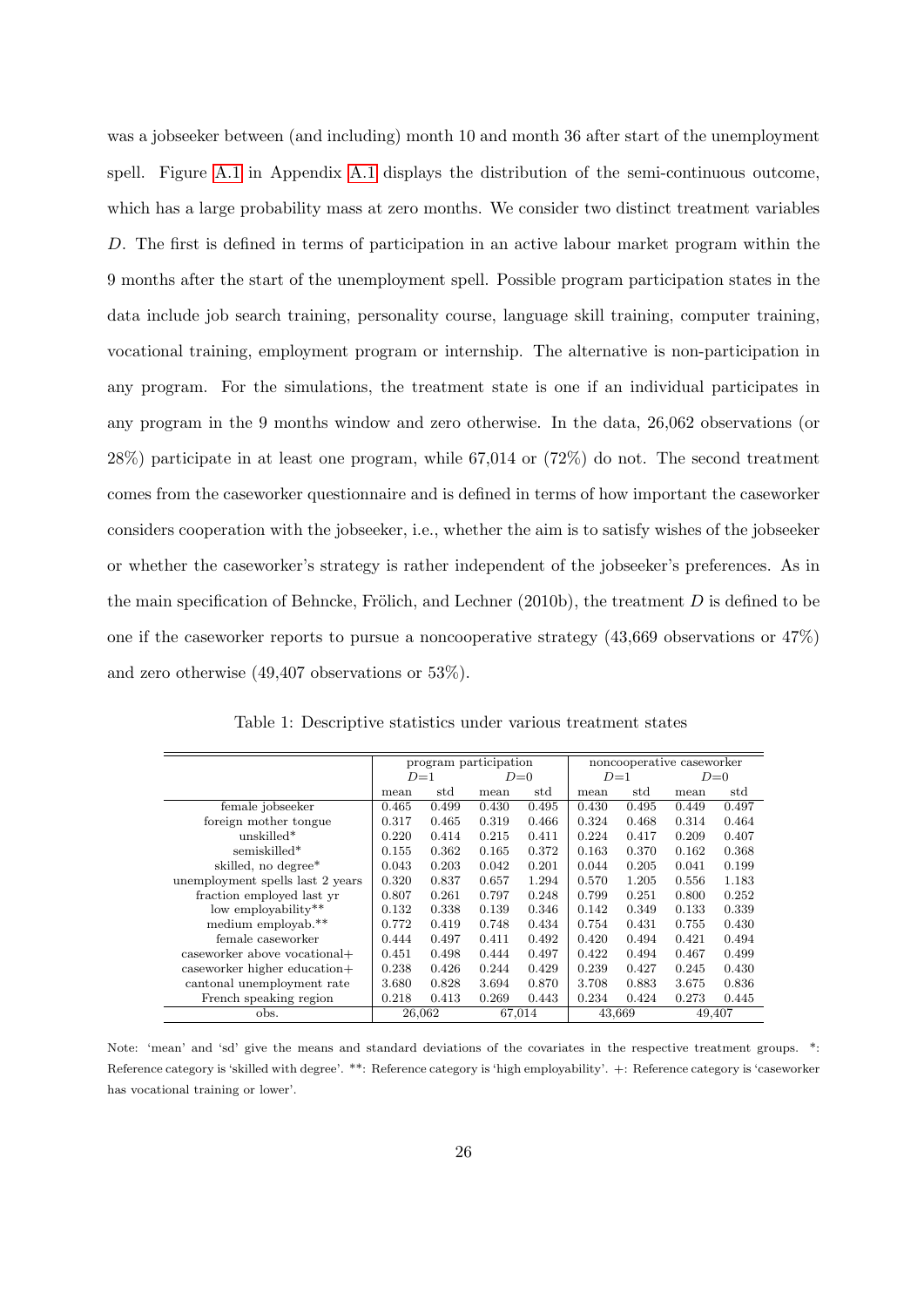The covariates X which serve as confounders in our EMCS have been used as control variables in Behncke, Frölich, and Lechner (2010b) and Huber, Lechner, and Mellace (2014b) to control for selection into program participation and/or assignment to a noncooperative caseworker, respectively. As jobseeker characteristics, we include gender, a dummy for whether the mother tongue is not one of the official languages in Switzerland, the level of qualification (unskilled, semiskilled, skilled without degree, skilled with degree), the previous employment history (namely the number of unemployment spells in last two years and the proportion of time employed in the last year), and an employability rating by the caseworker (low, medium, high). We also use several caseworker characteristics coming from the questionnaire, namely gender, education (vocational training or lower, above vocational, higher education). Concerning regional characteristics, the cantonal unemployment rate and a dummy for a French speaking region enter the simulation design. Table [1](#page-28-0) provides the means and standard deviations of the covariates across the various treatment states of the two treatment variables 'program participation' and 'noncooperative caseworker'.

<span id="page-29-0"></span>

|                                   |          |       | program participation |       |          |       | noncooperative caseworker |       |
|-----------------------------------|----------|-------|-----------------------|-------|----------|-------|---------------------------|-------|
|                                   | coef     | se    | z-val                 | p-val | coef     | se    | z-val                     | p-val |
| constant                          | $-0.779$ | 0.031 | $-24.740$             | 0.000 | $-0.139$ | 0.029 | $-4.749$                  | 0.000 |
| female jobseeker                  | 0.038    | 0.010 | 3.663                 | 0.000 | $-0.033$ | 0.010 | $-3.328$                  | 0.001 |
| foreign mother tongue             | 0.045    | 0.012 | 3.767                 | 0.000 | $-0.027$ | 0.011 | $-2.425$                  | 0.015 |
| unskilled                         | 0.048    | 0.012 | 3.836                 | 0.000 | 0.056    | 0.012 | 4.802                     | 0.000 |
| semiskilled                       | $-0.001$ | 0.013 | $-0.102$              | 0.919 | 0.025    | 0.012 | 2.076                     | 0.038 |
| skilled, no degree                | 0.057    | 0.023 | 2.495                 | 0.013 | 0.066    | 0.021 | 3.095                     | 0.002 |
| unemployment spells last 2 years  | $-0.169$ | 0.004 | $-37.707$             | 0.000 | 0.004    | 0.004 | 1.126                     | 0.260 |
| fraction employed last yr         | 0.074    | 0.018 | 4.138                 | 0.000 | $-0.024$ | 0.017 | $-1.429$                  | 0.153 |
| low employability                 | 0.089    | 0.019 | 4.730                 | 0.000 | 0.067    | 0.017 | 3.912                     | 0.000 |
| medium employability              | 0.102    | 0.015 | 6.926                 | 0.000 | 0.039    | 0.014 | 2.848                     | 0.004 |
| female caseworker                 | 0.066    | 0.010 | 6.349                 | 0.000 | $-0.025$ | 0.010 | $-2.563$                  | 0.010 |
| caseworker above vocational       | 0.033    | 0.010 | 3.191                 | 0.001 | $-0.149$ | 0.010 | $-15.344$                 | 0.000 |
| caseworker higher education       | 0.040    | 0.012 | 3.244                 | 0.001 | $-0.086$ | 0.011 | $-7.575$                  | 0.000 |
| cantonal unemployment rate        | 0.018    | 0.006 | 3.333                 | 0.001 | 0.049    | 0.005 | 9.469                     | 0.000 |
| French speaking region            | $-0.120$ | 0.018 | $-6.764$              | 0.000 | $-0.166$ | 0.016 | $-10.288$                 | 0.000 |
| French $\times$ female jobseeker  | 0.080    | 0.021 | 3.825                 | 0.000 | $-0.064$ | 0.019 | $-3.321$                  | 0.001 |
| French $\times$ mother tongue     | $-0.134$ | 0.023 | $-5.891$              | 0.000 | 0.097    | 0.021 | 4.711                     | 0.000 |
| French $\times$ female caseworker | $-0.066$ | 0.022 | $-3.033$              | 0.002 | 0.034    | 0.020 | 1.722                     | 0.085 |

Table 2: Probit regressions of treatments on covariates in the data

Note: 'coef', 'se', 'z-val', and 'p-val' give the coefficient estimates, standard errors, z-values, and p-values, respectively.

Table [2](#page-29-0) presents probit regressions of the treatments on the original covariates as well as interaction terms between French region and jobseeker gender, mother tongue, and caseworker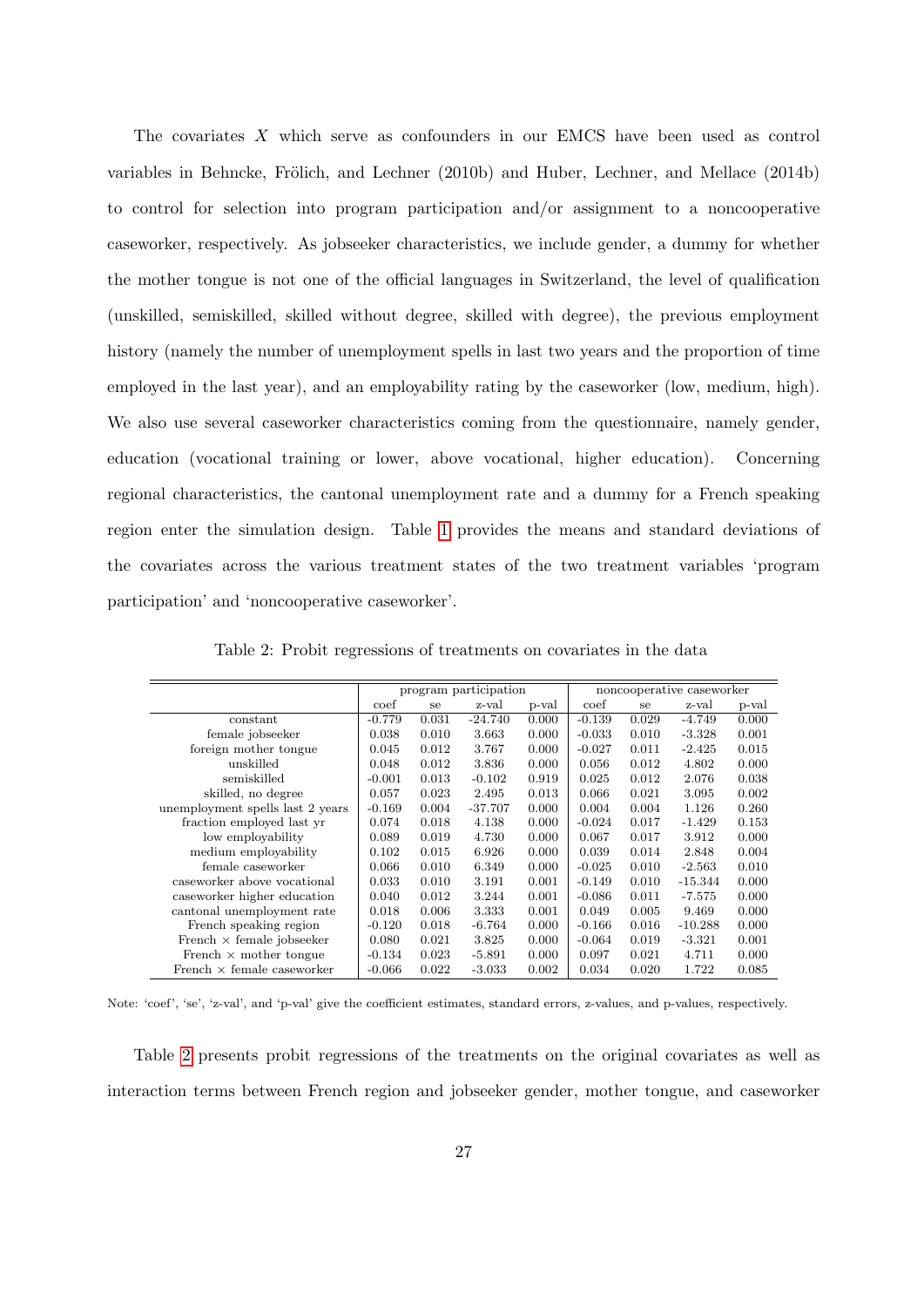gender to verify the magnitude of selection with respect to the various variables in our data. Note that the very same set of regressors is used in the parametric (namely probit and EL) and semiparametric propensity score specifications in the simulations, while the interaction terms need not be included in the nonparametric propensity score specifications. We see that most regressors are highly significant in predicting the treatments, in particular for 'program participation'. Yet, many coefficients are actually rather small, so that treatment selectivity in the data is actually weaker than a mere look on the p-values would suggest. However, our particular EMCS design entails a considerably stronger selection in the actual simulation samples, see the pseudo- $R<sup>2</sup>$ reported for either treatment in Section [3.3.1.](#page-30-1)

#### <span id="page-30-1"></span><span id="page-30-0"></span>3.3 Simulation design

#### 3.3.1 Generation of the population and selection into treatment

To generate the 'population' out of which the simulation samples are drawn, we make use of a pair matching algorithm to the data introduced in Section [3.2.](#page-27-0) To each treated observation in our data (either defined upon 'program participation' or 'noncooperative caseworker'), the nearest non-treated observation in terms of the Mahalanobis distance with respect to the covariates in Table [1](#page-28-0) is matched without replacement. The treated observations are then discarded and do not play any further role in the simulation design, while the matched non-treated subjects become the pseudo-treated 'population' used for the simulations, while the remaining (i.e. unmatched) non-treated observations constitute the non-treated 'population'. As neither the (unmatched) non-treated, nor the (pseudo-)treated have actually received any treatment, any treatment effect is zero by definition and thus homogeneous in the 'population'. However, as the pseudo-treated mimic the covariate distributions of the discarded treated, they differ from the remaining nontreated in terms of X. Using pair matching without replacement therefore nonparametrically creates selection into the (pseudo-)treatment, and is therefore agnostic about the functional form of the 'true' propensity score model. This stands in contrast to the parametric specification of the 'true' propensity score model in the EMCS of Huber, Lechner, and Wunsch (2013), which we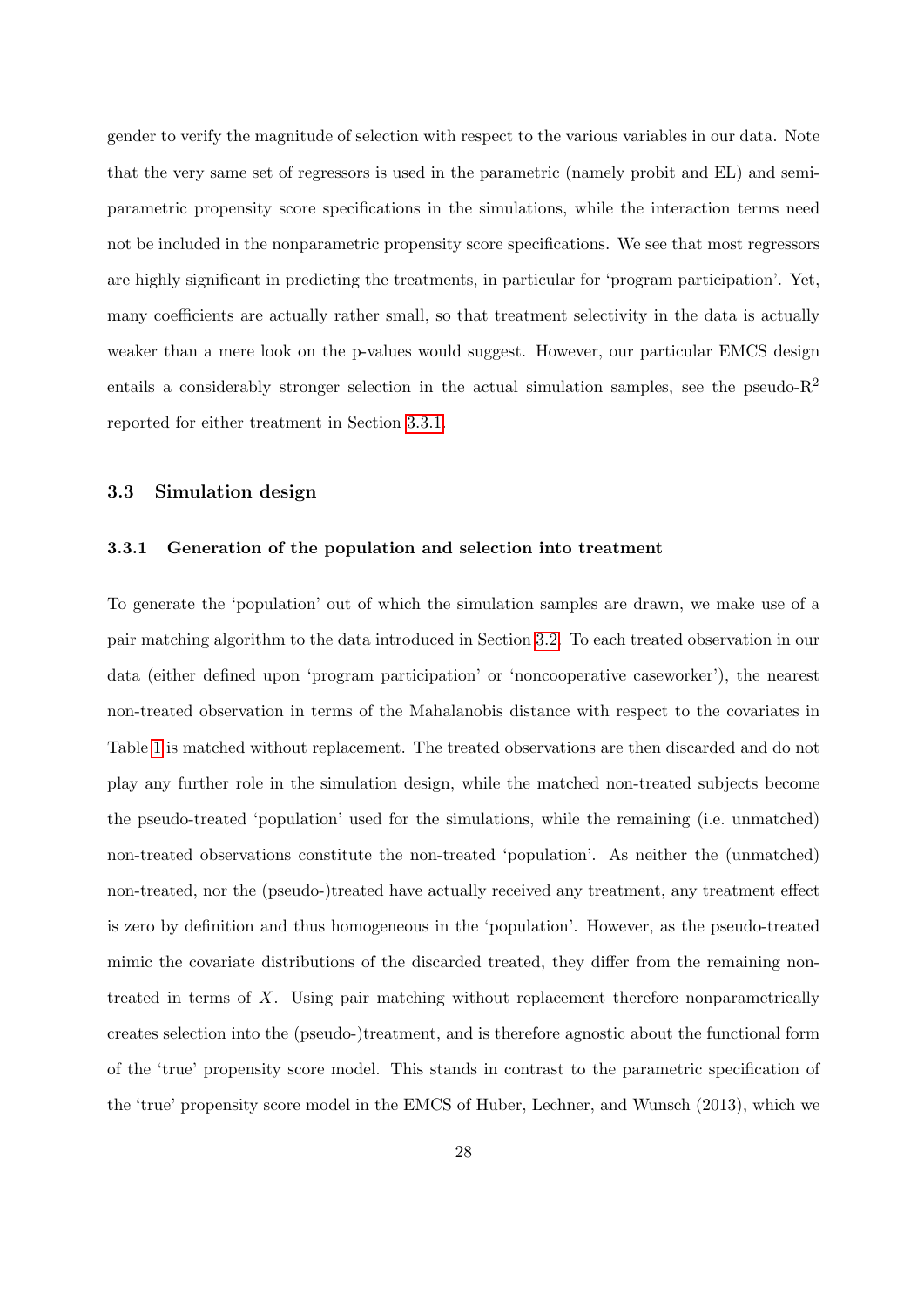avoid to prevent favoring a particular (parametric) propensity score estimator in the simulations, which would jeopardize a fair assessment of the nonparametric propensity score methods.

We apply this methodology to the treatments 'program participation' and 'noncooperative caseworker' in order to produce two different scenarios with respect to selection into the pseudo-treatment. For 'program participation', the initially 26,062 treated and 67,014 non-treated observations entail a 'population' of 26,062 (pseudo-)treated and 40,952 (=67,014-26,062) unmatched non-treated observations. Concerning the treatment 'noncooperative caseworker', the initially 43,669 treated and 49,407 non-treated observations entail a 'population' of 43,669 (pseudo-)treated and 5,738 unmatched non-treated observations. Table [A.1](#page-53-0) in Appendix [A.2](#page-51-1) reports probit regressions of either treatment variable on the same covariates and interaction terms as in Table [2,](#page-29-0) however, after creating the respective 'population', which considerably increases treatment selectivity. Still, for both 'program participation' and 'noncooperative caseworker', the overlap in the distributions of the (probit-based) propensity score estimates across the treated and non-treated 'populations' is quite satisfactory, as shown in Figure [A.2](#page-52-1) in Appendix [A.1.](#page-51-0)

In each simulation replication, half of the observations are drawn with replacement from the pseudo-treated 'population' and half from the non-treated 'population', so that the treatment share is 50% in any simulation. Running a probit regression of the pseudo-treatment 'program participation' on the covariates in all simulations yields an average maximum likelihood pseudo  $R<sup>2</sup>$  of roughly 0.08, which points to moderate selection. For 'noncooperative caseworker' the pseudo  $R^2$  is roughly 0.24, indicating a more pronounced selection into the pseudo-treatment.

#### 3.3.2 Effect heterogeneity

As already mentioned, the treatment effects under the design of Section [3.3.1](#page-30-1) are zero and thus homogeneous. To also generate a scenario with heterogeneous effects, we necessarily require a model for the outcome as a function of the covariates and the treatment. The advantage to allow for heterogeneous effects therefore comes with the disadvantage to put more (non-empirical)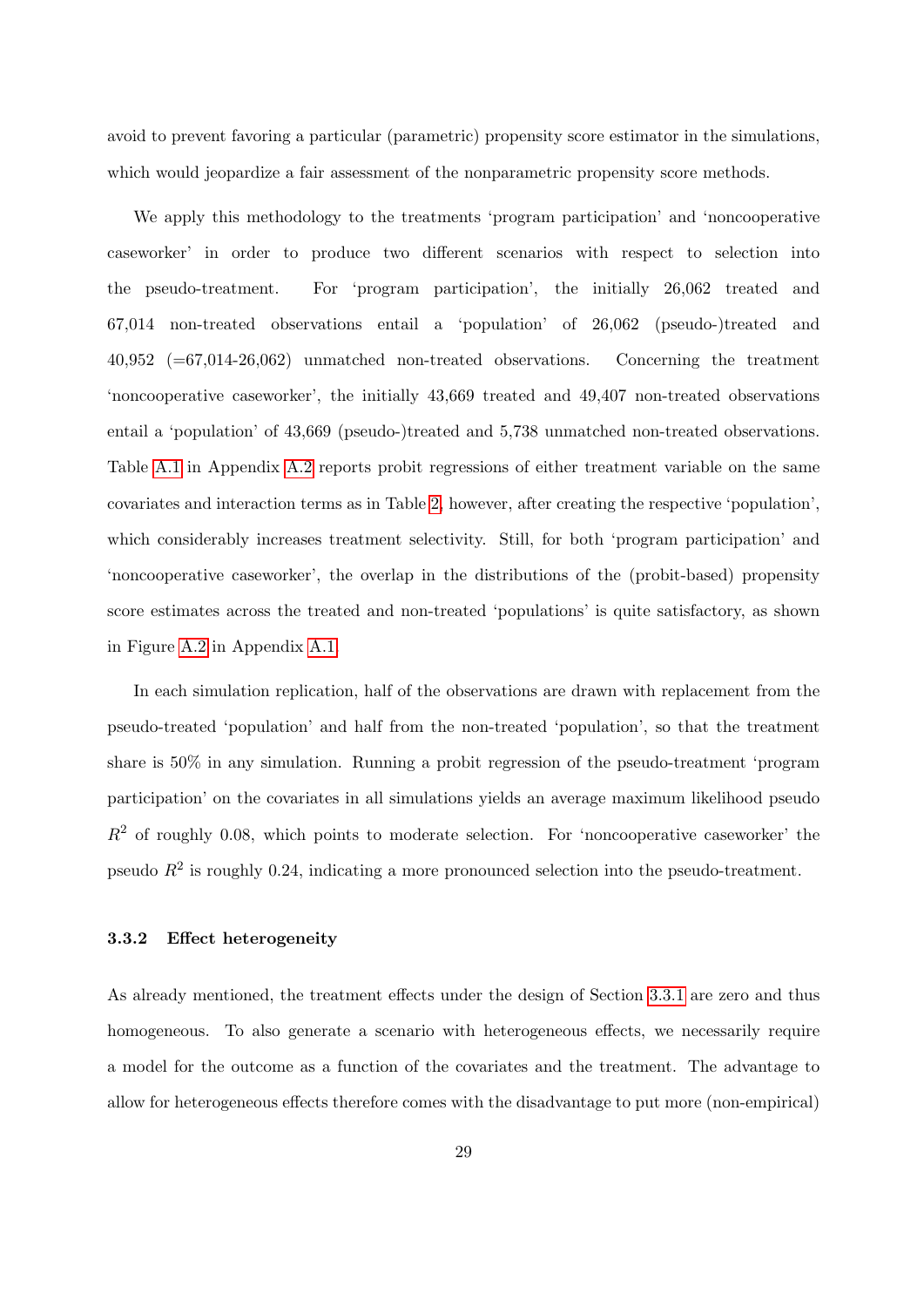structure on the simulations. To mitigate the latter concern, we base the outcome model on the statistical associations found in our initial data, i.e. prior to the generation of the 'population'. More specifically, in our initial data we run an OLS regression of the outcomes under either treatment state on all variables and interaction terms entering the probit model in Table [2](#page-29-0) (as also used for the parametric and semiparametric propensity score models), as well as on second and third order terms of number of unemployment spells in last two years, the second order terms of share of time in employment in last year and cantonal unemployment rate, and interaction terms between French speaking regions and levels of qualification and the unemplyoment rate and its second order term (which come in addition to the interactions with jobseeker gender, mother tongue, and caseworker gender already used in the propensity score model).

Table [A.2](#page-54-0) in Appendix [A.2](#page-51-1) reports the 'true' OLS coefficients for the outcome models conditional on  $D = 1$  or  $D = 0$  under the treatments 'program participation' and 'noncooperative caseworker'. Note that modelling the outcomes separately by treatment state allows for arbitrary interactions between the respective treatment and each of the covariates in the outcome model. In each simulation, the coefficients under  $D = 1$  and  $D = 0$  as well as the simulation draw-specific values of the covariates and the corresponding higher order/interaction terms are then used to predict the potential outcomes under treatment and non-treatment. To these predictions, normally distributed error terms with variances that correspond to the estimated error variances in the outcome models under treatment and non-treatment are added to create the actual potential outcomes with and without treatment. Finally, any negative potential outcome values in each simulation draw are set to zero, in order to respect the non-negativity of the original outcome variable cumulative months in job search).

#### 3.3.3 Misspecification, sample sizes, and number of simulations

As a further simulation parameter, we consider including all confounders entering the treatment selection process vs. misspecification due to omitting some covariates in the various estimators. In the latter case, the regional variables 'cantonal unemployment rate' and 'French speaking region'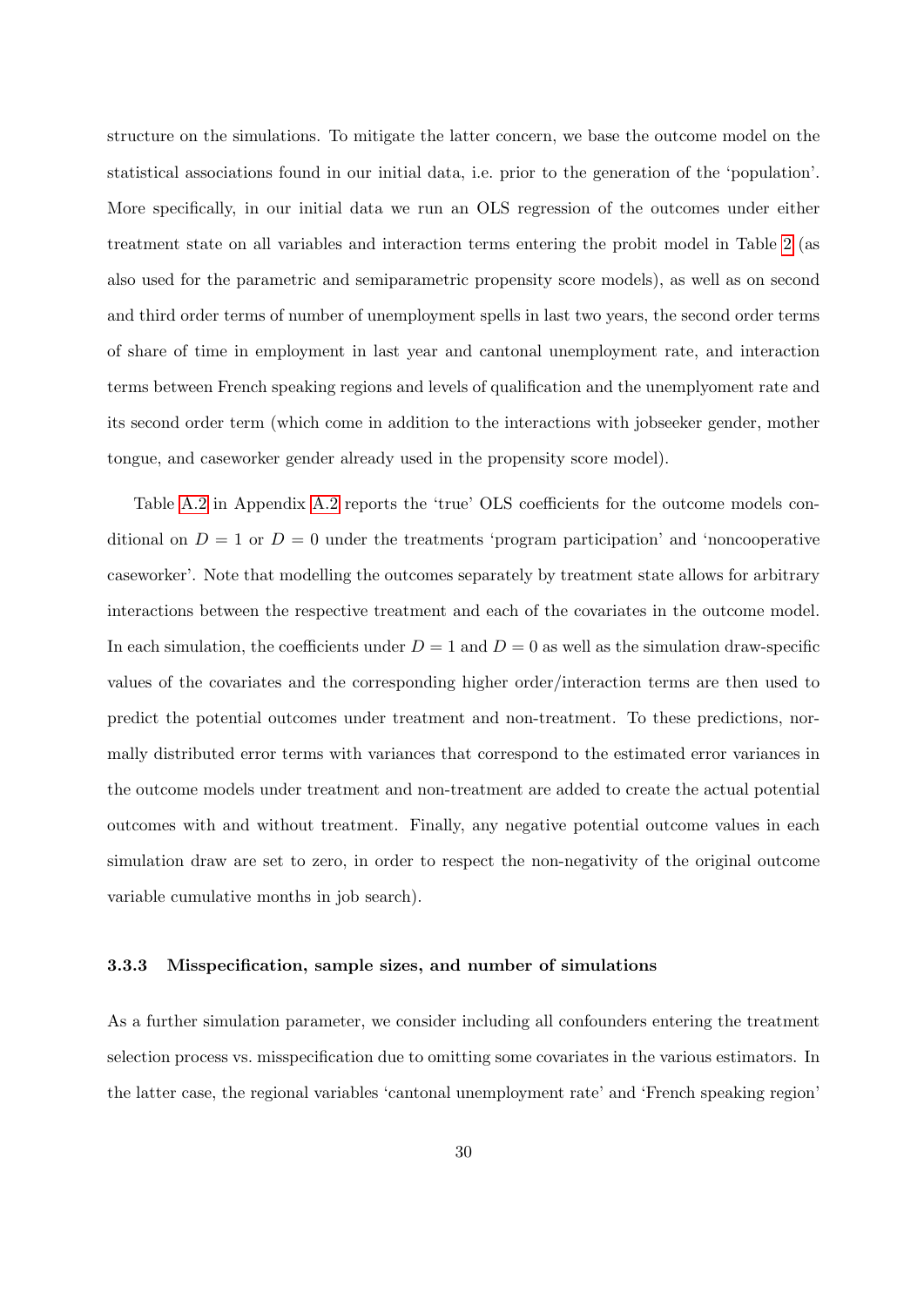are omitted, as well as any interactions with 'French speaking region' whenever applicable (e.g. in the parametric propensity score specifications). This allows investigating how robust the various estimators are to not conditioning on all confounders, a case that is likely to be very relevant in empirical applications.

As a final simulation feature, we consider two different sample sizes  $(N)$ : 750 and 3000 observations, so that either 375 or 1500 each treated and non-treated subjects are drawn with replacement from the 'population' in the simulations. This allows investigating how the relative performances of semi- and the fully nonparametric methods change as the number of observations increases from a fairly moderate sample of less than 1000 subjects to several 1000 observations.

All in all, the combination of two treatments (with distinct selection into treatment), effect homogeneity vs. heterogeneity, controlling for all confounders vs. misspecification due to omitted variable bias, and two different sample sizes yields 16 different simulation designs. Concerning the number of simulation draws in our EMCS, the latter should ideally be as large as possible to minimize simulation noise, which negatively depends on the number of draws and positively on the variance of the estimators. Note that the estimators' asymptotic variance approximately doubles when the sample size is reduced by half (as all methods considered are possibly  $\sqrt{n}$ -consistent) and simulation noise is doubled when the number of replications is reduced by half (at least for averages over the i.i.d. simulations). We therefore follow Huber, Lechner, and Wunsch (2013) and make the number of simulation draws inversely proportional to the sample size, using 4000 simulations for  $N = 750$  and 1000 for  $N = 3000$ , as the larger sample size is computationally more expensive and has less variability of the results across different simulation samples than the smaller one.

#### 3.3.4 Trimming

Several simulation studies point to the importance of trimming observations with too large propensity scores or weights in treatment effect estimation, see for instance Huber, Lechner, and Wunsch (2013), Lechner and Strittmatter (2014), and Pohlmeier, Seiberlich, and Uysal (2013),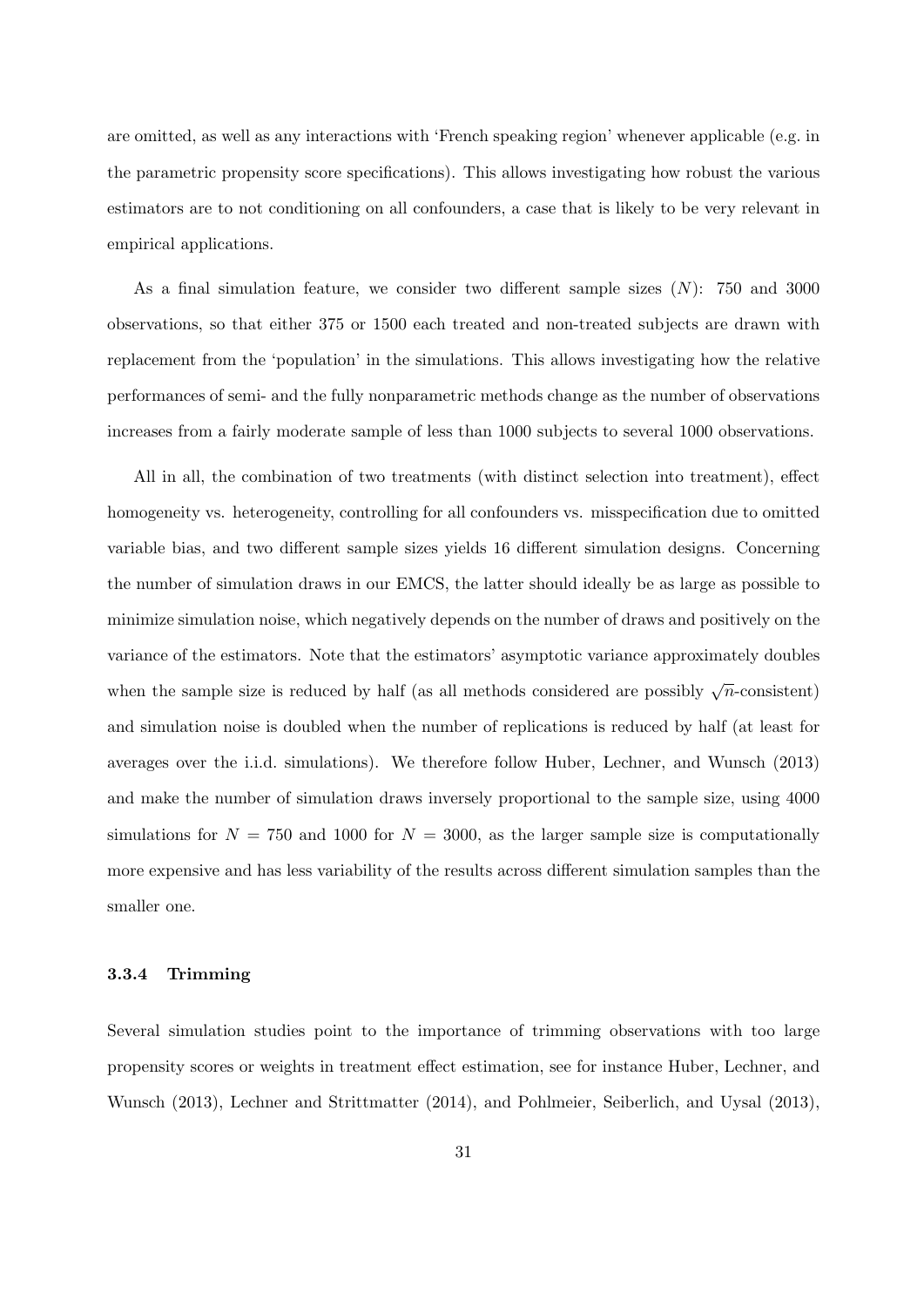while the conclusions in Busso, DiNardo, and McCrary (2009) are more ambiguous. Besides estimation without trimming, we consider seven different trimming rules in our simulations. Firstly, we discard all treated observations with propensity scores greater than the maximum propensity score among the non-treated to enforce common support, as suggested by Dehejia and Wahba (1999). Secondly, we drop subjects with propensity scores higher than either 0.99 or 0.95, as frequently applied in estimation based on IPW. Thirdly, as suggested in Imbens (2004) and discussed in more detail in Huber, Lechner, and Wunsch (2013), we discard any non-treated observation whose IPW-based relative weight (as a proportion of the total of non-treated weights) surpasses a particular threshold, in our case  $1\%$  (of all non-treated weights). Finally, we combine the common support procedure of Dehejia and Wahba (1999) with the second and third trimming approaches, respectively: the Dehejia and Wahba (1999) common support restriction (CS), removal of propensity scores larger than 0.99 (ps0.99) or 0.95 (ps0.95), removal of relative weights larger than  $0.01 \,(w0.01)$ ,  $(CS)$  combined with (ps0.99),  $(CS)$  combined with (ps0.95), and (CS) combined with (w0.01). In the discussion of the results under trimming, see Section [4.4,](#page-41-0) we only focus on CS, which turned out to be the overall best performing trimming rule in terms of average mean squared error reduction. For the other trimming procedures, the outcomes are available from the authors upon request.

## <span id="page-34-0"></span>4 Results

#### 4.1 Overview

In this section, we first discuss the overall performance of the different methods across all DGPs without trimming. Secondly, we analyze the results separately for the two treatment definitions, sample sizes, effect homogeneity vs. heterogeneity, and correct specification vs. omitted variables. Thirdly, we reassess overall performance of the estimators when applying the propensity score trimming rule that performs best on average across all simulations, namely the common support restriction of Dehejia and Wahba (1999). Fourthly, we investigate how the various approaches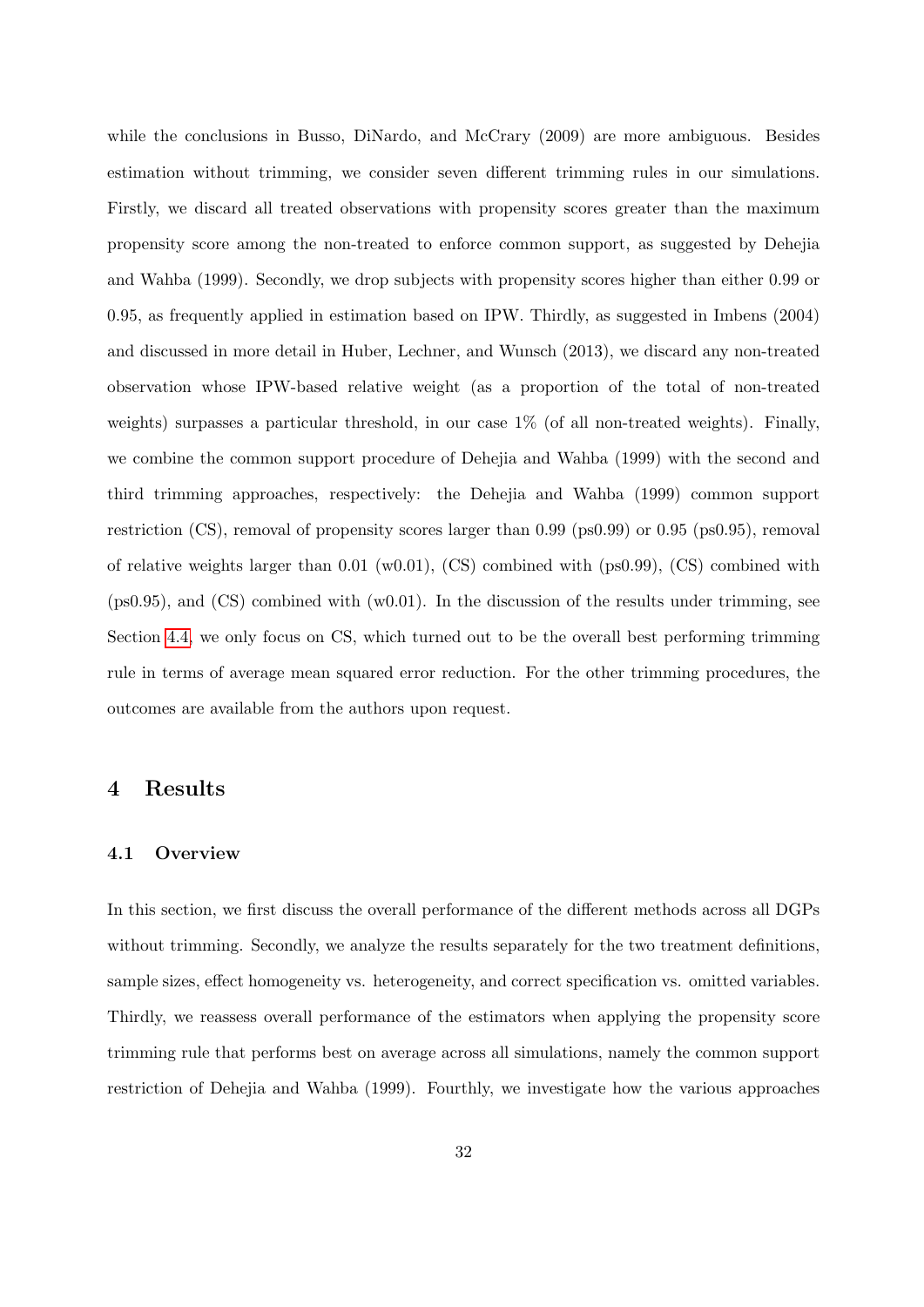to propensity score estimation affect the performance of certain propensity score-based ATET estimators (IPW, DR, and matching). Finally, we compare the performance of propensity score matching (using a parametric propensity score model) to various versions of (direct) covariate matching. We derive our conclusions from analyzing the mean squared error (MSE) of the estimators. Tables [A.4](#page-56-0) and [A.5](#page-57-0) in Appendix [A.2](#page-51-1) contain further results concerning the squared bias and the variance of the estimators.

### <span id="page-35-0"></span>4.2 Overall results without trimming

This section presents the overall results of the various estimators without trimming averaged over all 16 features of the DGPs. Table [3](#page-36-0) reports the average MSE of the estimators sorted from the lowest to the highest. It also provides the relative MSE difference in percent of each method to the lowest average MSE (i.e. of the best performing estimator), as a measure of relative performance in terms of average MSE. Finally, the estimators' average rank in terms of MSE across all 16 settings is also reported, a performance measure that is more robust to outliers in MSE in particular DGPs. Note that the results are only shown for 51 out of the initially 63 estimators investigated. As mentioned in Section [2.3.4,](#page-17-1) twelve versions of radius matching on both the propensity score and additional confounders are omitted from the discussion because they are always outperformed by the respective radius matching estimators on the propensity score alone.

It is remarkable that in terms of average MSE, the top five performing estimators are all nonparametric methods. The overall winner is the nonparametric outcome regression estimator (or kernel matching directly on the covariates, see Section [2.4.2\)](#page-23-0) using the crossval bandwidth. In second place comes nonparametric DR estimation as suggested by Rothe and Firpo (2013), using crossval bandwidths for nonparametric propensity score and conditional mean outcome estimation. The average MSE of the latter is 8.5% larger than that of the winner, but has an even better average rank (5.6 vs. 8.5) across all simulations. The third best method is again nonparametric regression, this time using undersmoothing, followed by IPW based on the nonparametric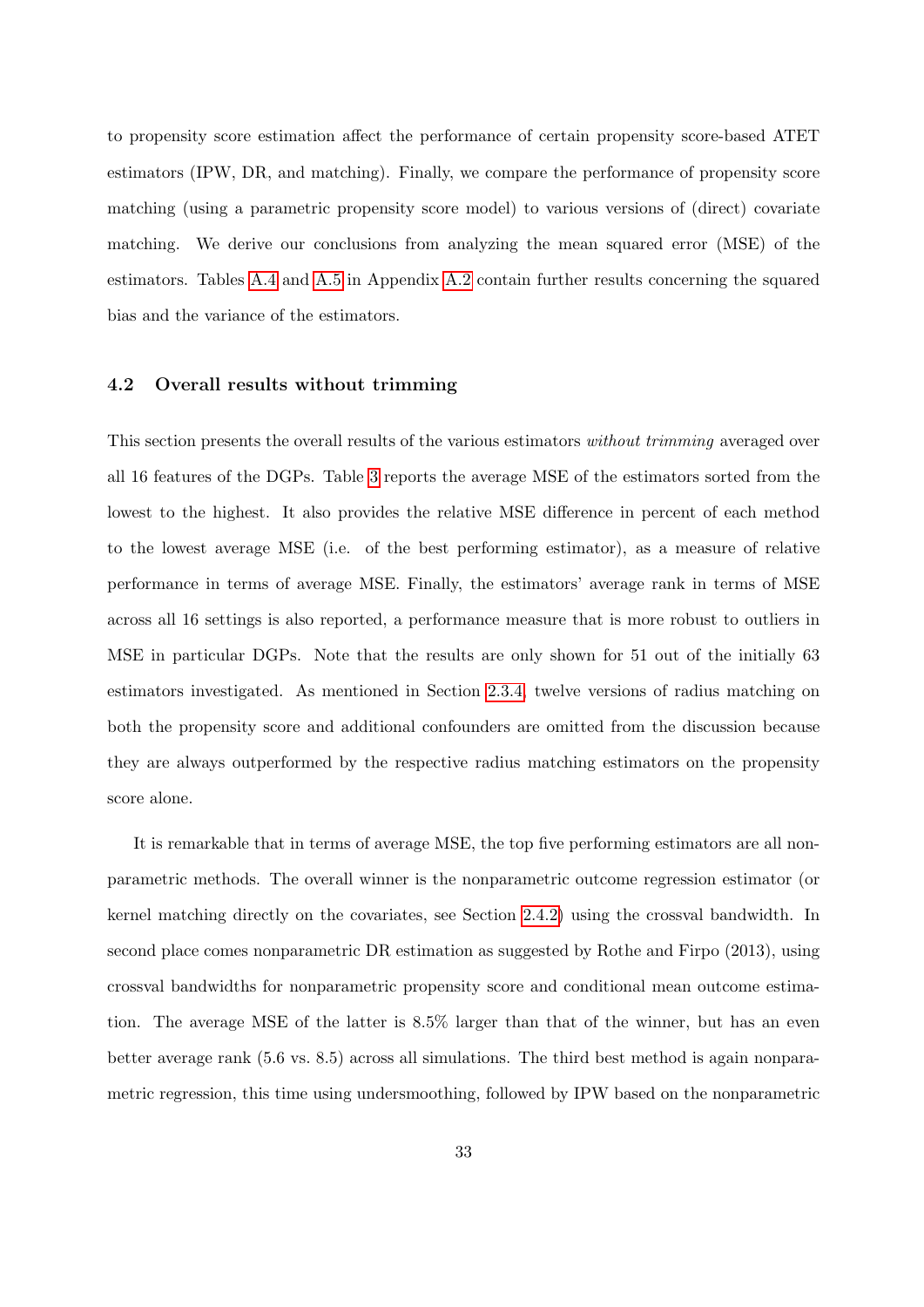<span id="page-36-0"></span>

|                                                     | $\overline{\text{MSE}}$ | relative difference | rank |
|-----------------------------------------------------|-------------------------|---------------------|------|
| nonpara regression (crossval bandwidth)             | 0.25                    | $\overline{0.0}$    | 8.5  |
| doubly robust (nonpara; crossval bandwidth)         | 0.27                    | 8.5                 | 5.6  |
| nonpara regression (undersmoothing)                 | 0.29                    | 19.5                | 10.4 |
| IPW (nonpara pscore)                                | 0.30                    | 22.2                | 10.2 |
| doubly robust (nonpara; undersmoothed outcomes)     | 0.30                    | 23.9                | 10.8 |
| IPW (overidentified CBPS)                           | 0.31                    | 26.3                | 5.2  |
| direct 1:5 match                                    | 0.33                    | 34.0                | 12.8 |
| direct 1:5 match with bias correction               | 0.33                    | 34.0                | 12.6 |
| IPW (para pscore)                                   | 0.34                    | 38.5                | 8.2  |
| IPW (semipara pscore)                               | 0.34                    | 38.9                | 14.0 |
| para regression                                     | 0.34                    | 39.0                | 9.4  |
| inverse probability tilting (IPT)                   | 0.34                    | 39.1                | 11.2 |
| doubly robust (para pscore and outcome)             | 0.36                    | 45.2                | 8.7  |
| doubly robust (semipara pscore, para outcome)       | 0.37                    | 50.0                | 12.0 |
| kernel match (para pscore; oversmooth)              | 0.38                    | 56.1                | 13.6 |
| kernel match (semipara pscore; oversmooth)          | 0.40                    | 61.6                | 17.8 |
| IPW (just identified CBPS)                          | 0.41                    | 67.9                | 12.3 |
| entropy balancing (EB)                              | 0.41                    | 68.0                | 13.2 |
| doubly robust (just identified CBPS, para outcome)  | 0.41                    | 68.0                | 12.7 |
| kernel match (just identified CBPS; oversmooth)     | 0.42                    | 71.8                | 16.1 |
| direct pair match with bias correction              | 0.49                    | 99.9                | 31.8 |
| direct pair match                                   | 0.49                    | 99.9                | 32.0 |
| genetic match                                       | 0.53                    | 117.2               | 35.8 |
| genetic match with bias correction                  | 0.53                    | 117.2               | 35.7 |
| radius match (semipara pscore; large radius)        | 0.55                    | 125.9               | 28.9 |
| radius match (semipara pscore; medium radius)       | 0.58                    | 136.0               | 31.8 |
| pair match (semipara pscore)                        | 0.59                    | 138.9               | 31.8 |
| radius match (semipara pscore; small radius)        | 0.61                    | 148.0               | 34.6 |
| radius match (para pscore; large radius)            | 0.63                    | 154.8               | 30.4 |
| kernel match (just identified CBPS; crossval bandw) | 0.63                    | 155.2               | 26.1 |
| kernel match (semipara pscore; crossval bandw)      | 0.67                    | 173.5               | 31.4 |
| radius match (para pscore; medium radius)           | 0.68                    | 175.3               | 32.9 |
| radius match (para pscore; small radius)            | 0.72                    | 193.3               | 36.5 |
| pair match (para pscore)                            | 0.72                    | 193.3               | 36.8 |
| kernel match (para pscore; crossval bandw)          | 0.80                    | 224.4               | 22.9 |
| radius match (just identified CBPS; large radius)   | 0.94                    | 284.5               | 36.2 |
| kernel match (para pscore; undersmooth)             | 1.08                    | 341.5               | 26.9 |
| radius match (just identified CBPS; medium radius)  | 1.22                    | 398.3               | 39.1 |
| pair match (just identified CBPS)                   | 1.31                    | 432.1               | 42.1 |
| radius match (just identified CBPS; small radius)   | 1.38                    | 463.6               | 42.4 |
| direct radius match                                 | 1.55                    | 529.8               | 52.9 |
| direct radius match with bias correction            | 1.55                    | 529.8               | 52.8 |
| kernel match (just identified CBPS; undersmooth)    | 1.89                    | 669.6               | 39.3 |
| radius match (nonpara pscore; large radius)         | 3.30                    | 1244.5              | 52.9 |
| pair match (nonpara pscore)                         | 3.32                    | 1254.8              | 46.9 |
| radius match (nonpara pscore; medium radius)        | 4.61                    | 1781.0              | 54.9 |
| radius match (nonpara pscore; small radius)         | 6.15                    | 2408.9              | 56.8 |
| kernel match (nonpara pscore; oversmooth)           | 9.56                    | 3798.7              | 43.7 |
| kernel match (semipara pscore; undersmooth)         | 13.18                   | 5271.2              | 51.0 |
| kernel match (nonpara pscore; crossval bandw)       | >100                    | >10000              | 51.1 |
| kernel match (nonpara pscore; undersmooth)          | >100                    | >10000              | 60.4 |

Table 3: Average MSE over all settings without trimming

Note: 'MSE' gives the average MSE, 'relative difference' is in percent and provides the relative MSE difference to the lowest average MSE (of the best performing estimator), 'rank' gives the average rank of the estimators in terms of MSE across all simulations. All radius matching estimators on the propensity score ('radius m.') include bias correction.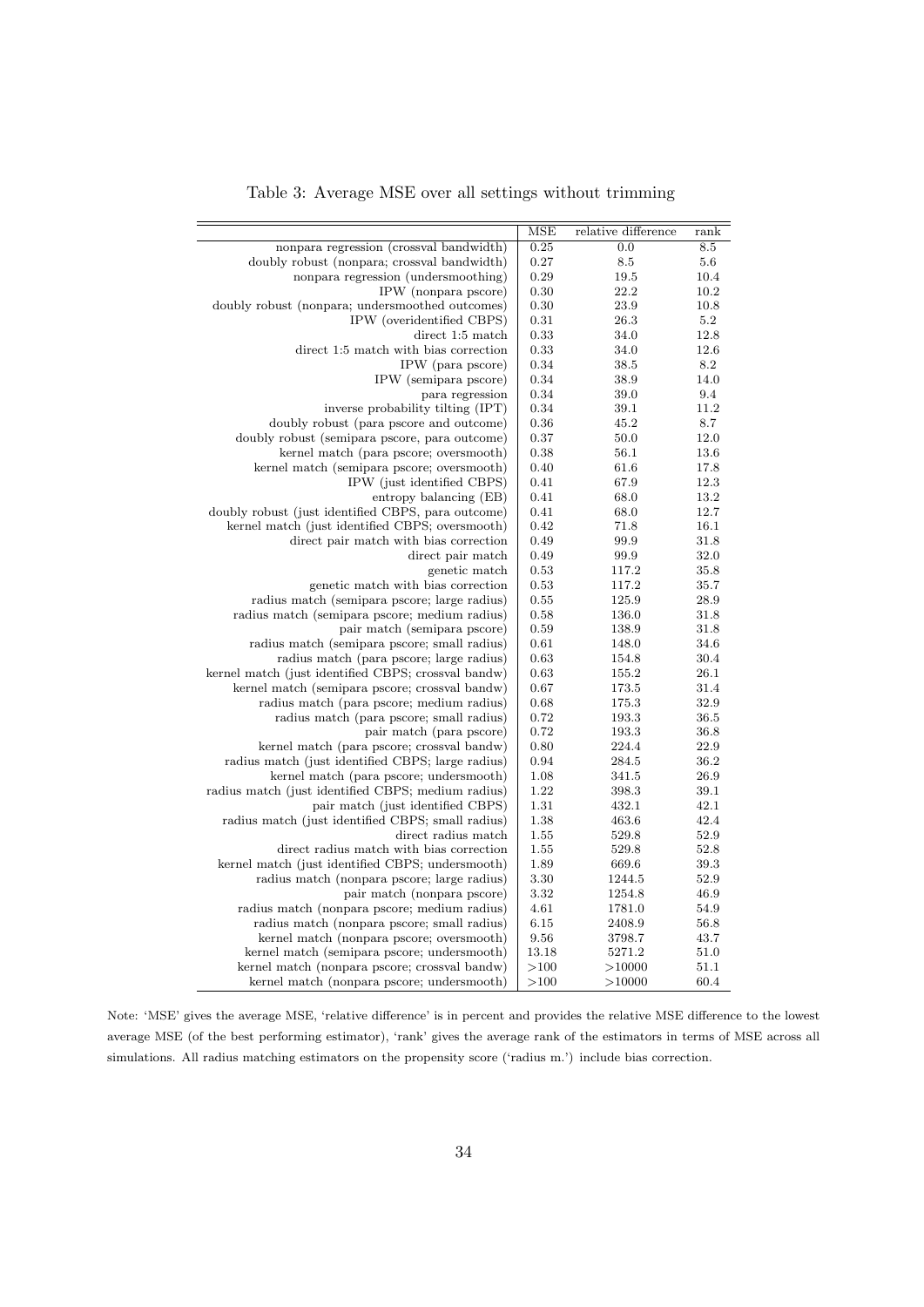propensity score and nonparametric DR with undersmoothed estimation of the conditional mean outcome. IPW using the overidentified CBPS method of Imai and Ratkovic (2014) comes in sixth place in terms of average MSE (and is therefore the strongest not fully nonparametric method), but is actually the best performing estimator with respect to the average rank (5.2). After that we have yet another nonparametric method, namely one-to-many matching on the covariates (in our case one-to-five matching using the Mahalanobis metric) without and with bias correction. It is followed by several methods whose performance is almost identical, namely IPW using a parametric and semiparametric propensity score, parametric regression among nontreated observations as outlined in [\(2.4.2\)](#page-23-0), and IPT of Graham, Pinto, and Egel (2011).

To the best of our knowledge, none of the top five estimators have been investigated in previous simulation studies, which predominantly focussed on (subsets of) parametric or semiparametric estimators (with parametric propensity scores). Busso, DiNardo, and McCrary (2009), for instance, find IPW to be competitive in DGPs where no common support issues arise, but do not consider fully nonparametric IPW or nonparametric regression. Lunceford and Davidian (2004) conclude that DR performs well in a very broad class of DGPs, but at the time of their simulation the Rothe and Firpo (2013) DR estimator had not even been suggested yet. It is also noteworthy that in contrast to the simulation studies of Huber, Lechner, and Wunsch  $(2013)$  and Frölich  $(2004)$ , no propensity score matching method is among the best performing methods, no matter whether parametric or semi-/nonparametric propensity scores are used. Furthermore, using the nonparametric propensity score entails a substantially larger MSE than the (semi-)parametric scores in the case of matching, in particular due to an explosion in the variance (see Table [A.5](#page-57-0) in Appendix [A.2\)](#page-51-1) and quite contrary to IPW and DR. For instance, kernel matching on the nonparametric propensity score is generally the worst estimator in the simulations, while oversmoothed kernel matching on parametric and semiparametric propensity scores performs best among all propensity score matching algorithms (yet, it is nowhere near the top).

A general pattern among kernel and radius matching on the propensity score that was also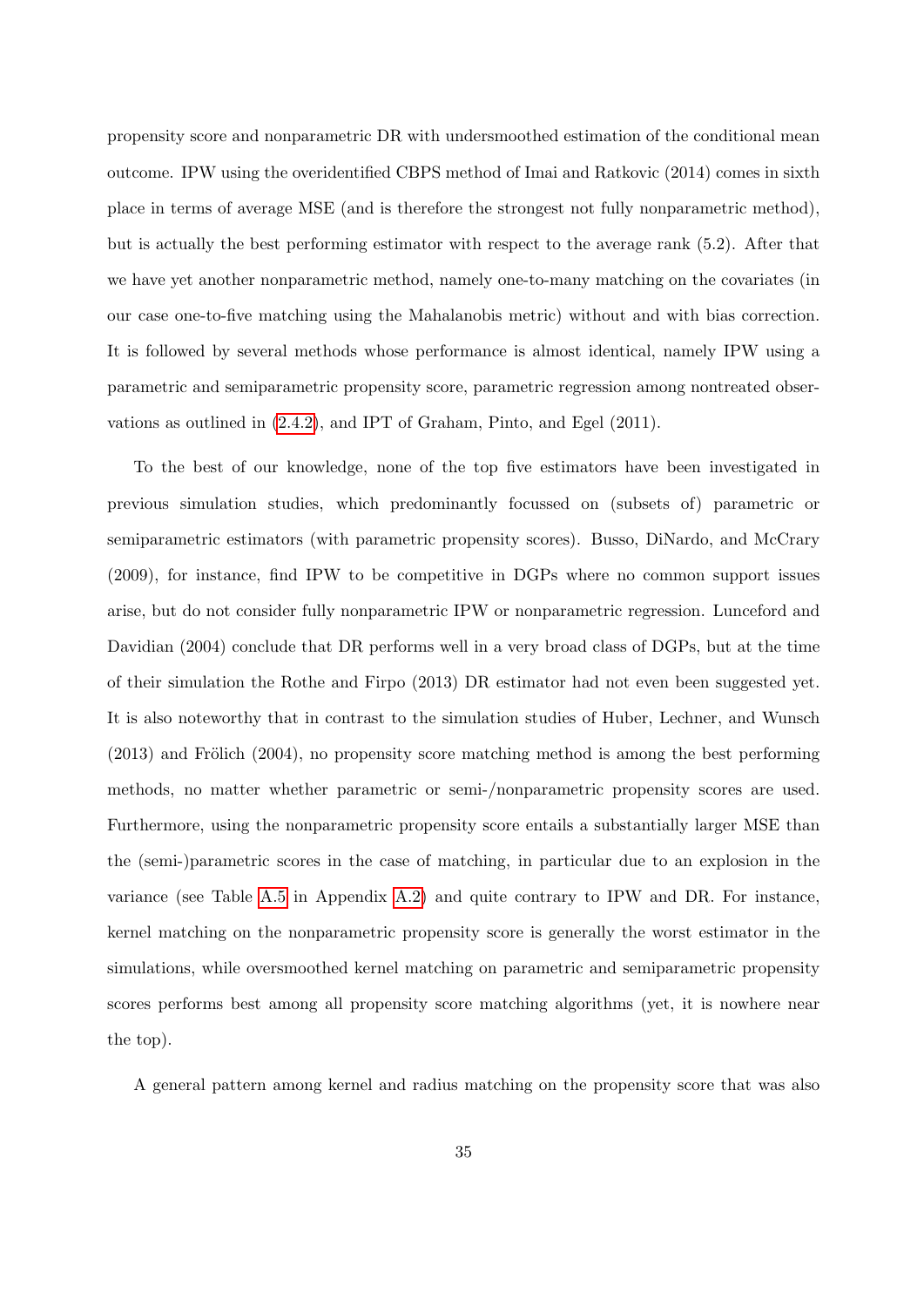found in Huber, Lechner, and Wunsch (2013) and Huber, Lechner, and Steinmayr (2014) is that a larger bandwidth (oversmoothing) or a larger radius reduces the MSE of the respective estimators. This is somewhat in contrast to the theoretical finding that one should rather undersmooth, compared to conventional cross-validation bandwidth choice, see e.g. Heckman, Ichimura, and Todd (1998b). One needs to keep in mind, though, that the 'undersmoothing' recommended by econometric theory refers to the convergence rate of the bandwidth and not to the bandwidth value for a given sample size. Hence, for a particular sample size 'oversmoothing' may be appropriate, but the degree of 'oversmoothing' should decrease for cross-validation bandwidth choice when the sample size increases.

Within the class of all matching estimators, a further interesting result is that the best covariate matching algorithms outperform the best propensity score matching methods, see also Section [4.6](#page-45-0) for more detailed results. Specifically, nonparametric outcome regression (which may be regarded as kernel matching on the covariates) and direct 1:5 matching outperform (oversmoothed) propensity score kernel matching. While covariate matching was not considered at all in Huber, Lechner, and Wunsch  $(2013)$  and Frölich  $(2004)$ , our findings are in line with the simulation results of Zhao (2004) (who, however, considers fewer covariates than our setup). There, covariate matching based on the Mahalanobis distance dominates propensity score matching in a range of different (artificial) DGPs.

### 4.3 Simulation results by treatments and other DGP features

Tables [4](#page-39-0) and [5](#page-40-0) present the results separately for the treatments 'program participation' and 'noncooperative caseworker', respectively. For the ease of exposition, only the top twelve estimators are included in the tables.<sup>[11](#page--1-0)</sup> When considering the treatment 'program participation', the nonparametric methods are less dominating than in the overall results. Here, IPW with overidentified CBPS and with probit-based propensity scores come in first and second place, respectively. They are very closely followed by nonparametric DR with the crossval bandwidth,

 $11$ <sup>11</sup>The complete results are available from the authors upon request.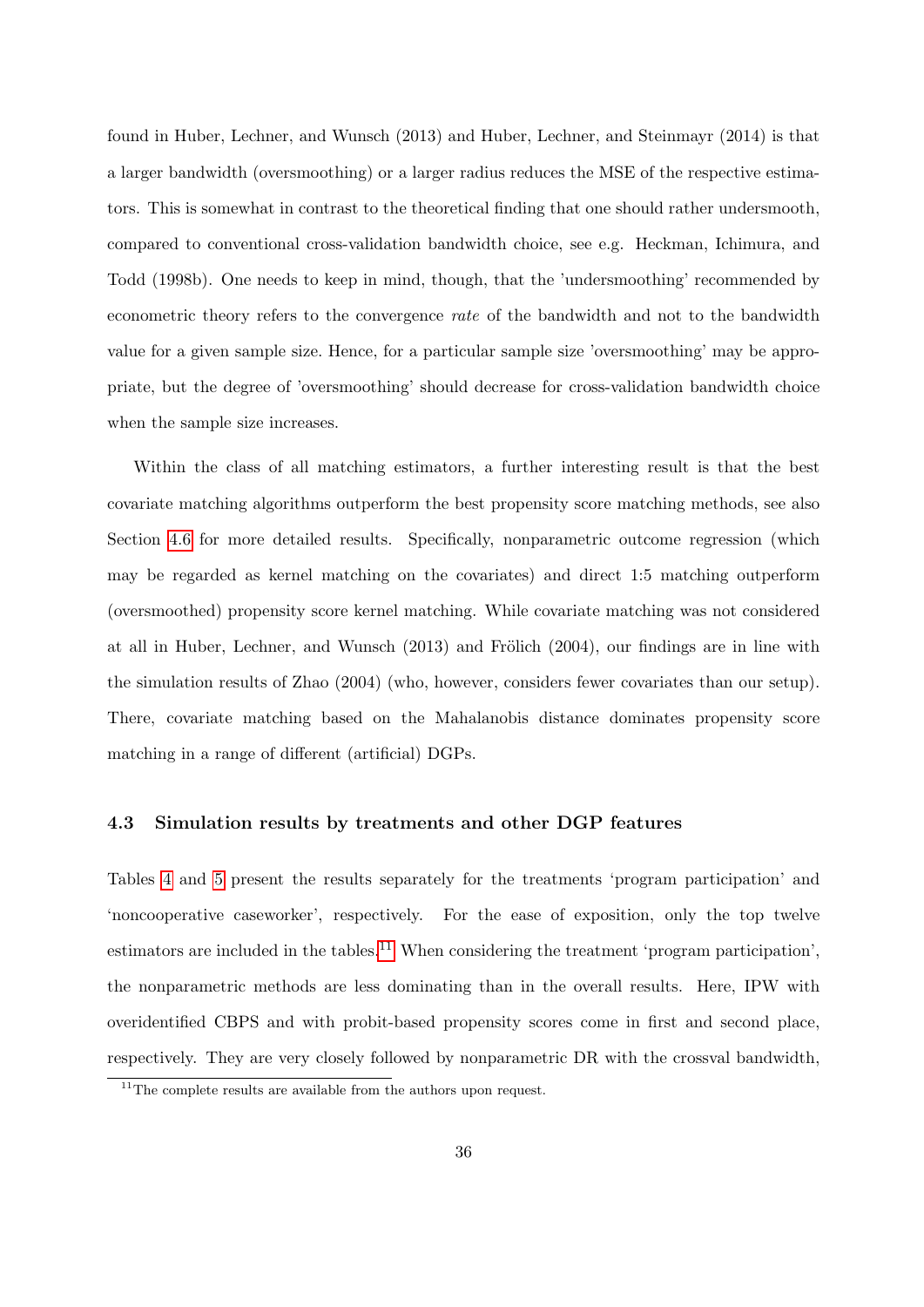DR using parametric models for the propensity score and the outcome, IPW and DR based on the just identified CBPS, and entropy balancing of Hainmueller (2012), which performs considerably better than in the overall results. However, it is worth noting that differences in the MSEs of the top 23 methods are moderate (less than 15% in terms of relative MSE), so that we conclude that a wide range of semi- and nonparametric treatment effect estimators is similarly competitive under the treatment 'program participation'.

<span id="page-39-0"></span>Table 4: Average MSE for treatment 'program participation' without trimming

|                                                    | MSE  | relative difference | rank |
|----------------------------------------------------|------|---------------------|------|
| IPW (overidentified CBPS)                          | 0.19 | 0.0                 | 4.5  |
| IPW (para pscore)                                  | 0.19 | 0.2                 | 4.8  |
| doubly robust (nonpara; crossval bandwidth)        | 0.19 | 0.3                 | 7.6  |
| doubly robust (para pscore and outcome)            | 0.19 | 0.6                 | 6.4  |
| IPW (just identified CBPS)                         | 0.19 | 0.8                 | 7.1  |
| doubly robust (just identified CBPS, para outcome) | 0.19 | 0.8                 | 7.5  |
| entropy balancing (EB)                             | 0.19 | 0.8                 | 8.2  |
| para regression                                    | 0.20 | 1.3                 | 9.5  |
| inverse probability tilting (IPT)                  | 0.20 | 2.2                 | 11.4 |
| kernel match (para pscore; oversmooth)             | 0.20 | 2.5                 | 11.8 |
| doubly robust (semipara pscore, para outcome)      | 0.20 | 2.8                 | 10.8 |
| kernel match (just identified CBPS; oversmooth)    | 0.20 | 4.4                 | 13.6 |

Note: 'MSE' gives the average MSE, 'relative difference' is in percent and provides the relative MSE difference to the lowest average MSE (of the best performing estimator), 'rank' gives the average rank of the estimators in terms of MSE across all simulations. All radius matching estimators on the propensity score ('radius m.') include bias correction.

For the treatment 'noncooperative caseworker', however, differences in MSEs are more pronounced. The nonparametric methods dominate similarly as in Section [4.2,](#page-35-0) and also the ranking among the top five is the same: nonparametric regression based on the crossval bandwidth is the overall winner, followed by nonparametric DR estimation using crossval bandwidths, undersmoothed nonparametric regression, nonparametric IPW, and DR with undersmoothed estimation of conditional mean outcome. While the relative performance of estimators is not exactly identical across the two treatments, some estimators perform similarly well in either case, e.g., nonparametric DR with crossval bandwidths.

In a next step, we look at further features of the DGPs, namely sample size, effect homogeneity vs. heterogeneity (across both treatments), and absence or prevalence of omitted variable bias. Table [6](#page-41-1) reports the top five estimators for each of the scenarios considered. It is interesting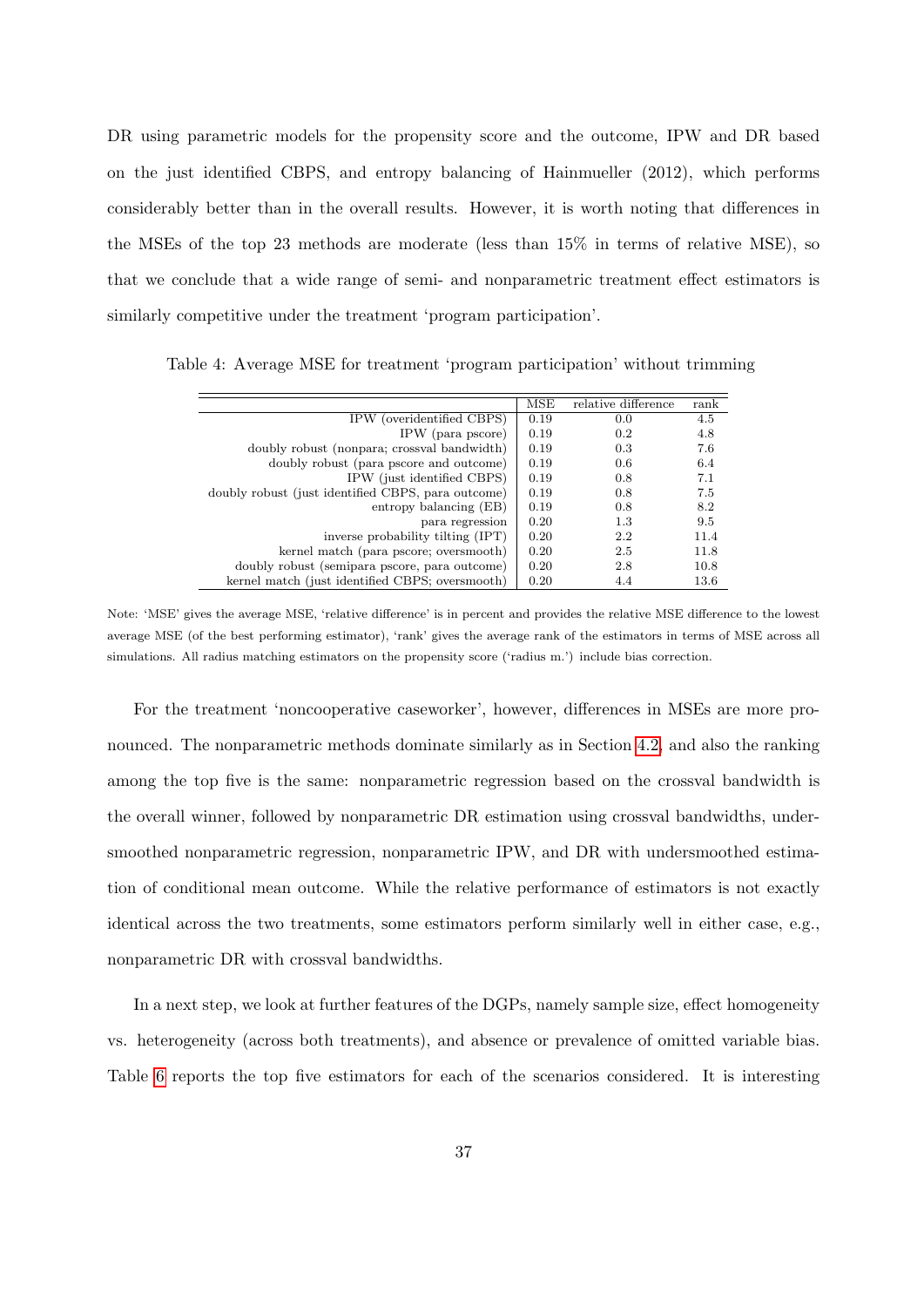|                                                 | MSE  | relative difference | rank |
|-------------------------------------------------|------|---------------------|------|
| nonpara regression (crossval bandwidth)         | 0.29 | 0.0                 | 2.2  |
| doubly robust (nonpara; crossval bandwidth)     | 0.34 | 17.5                | 3.5  |
| nonpara regression (undersmoothing)             | 0.37 | 29.1                | 5.4  |
| IPW (nonpara pscore)                            | 0.39 | 34.1                | 5.5  |
| doubly robust (nonpara; undersmoothed outcomes) | 0.40 | 37.1                | 6.4  |
| IPW (overidentified CBPS)                       | 0.43 | 48.0                | 6.0  |
| direct 1:5 match                                | 0.45 | 56.4                | 10.4 |
| direct 1:5 match with bias correction           | 0.45 | 56.4                | 10.2 |
| IPW (semipara pscore)                           | 0.47 | 64.3                | 10.4 |
| inverse probability tilting (IPT)               | 0.49 | 68.4                | 11.0 |
| IPW (para pscore)                               | 0.49 | 68.7                | 11.6 |
| para regression                                 | 0.49 | 68.9                | 9.4  |

<span id="page-40-0"></span>Table 5: Average MSE for treatment 'non-cooperative caseworker' without trimming

Note: 'MSE' gives the average MSE, 'relative difference' is in percent and provides the relative MSE difference to the lowest average MSE (of the best performing estimator), 'rank' gives the average rank of the estimators in terms of MSE across all simulations. All radius matching estimators on the propensity score ('radius m.') include bias correction.

to see that nonparametric methods dominate both under smaller and larger sample size. This result suggests that nonparametric methods might already work well in moderate samples, given that the number of (continuous) confounders is not too large. Secondly, those five nonparametric estimators that dominate the overall results (see Section [4.2\)](#page-35-0) appear in the very same order under both effect homogeneity and heterogeneity. A notable change occurs, however, when looking at settings with *correct specifications*, in the sense that no confounders are omitted from estimation. In this case, a semiparametric method performs best, namely IPW based on the overidentified CBPS of Imai and Ratkovic (2014). Also IPW using the parametric propensity score makes it to the top five, while the remaining three methods are again fully nonparametric. Even though nonparametric regression performs worse than semiparametric CBPS, its MSE is only 8.9% larger than that of the best estimator.

Under *misspecification* due to omitted regional variables, it is again the same nonparametric estimators with the overall smallest average MSEs that are in lead. The nonparametric methods therefore appear to be less vulnerable to omitted variable bias than the semiparametric estimators, while at the same time being very competitive under correct specification.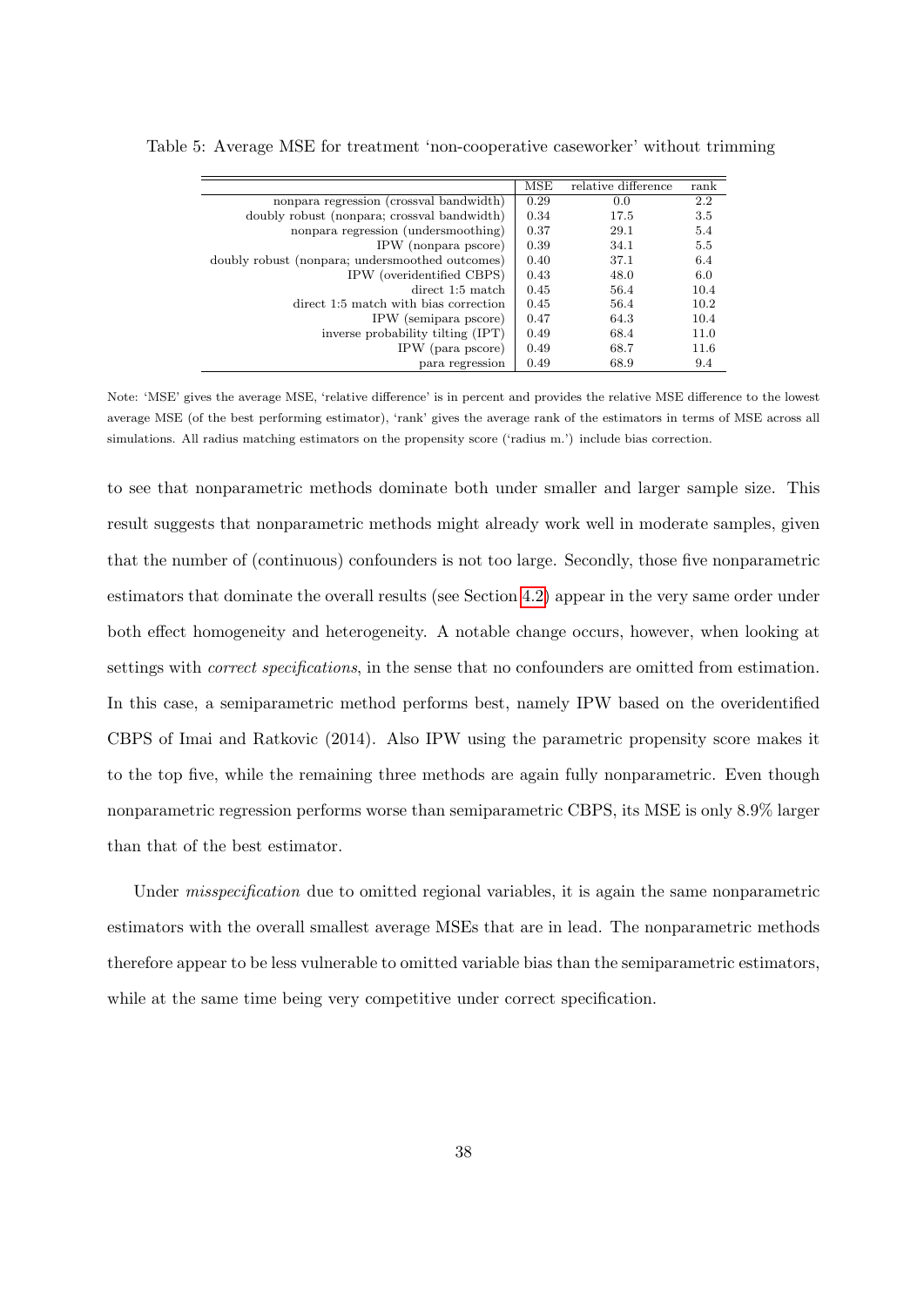| $N = 750$                                       | <b>MSE</b> | relative difference | rank |
|-------------------------------------------------|------------|---------------------|------|
| nonpara regression (crossval bandwidth)         | 0.35       | 0.0                 | 6.6  |
| doubly robust (nonpara; crossval bandwidth)     | 0.38       | 7.0                 | 5.6  |
| nonpara regression (undersmoothing)             | 0.42       | 17.9                | 11.4 |
| direct 1:5 match with bias correction           | 0.43       | 21.1                | 9.6  |
| direct 1:5 match                                | 0.43       | 21.1                | 10.0 |
| $N = 3000$                                      | <b>MSE</b> | relative difference | rank |
| nonpara regression (crossval bandwidth)         | 0.14       | 0.0                 | 10.4 |
| IPW (nonpara pscore)                            | 0.15       | 8.3                 | 7.8  |
| doubly robust (nonpara; crossval bandwidth)     | 0.15       | 12.2                | 5.5  |
| nonpara regression (undersmoothing)             | 0.17       | 23.5                | 9.5  |
| doubly robust (nonpara; undersmoothed outcomes) | 0.18       | 29.5                | 9.0  |
| effect homogeneity                              | <b>MSE</b> | relative difference | rank |
| nonpara regression (crossval bandwidth)         | 0.28       | 0.0                 | 7.0  |
| doubly robust (nonpara; crossval bandwidth)     | 0.31       | 9.9                 | 4.8  |
| nonpara regression (undersmoothing)             | 0.35       | 22.2                | 9.1  |
| IPW (nonpara pscore)                            | 0.36       | 25.7                | 11.2 |
| doubly robust (nonpara; undersmoothed outcomes) | 0.36       | 26.5                | 10.2 |
| effect heterogeneity                            | <b>MSE</b> | relative difference | rank |
| nonpara regression (crossval bandwidth)         | 0.21       | 0.0                 | 10.0 |
| doubly robust (nonpara; crossval bandwidth)     | 0.22       | 6.6                 | 6.4  |
| nonpara regression (undersmoothing)             | 0.24       | 15.8                | 11.8 |
| IPW (nonpara pscore)                            | 0.24       | 17.3                | 9.2  |
| doubly robust (nonpara; undersmoothed outcomes) | 0.25       | 20.4                | 11.4 |
| correct specification                           | <b>MSE</b> | relative difference | rank |
| IPW (overidentified CBPS)                       | 0.21       | 0.0                 | 2.6  |
| doubly robust (nonpara; crossval bandwidth)     | 0.23       | 6.1                 | 7.9  |
| nonpara regression (crossval bandwidth)         | 0.23       | 8.9                 | 14.2 |
| IPW (para pscore)                               | 0.24       | 11.3                | 4.6  |
| direct 1:5 match with bias correction           | 0.24       | 12.6                | 12.8 |
| misspecification                                | <b>MSE</b> | relative difference | rank |
| nonpara regression (crossval bandwidth)         | 0.26       | 0.0                 | 2.8  |
| doubly robust (nonpara; crossval bandwidth)     | 0.31       | 18.5                | 3.2  |
| nonpara regression (undersmoothing)             | 0.33       | 27.8                | 5.5  |
| IPW (nonpara pscore)                            | 0.34       | 32.9                | 6.6  |
| doubly robust (nonpara; undersmoothed outcomes) | 0.35       | 36.6                | 7.9  |

<span id="page-41-1"></span>Table 6: Average MSE for various DGP features without trimming

Note: 'MSE' gives the average MSE, 'relative difference' is in percent and provides the relative MSE difference to the lowest average MSE (of the best performing estimator), 'rank' gives the average rank of the estimators in terms of MSE across all simulations.

### <span id="page-41-0"></span>4.4 Results with trimming

This section presents the overall results for the overall best performing trimming rule among the seven investigated, which is the common support restriction of Dehejia and Wahba (1999). The latter reduces the average MSE across all DGPs by 29.88% (or by 7.07% for the treatment 'program particiaption' and by 31.43% for the treatment 'noncooperative caseworker'). However, it has to be emphasized that the improvement is largely driven by those estimators which had performed very poorly without trimming, in particular matching on the nonparametric propensity score. The best performing estimators, on the other hand, are hardly affected and frequently even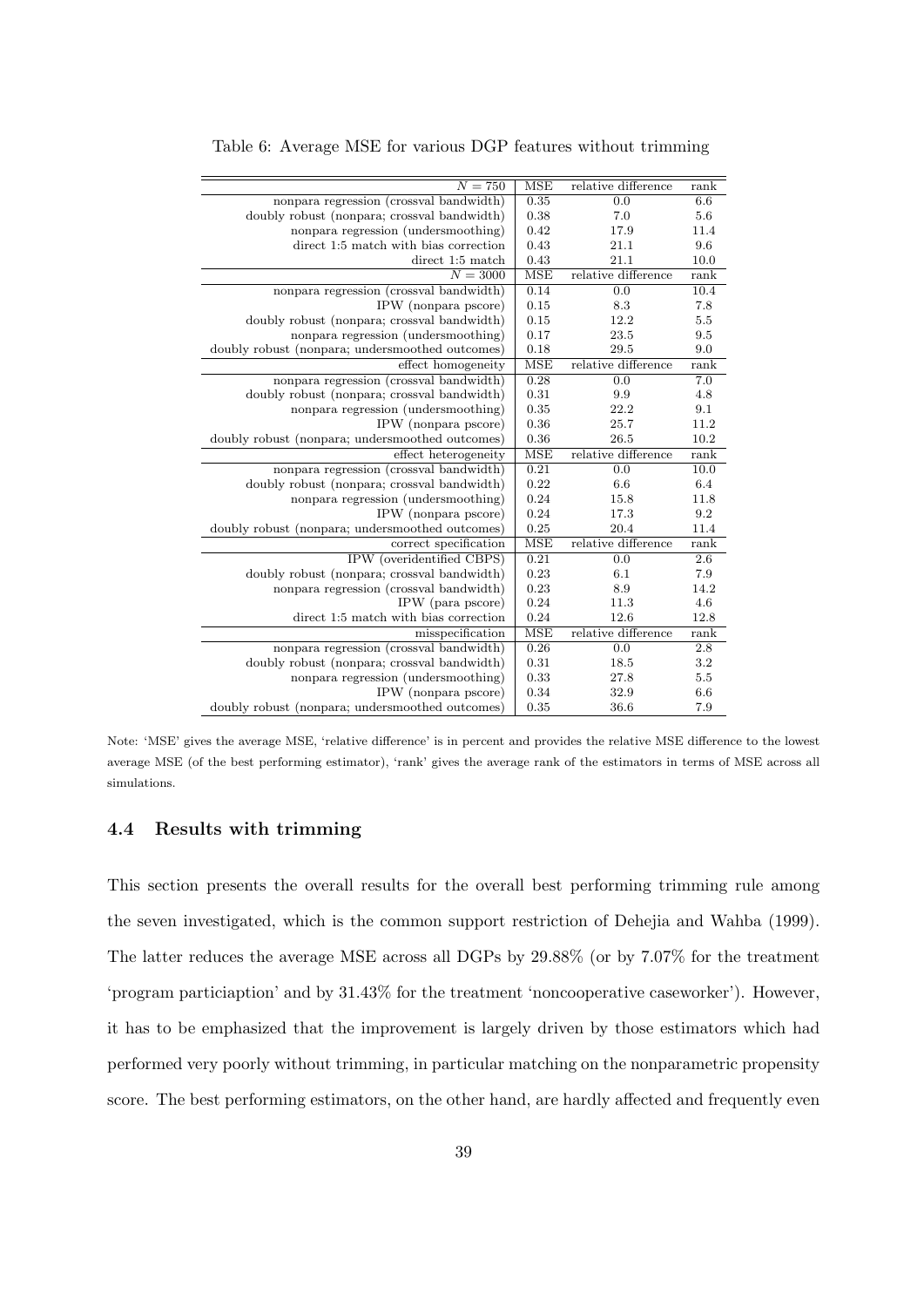do slightly worse when imposing common support than without trimming. Note that the common support restriction was applied to each of the propensity score methods considered. Therefore, the number of observations discarded after trimming may differ depending on which propensity score method is used. In particular, one might suspect that a lack of support (and thus, trimming) more likely occurs for nonparametric propensity scores than under probit estimation (which has a lower variance). Table [A.3](#page-55-0) in Appendix [A.2](#page-51-1) presents the average number of propensity scores dropped due to the common support restriction and confirms this expectation. On average, 161.44 nonparametric, but only 14.89 parametric propensity scores are trimmed across all settings, with all remaining methods (semiparametric propensity score estimation, just/overidentified CBPS) lying in between.

<span id="page-42-0"></span>Table 7: Average MSE over all settings with trimming (common support rule)

|                                                 | MSE  | relative difference | rank |
|-------------------------------------------------|------|---------------------|------|
| nonpara regression (crossval bandwidth)         | 0.25 | 0.0                 | 9.0  |
| doubly robust (nonpara; crossval bandwidth)     | 0.28 | 14.1                | 6.9  |
| nonpara regression (undersmoothing)             | 0.29 | 17.2                | 10.6 |
| doubly robust (nonpara; undersmoothed outcomes) | 0.31 | 24.0                | 11.2 |
| direct 1:5 match                                | 0.32 | 28.6                | 11.8 |
| direct 1:5 match with bias correction           | 0.32 | 28.6                | 11.6 |
| IPW (overidentified CBPS)                       | 0.32 | 29.6                | 7.2  |
| IPW (nonpara pscore)                            | 0.32 | 29.9                | 13.3 |
| para regression                                 | 0.32 | 30.3                | 8.4  |
| inverse probability tilting (IPT)               | 0.33 | 34.1                | 11.1 |
| doubly robust (para pscore and outcome)         | 0.34 | 37.2                | 8.9  |
| kernel match (para pscore; oversmooth)          | 0.35 | 40.1                | 13.3 |

Note: 'MSE' gives the average MSE, 'relative difference' is in percent and provides the relative MSE difference to the lowest average MSE (of the best performing estimator), 'rank' gives the average rank of the estimators in terms of MSE across all simulations.

Table [7](#page-42-0) reports the results for the twelve best estimators across all DGPs under trimming. As in Section [4.2,](#page-35-0) the three best performing estimators are nonparametric regression (or kernel matching on the covariates) using the crossval bandwidth, nonparametric DR using crossval bandwidths for both nonparametric propensity score and outcome estimation, and nonparametric regression using undersmoothing. They are followed by three further nonparametric methods (DR with undersmoothing in conditional outcome estimation and one-to-five covariate matching without and with bias adjustment) and IPW using the overidentified CBPS of Imai and Ratkovic (2014). Only slightly behind are nonparametric IPW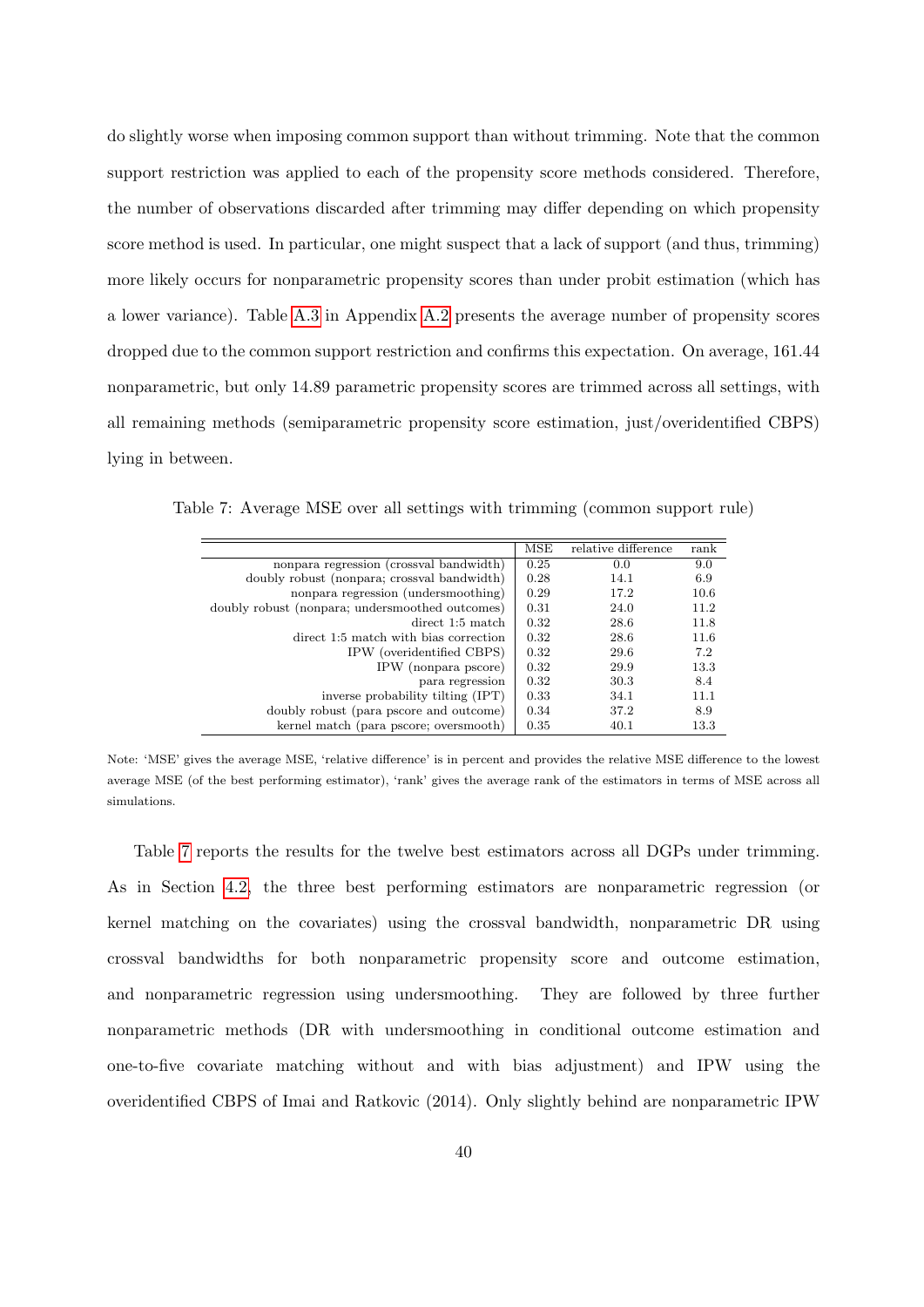and parametric regression. As in Section [4.2,](#page-35-0) nonparametric propensity score matching methods are at the bottom of the ranking (not reported), even though trimming considerably reduces their relative differences to the better performing methods (and therefore importantly drive the average MSE improvement of trimming).

#### 4.5 Impact of propensity score methods on estimator performance

In this section, we investigate how different types of propensity score estimators affect the performance of different types of (propensity score-based) treatment effects estimators. In Table [8,](#page-44-0) the methods are ordered according to their average MSE over all settings without trimming when using a parametric propensity score. The first column in the table gives the respective MSEs. The remaining columns give the MSEs under alternative propensity score methods along with the relative increase or decrease of the MSE (in percent) when compared to parametric propensity score estimation. The just identified CBPS method of Imai and Ratkovic (2014) increases MSE over probit estimation for almost all estimators. The same conclusion holds when separately looking at the treatments 'program participation' or 'noncooperative caseworker', see Tables [9](#page-45-1) and [10,](#page-46-0) with the relative MSE increase generally being much larger in the latter case. As a word of caution, however, the same (negative) result need not necessarily hold for overidentified CBPS, which in our simulations was only considered for IPW. In fact, across all settings, IPW based on the overidentified CBPS (MSE: 0.31) outperforms both just identified CBPS (MSE: 0.41) and probit estimation (MSE: 0.34). For program participation, IPW with overidentified CBPS is even best performing estimator among all propensity score based methods (MSE: 0.19). In any scenario (overall and either treatment), overidentified CBPS performs better than the competing EL method IPT, see Tables [3,](#page-36-0) [4,](#page-39-0) and [5.](#page-40-0)

Semiparametric propensity score estimation based on Klein and Spady (1993) reduces the MSE of almost all matching estimators compared to probit estimation, with the exception of kernel matching on propensity score with over- or undersmoothing. In particular under smaller bandwidth, the use of the more flexible propensity score method is detrimental to kernel matching.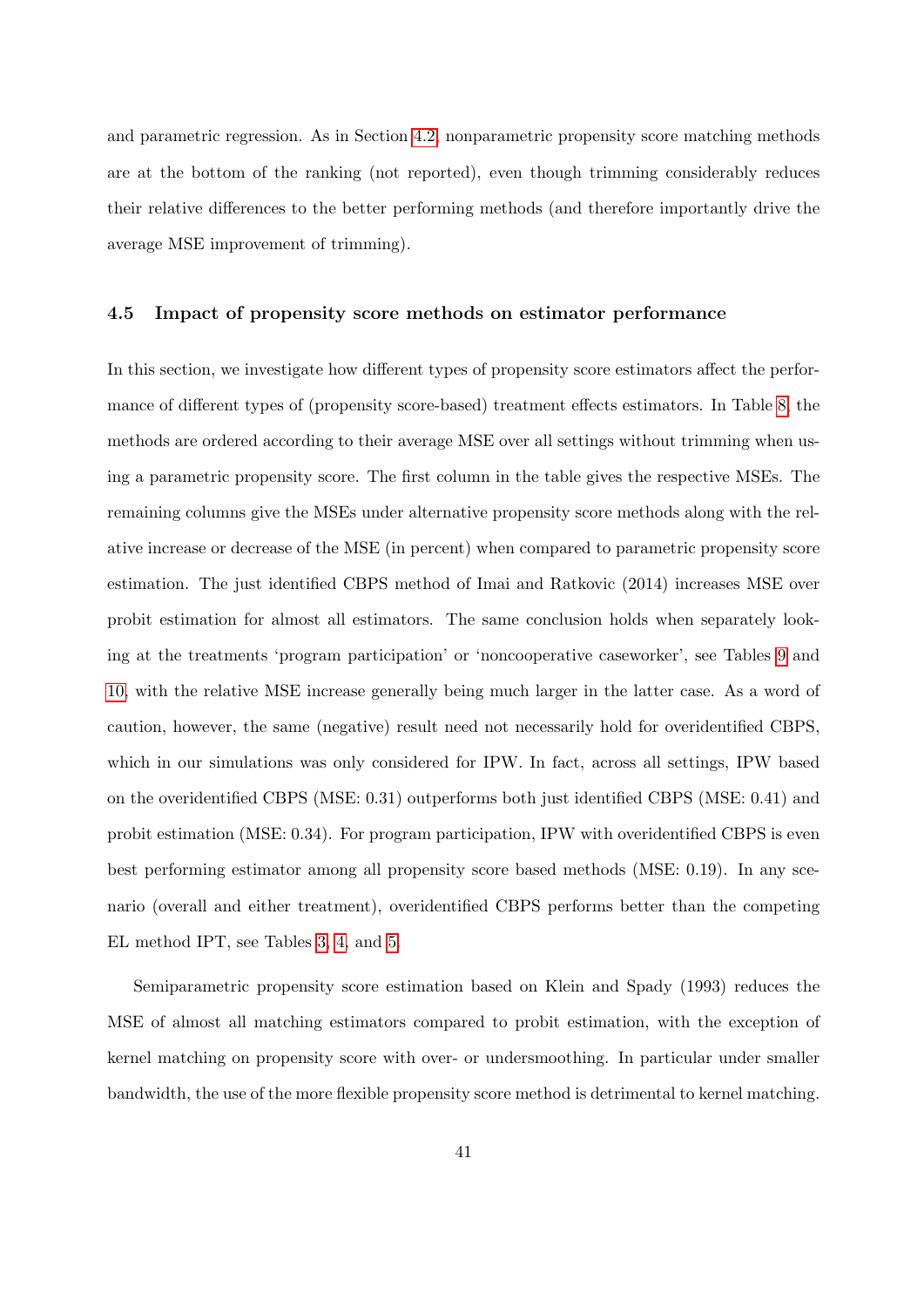|                               | pscore<br>para<br><b>MSE</b> | CBPS<br><b>MSE</b> | relative change | pscore<br>semipara<br><b>MSE</b> | change<br>relative | pscore<br>nonpara<br><b>MSE</b> | relative change |
|-------------------------------|------------------------------|--------------------|-----------------|----------------------------------|--------------------|---------------------------------|-----------------|
| <b>IPW</b>                    | 0.34                         | 0.41               | 21.2            | 0.34                             | 0.3                | 0.30                            | $-11.8$         |
| doubly robust                 | 0.36                         | 0.41               | 15.7            | 0.37                             | 3.3                | $0.27*$                         | $-25.3*$        |
| kernel match (oversmooth)     | 0.38                         | 0.42               | 10.1            | 0.40                             | 3.5                | 9.56                            | 2398.1          |
| radius match (large radius)   | 0.63                         | 0.94               | 50.9            | 0.55                             | $-11.4$            | 3.30                            | 427.6           |
| radius match (medium radius)  | 0.68                         | 1.22               | 81.0            | 0.58                             | $-14.3$            | 4.61                            | 583.1           |
| radius match (small radius)   | 0.72                         | 1.38               | 92.2            | 0.61                             | $-15.5$            | 6.15                            | 755.4           |
| pair match                    | 0.72                         | 1.31               | 81.4            | 0.59                             | $-18.6$            | 3.32                            | 361.8           |
| kernel match (crossval bandw) | 0.80                         | 0.63               | $-21.3$         | 0.67                             | $-15.7$            | 182.14                          | 22784.7         |
| kernel match (undersmooth)    | 1.08                         | 1.89               | 74.3            | 13.18                            | 1116.7             | >1000                           | >100000         |

<span id="page-44-0"></span>Table 8: Average MSE over all settings without trimming for various propensity score methods

Note: The MSE of IPW with overidentified CBPS is 0.31. \*: doubly robust (DR) estimation with nonparametric estimation of both the propensity score and the outcome model as suggested in Rothe and Firpo (2013) using crossval bandwidths. (DR results without '\*' are based on a parametric outcome model.) The MSE of nonparametric DR estimation of Rothe and Firpo (2013) based on undersmoothed estimation of the conditional mean outcome is 0.30.

The average MSE of DR estimation with a parametric outcome model is slightly increased when using the Klein and Spady (1993) estimator, too, while IPW is barely affected. Also when looking at the treatment 'program participation', semiparametric propensity score estimation entails a larger MSE in most cases, but the changes are generally rather minor with the exception of kernel matching. Under the treatment 'non-cooperative caseworker', the results are qualitatively more in line with the overall effects, as the MSEs of most matching estimators are reduced, that of IPW decreases slightly, and that of DR (with a parametric outcome model) increases moderately.

Finally, nonparametric propensity score estimation considerably increases the average MSEs of matching methods (as already discussed in Section [4.2\)](#page-35-0). Yet, it reduces the MSE of IPW. Also DR estimation using nonparametric propensity score and outcome models (see Rothe and Firpo (2013)) and crossval bandwidths (MSE: 0.27) considerably improves upon DR based on parametric models (MSE: 0.36). So does the Rothe and Firpo (2013) estimator using undersmoothing for outcome estimation (MSE: 0.30). For the treatment 'program participation' alone, propensity score estimation very slightly reduces the MSE of DR with crossval bandwidths, but increases that of IPW moderately and that of matching estimators profoundly in most cases. Under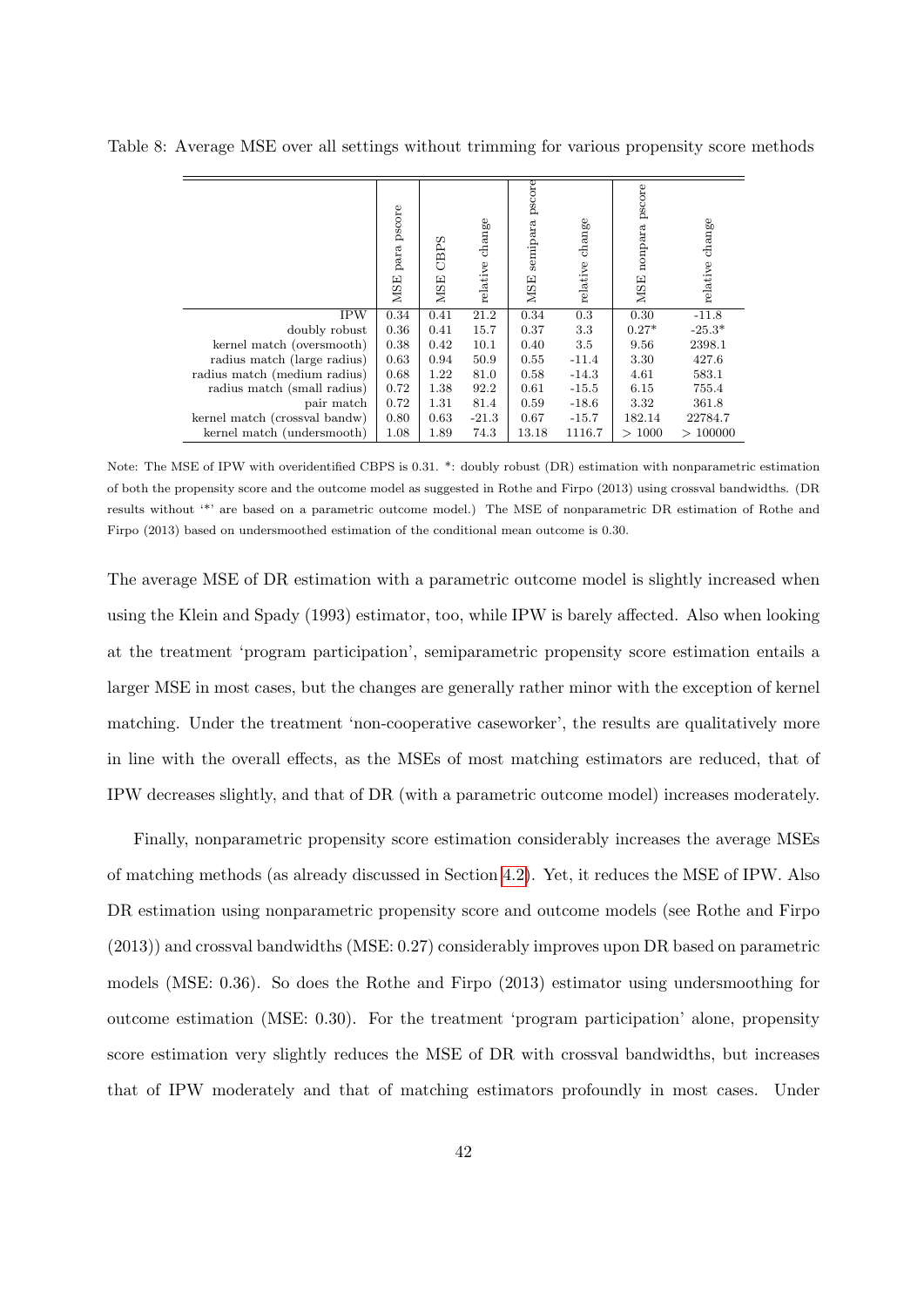<span id="page-45-1"></span>Table 9: Average MSE for treatment 'program participation' without trimming for various propensity score methods

|                               | para pscore<br><b>MSE</b> | CBPS<br><b>MSE</b> | change<br>relative | pscore<br>semipara<br><b>MSE</b> | change<br>relative | pscore<br>nonpara<br><b>MSE</b> | relative change |
|-------------------------------|---------------------------|--------------------|--------------------|----------------------------------|--------------------|---------------------------------|-----------------|
| <b>IPW</b>                    | 0.19                      | 0.19               | 0.5                | 0.21                             | 7.4                | 0.21                            | 10.0            |
| doubly robust                 | 0.19                      | 0.19               | 0.1                | 0.20                             | 2.1                | $0.19*$                         | $-0.3*$         |
| kernel match (oversmooth)     | 0.20                      | 0.20               | 1.8                | 0.21                             | 8.4                | 0.32                            | 63.3            |
| kernel match (crossval bandw) | 0.21                      | 0.22               | 3.4                | 0.40                             | 88.4               | 0.45                            | 111.8           |
| kernel match (undersmooth)    | 0.22                      | 0.32               | 47.6               | 1.49                             | 593.6              | >1000                           | >100000         |
| radius match (large radius)   | 0.27                      | 0.27               | 1.7                | 0.28                             | 2.5                | 0.35                            | 31.2            |
| radius match (medium radius)  | 0.28                      | 0.29               | 1.6                | 0.28                             | $1.2\,$            | 0.36                            | 28.7            |
| radius match (small radius)   | 0.29                      | 0.30               | 1.3                | 0.30                             | $0.6\,$            | 0.37                            | 25.8            |
| pair match                    | 0.30                      | 0.30               | 1.0                | 0.29                             | $-2.7$             | 0.32                            | 5.0             |

Note: The MSE of IPW with overidentified CBPS is 0.19. \*: doubly robust (DR) estimation with nonparametric estimation of both the propensity score and the outcome model as suggested in Rothe and Firpo (2013) using crossval bandwidths. (DR results without '\*' are based on a parametric outcome model.) The MSE of nonparametric DR estimation of Rothe and Firpo (2013) based on undersmoothed estimation of the conditional mean outcome is 0.21.

the 'noncooperative caseworker' treatment, the deterioration of matching is even much more pronounced, while both IPW and DR improve considerably under nonparametric propensity score estimation. Overall, the latter is the optimal propensity score method for IPW and DR, while semiparametric estimation is best for radius and pair matching. For kernel matching with the crossval bandwidth the CBPS method is preferred, while the parametric propensity score entails the smallest MSE for kernel matching using under- or oversmoothing. The starkly contrary impact of nonparametric propensity score estimation on matching estimators and IPW/DR is as interesting as puzzling and may deserve further attention in future research.

#### <span id="page-45-0"></span>4.6 Comparison propensity score vs. covariate matching

We subsequently more thoroughly compare matching on the parametric propensity score, as it is standard in the treatment evaluation literature, to (less frequently used) covariate matching. Table [11](#page-47-1) reports the average MSEs of parametric propensity score matching across all settings without trimming in the first column of the table, while the first row contains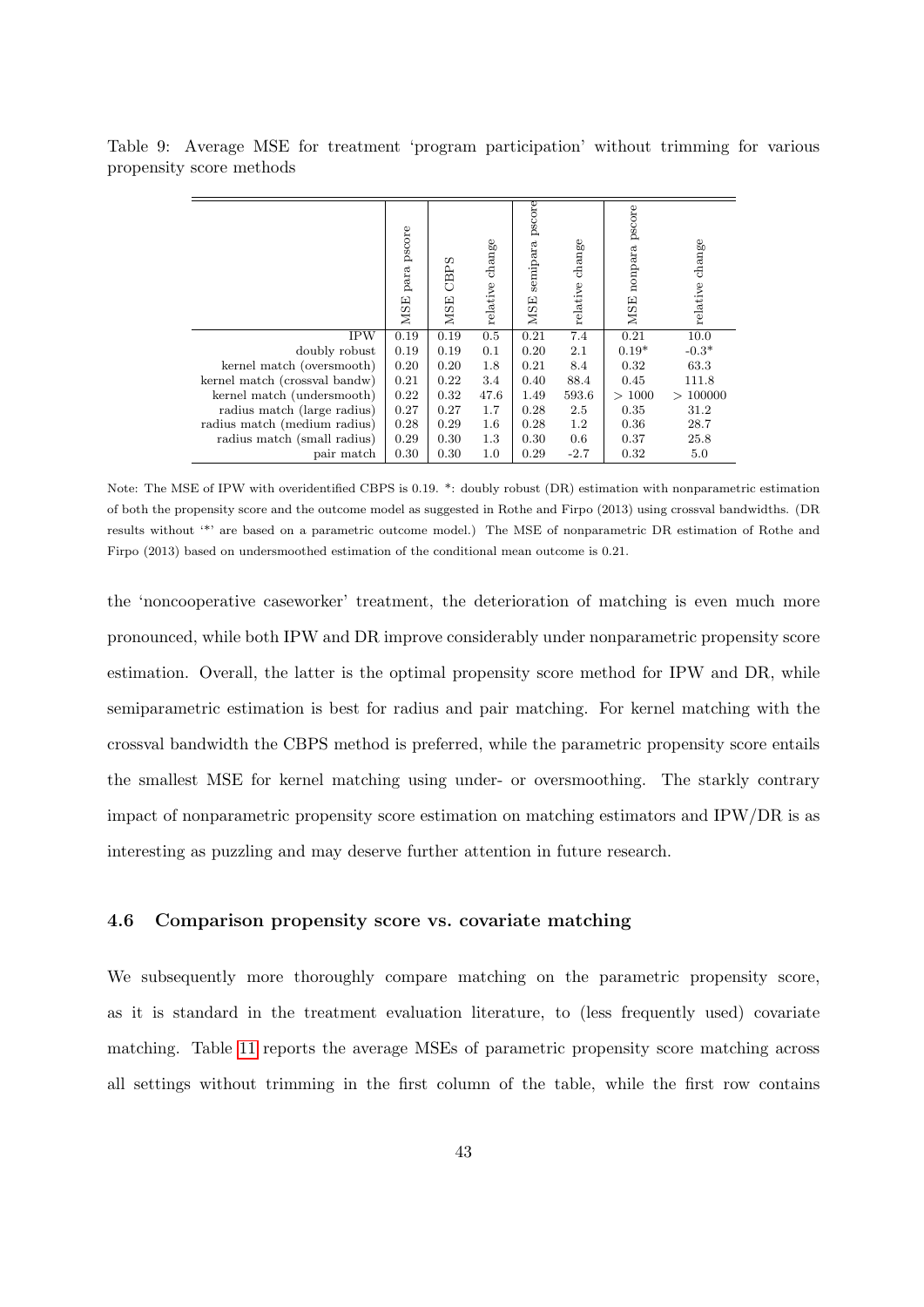<span id="page-46-0"></span>Table 10: Average MSE for treatment 'noncooperative caseworker' without trimming for various propensity score methods

|                               | pscore<br>para<br><b>MSE</b> | CBPS<br><b>MSE</b> | relative change | pscore<br>semipara<br><b>MSE</b> | change<br>relative | pscore<br>nonpara<br><b>MSE</b> | relative change |
|-------------------------------|------------------------------|--------------------|-----------------|----------------------------------|--------------------|---------------------------------|-----------------|
| <b>IPW</b>                    | 0.49                         | 0.63               | 29.5            | 0.47                             | $-2.6$             | 0.39                            | $-20.5$         |
| doubly robust                 | 0.52                         | 0.63               | 21.5            | 0.54                             | 3.8                | $0.34*$                         | $-34.6*$        |
| kernel match (oversmooth)     | 0.57                         | 0.64               | 12.9            | 0.58                             | 1.9                | 18.81                           | 3209.9          |
| radius match (large radius)   | 0.98                         | 1.61               | 64.3            | 0.83                             | $-15.1$            | 6.24                            | 536.0           |
| radius match (medium radius)  | 1.07                         | 2.16               | 101.8           | 0.87                             | $-18.3$            | 8.87                            | 728.7           |
| pair match                    | 1.14                         | 2.31               | 102.6           | 0.88                             | $-22.8$            | 6.33                            | 456.0           |
| radius match (small radius)   | 1.14                         | 2.47               | 115.5           | 0.92                             | $-19.6$            | 11.94                           | 942.8           |
| kernel match (crossval bandw) | 1.38                         | 1.03               | $-25.1$         | 0.95                             | $-31.6$            | 363.83                          | 26238.2         |
| kernel match (undersmooth)    | 1.95                         | 3.46               | 77.3            | 24.86                            | 1174.4             | >1000                           | >100000         |

Note: The MSE of IPW with overidentified CBPS is 0.43. \*: doubly robust (DR) estimation with nonparametric estimation of both the propensity score and the outcome model as suggested in Rothe and Firpo (2013) using crossval bandwidths. (DR results without '\*' are based on a parametric outcome model.) The MSE of nonparametric DR estimation of Rothe and Firpo (2013) based on undersmoothed estimation of the conditional mean outcome is 0.40.

the figures for various covariate matching approaches. The values in the matrix in between the first column and first row give the relative increase or decrease in MSE in percent when switching from the respective propensity score matching to the respective covariate matching method. As already mentioned in Section [4.2,](#page-35-0) the general picture is that covariate matching algorithms outperform most propensity score approaches, which is in line with the findings in Zhao (2004). An exception is the very poorly performing direct radius matching estimator, for which, however, only one (rather small) radius was considered in the simulations (while results for kernel and radius matching on the propensity score showed that larger bandwidths/radii are to be preferred). All other direct matching approaches outperform any of the propensity score methods, apart from oversmoothed kernel matching on the propensity score. The latter is better than direct pair matching and genetic matching, but still outperformed by one-to-many matching and nonparametric regression (or direct kernel matching), which is the overall winner.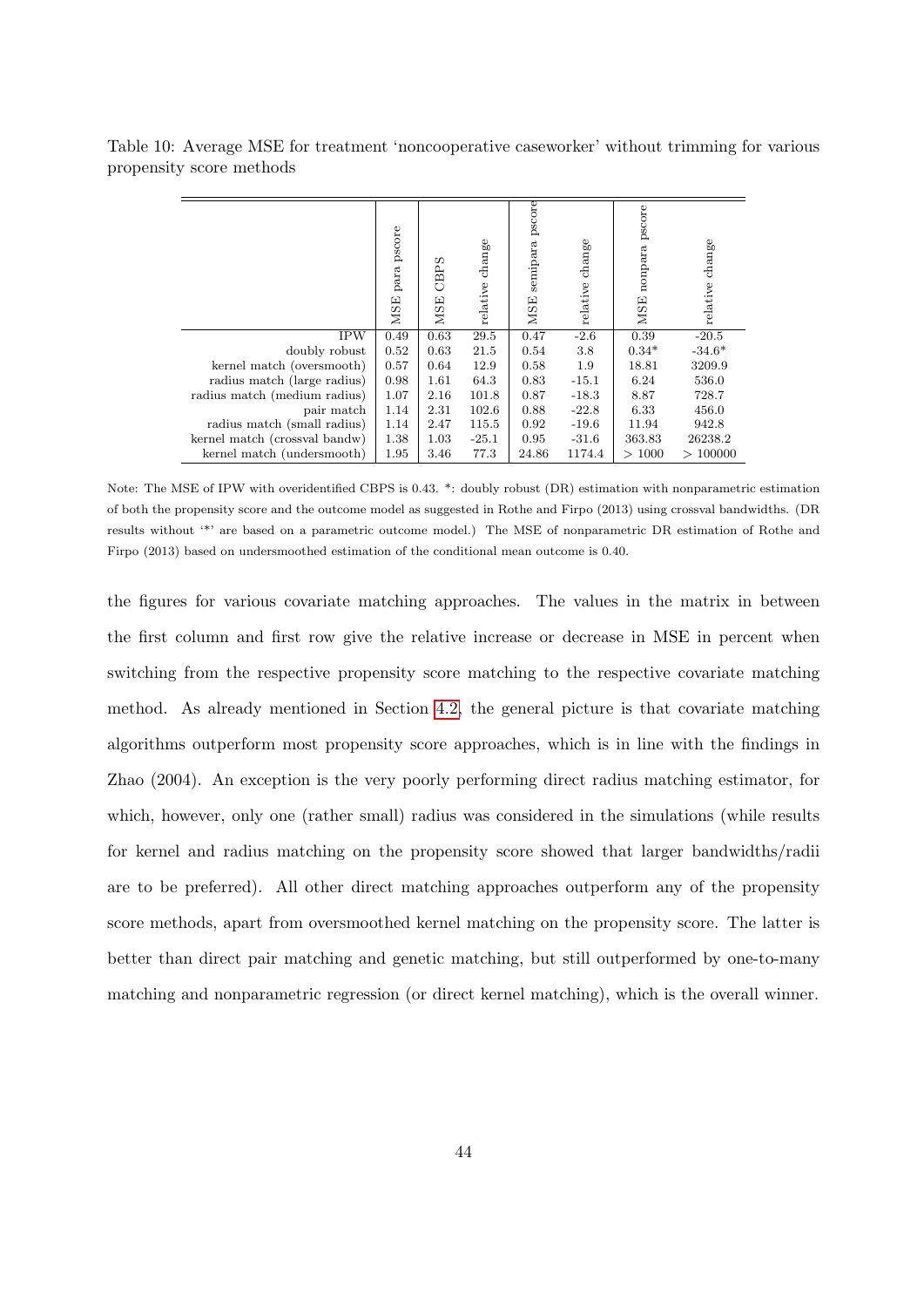<span id="page-47-1"></span>

| Table 11: Propensity score vs. direct covariate matching in all settings without trimming |  |  |  |  |
|-------------------------------------------------------------------------------------------|--|--|--|--|
|                                                                                           |  |  |  |  |

|                                     | MSE  | match<br>dir<br>≏<br>direct | ction<br>bias<br>with<br>atch<br>≏<br>ä | match<br>Ξ<br>dir. | cor.<br>bias<br>with<br>match<br>$\ddot{1}$<br>dir. | match<br>radius<br>dir. | cor.<br>bias<br>with<br>$% \left( \left( \mathbf{r}_{1},\mathbf{r}_{2},\mathbf{r}_{3},\mathbf{r}_{4},\mathbf{r}_{5},\mathbf{r}_{6},\mathbf{r}_{6},\mathbf{r}_{7},\mathbf{r}_{8},\mathbf{r}_{9}\right)$<br>radius<br>ä | bandw)<br>(crossval<br>reg.<br>nonpara | (undersmooth)<br>reg.<br>quo | match<br>genetic | cor.<br>bias<br>with<br>match<br>genetic |
|-------------------------------------|------|-----------------------------|-----------------------------------------|--------------------|-----------------------------------------------------|-------------------------|-----------------------------------------------------------------------------------------------------------------------------------------------------------------------------------------------------------------------|----------------------------------------|------------------------------|------------------|------------------------------------------|
| MSE                                 |      | 0.49                        | 0.49                                    | 0.33               | 0.33                                                | 1.55                    | 1.55                                                                                                                                                                                                                  | 0.25                                   | 0.29                         | 0.53             | 0.53                                     |
| pscore kernelmatch (oversmooth)     | 0.38 | 28.10                       | 28.10                                   | $-14.11$           | $-14.11$                                            | 303.54                  | 303.54                                                                                                                                                                                                                | $-35.93$                               | $-23.45$                     | 39.19            | 39.19                                    |
| pscore radius match (large radius)  | 0.63 | $-21.55$                    | $-21.55$                                | $-47.40$           | $-47.40$                                            | 147.14                  | 147.14                                                                                                                                                                                                                | $-60.76$                               | $-53.12$                     | $-14.76$         | $-14.76$                                 |
| pscore radiusmatch (medium radius)  | 0.68 | $-27.39$                    | $-27.39$                                | $-51.32$           | $-51.32$                                            | 128.74                  | 128.74                                                                                                                                                                                                                | $-63.68$                               | $-56.61$                     | $-21.11$         | $-21.11$                                 |
| pscore radiusmatch (small radius)   | 0.72 | $-31.83$                    | $-31.83$                                | $-54.30$           | $-54.30$                                            | 114.73                  | 114.73                                                                                                                                                                                                                | $-65.91$                               | $-59.27$                     | $-25.94$         | $-25.94$                                 |
| pscore pairmatch                    | 0.72 | $-31.84$                    | $-31.84$                                | $-54.31$           | $-54.31$                                            | 114.70                  | 114.70                                                                                                                                                                                                                | $-65.91$                               | $-59.27$                     | $-25.95$         | $-25.95$                                 |
| pscore kernelmatch (crossval bandw) | 0.80 | $-38.37$                    | $-38.37$                                | $-58.68$           | $-58.68$                                            | 94.13                   | 94.13                                                                                                                                                                                                                 | $-69.18$                               | $-63.18$                     | $-33.04$         | $-33.04$                                 |
| pscore kernelmatch (undersmooth)    | 1.08 | $-54.71$                    | $-54.71$                                | $-69.64$           | $-69.64$                                            | 42.67                   | 42.67                                                                                                                                                                                                                 | $-77.35$                               | $-72.94$                     | $-50.79$         | $-50.79$                                 |

Note: All values are relative changes in % when switching from propensity score matching to (direct) covariate matching, except in the first row and first column of the data matrix, where the average MSEs of the various propensity score and direct matching estimators are given.

## <span id="page-47-0"></span>5 Conclusion

This paper investigates the finite sample performance of a comprehensive set of semi- and nonparametric treatment effect estimators using a simulation design that is based on a large empirical data set from Switzerland. In contrast to previous simulation studies which mostly considered semiparametric approaches relying on parametric propensity score estimation, we also investigate more flexible approaches based on semi- or nonparametric propensity scores, nonparametric regression, and direct matching. In addition to (pair, radius, and kernel) matching, inverse probability weighting, regression, and doubly robust estimation, our study also covers recently proposed estimators such as genetic matching, entropy balancing, and weighting based on an empirical likelihood approach. We vary a range of relevant features, such as sample size, selection into treatment, effect heterogeneity, and correct versus misspecification in our simulations. We find that several nonparametric estimators – in particular nonparametric regression, nonparametric DR estimation as suggested by Rothe and Firpo (2013), nonparametric IPW, and one-to-many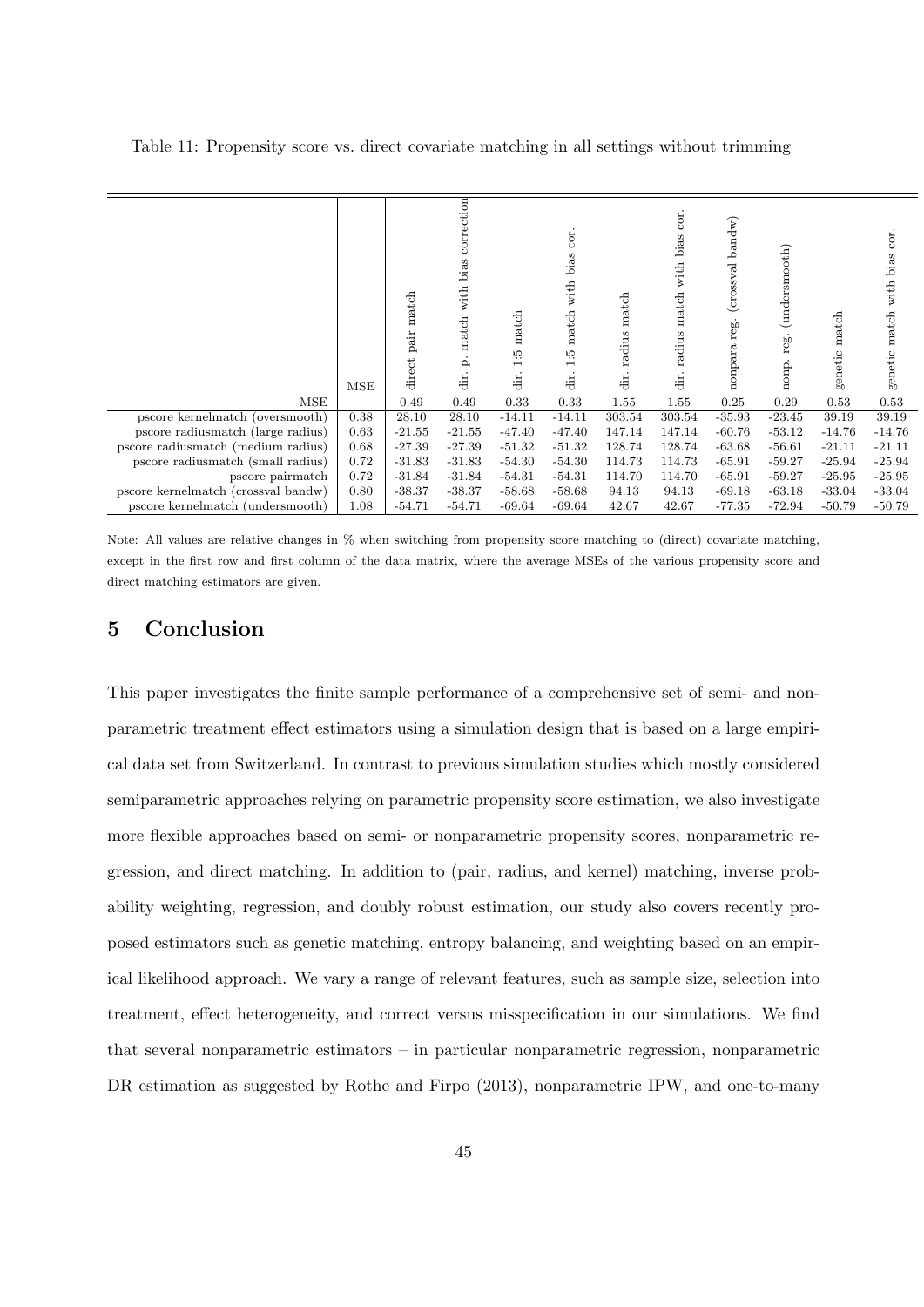covariate matching – by and large outperform commonly used treatment estimators that rely on a parametric propensity score. Among the semiparametric methods investigated, IPW based on the overidentified CBPS of Imai and Ratkovic (2014) is best.

Not all nonparametric approaches work equally well. A maybe surprising result is that nonparametric propensity score estimation on the one hand leads to very competitive IPW and DR estimators, but on the other hand entails a deterioration of matching estimators when compared to matching on a parametric or semiparametric propensity score. Another interesting outcome (in line with Zhao (2004)) with respect to matching is that the best covariate matching estimators, nonparametric regression (which is kernel matching on the covariates) and one-to-many covariate matching, clearly dominate the top propensity score matching methods, namely kernel matching on the parametric propensity score. We also looked at various methods for trimming too large propensity scores but found it to have little impact on the best performing estimators of our simulations, while it crucially improved some of the worst performing matching methods (using the nonparametric propensity score).

Our findings contribute to the literature on the finite sample performance of treatment effect estimators, because a range of methods analysed have (to the best of our knowledge) not been considered in previous studies, which concerns in particular the top performing nonparametric estimators in our study.

## References

- Abadie, A., and G. W. Imbens (2011): "Bias-Corrected Matching Estimators for Average Treatment Effects," Journal of Business & Economic Statistics, 29, 1–11.
- Aitchison, J., and C. Aitken (1976): "Multivariate binary discrimination by the kernel method," Biometrika, 63, 413–420.
- BEHNCKE, S., M. FRÖLICH, AND M. LECHNER (2010a): "A Caseworker Like Me Does The Similarity Between The Unemployed and Their Caseworkers Increase Job Placements?," The Economic Journal, 120, 1430–1459.
- (2010b): "Unemployed and their caseworkers: should they be friends or foes?," Journal of the Royal Statistical Society: Series A, 173, 67–92.
- Blinder, A. (1973): "Wage Discrimination: Reduced Form and Structural Estimates," Journal of Human Resources, 8, 436–455.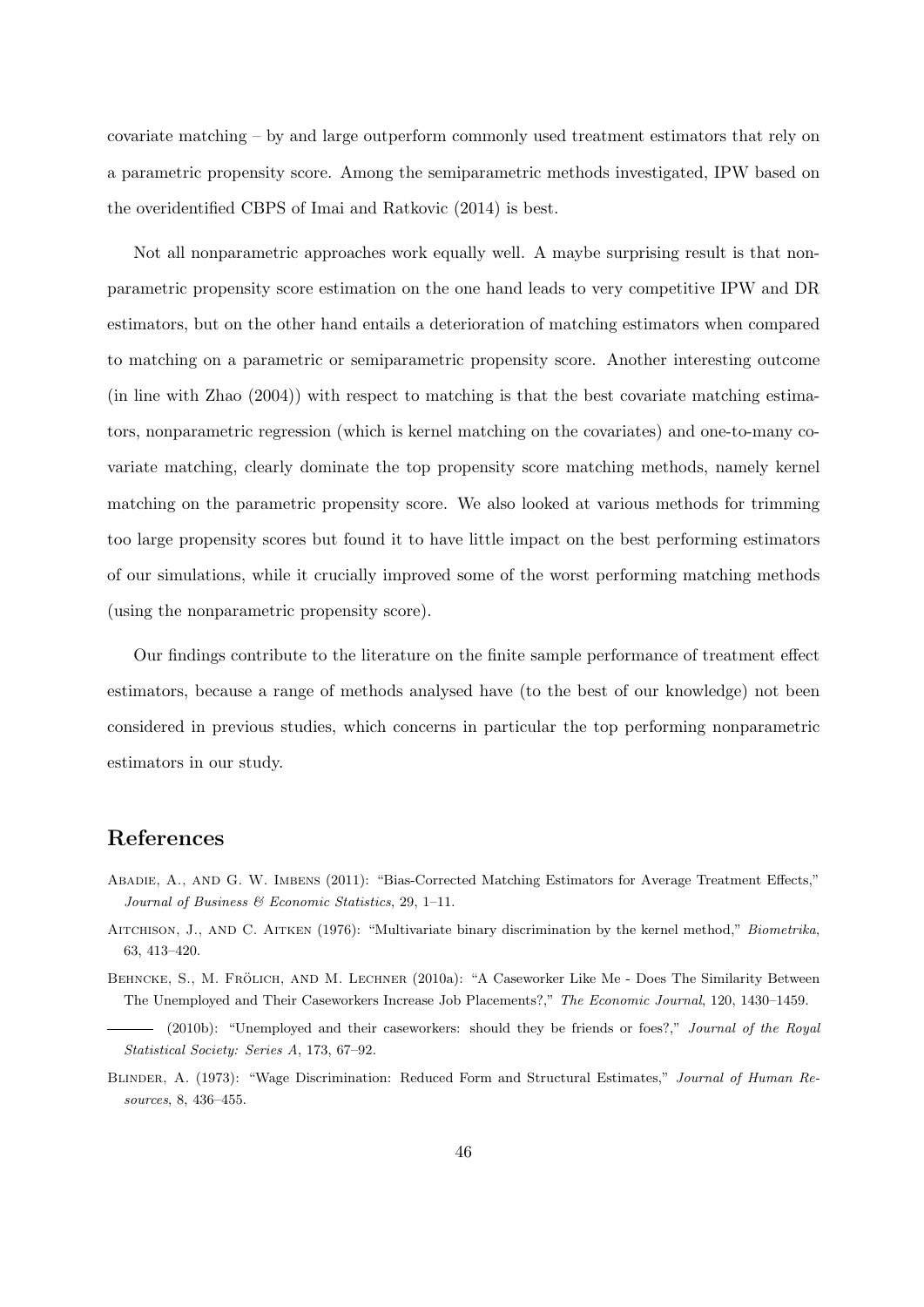- Busso, M., J. DINARDO, AND J. McCRARY (2009): "Finite Sample Properties of Semiparametric Estimators of Average Treatment Effects," forthcoming in the Journal of Business and Economic Statistics.
- DEHEJIA, R. H., AND S. WAHBA (1999): "Causal Effects in Non-experimental Studies: Reevaluating the Evaluation of Training Programmes," Journal of American Statistical Association, 94, 1053–1062.
- DIAMOND, A., AND J. S. SEKHON (2013): "Genetic matching for estimating causal effects: A general multivariate matching method for achieving balance in observational studies," Review of Economics and Statistics, 95(3), 932–945.
- Fan, J. (1993): "Local Linear Regression Smoothers and their Minimax Efficiency," Annals of Statistics, 21, 196–216.
- FRÖLICH, M. (2004): "Finite Sample Properties of Propensity-Score Matching and Weighting Estimators," The Review of Economics and Statistics, 86, 77–90.
	- (2005): "Matching Estimators and Optimal Bandwidth Choice," Statistics and Computing, 15/3, 197–215.
	- (2007a): "Nonparametric IV Estimation of Local Average Treatment Effects with Covariates," Journal of Econometrics, 139, 35–75.
- (2007b): "Propensity score matching without conditional independence assumption with an application to the gender wage gap in the United Kingdom," Econometrics Journal, 10, 359–407.
- Graham, B., C. Pinto, and D. Egel (2011): "Efficient Estimation of Data Combination Models by the Method of Auxiliary-to-Study Tilting (AST)," NBER Working Paper No. 16928.
- (2012): "Inverse probability tilting for moment condition models with missing data," Review of Economic Studies, 79, 1053–1079.
- Hahn, J. (1998): "On the role of the propensity score in efficient semiparametric estimation of average treatment effects," Econometrica, 66(2), 315–331.
- Hainmueller, J. (2012): "Entropy balancing for causal effects: A multivariate reweighting method to produce balanced samples in observational studies," Political Analysis, 20(1), 25–46.
- HAYFIELD, T., AND J. RACINE (2008): "Nonparametric Econometrics: The np Package," Journal of Statistical Software, 27, 1–32.
- HECKMAN, J., H. ICHIMURA, J. SMITH, AND P. TODD (1998): "Characterizing selection bias using experimental data," Econometrica, 66, 1017–1098.
- HECKMAN, J. J., H. ICHIMURA, AND P. TODD (1998a): "Matching as an Econometric Evaluation Estimator," Review of Economic Studies, 65, 261–294.
- HECKMAN, J. J., H. ICHIMURA, AND P. TODD (1998b): "Matching as an econometric evaluation estimator," Review of Economic Studies, 65, 261–294.
- HIRANO, K., G. W. IMBENS, AND G. RIDDER (2003): "Efficient Estimation of Average Treatment Effects Using the Estimated Propensity Score," Econometrica, 71, 1161–1189.
- HORVITZ, D., AND D. THOMPSON (1952): "A Generalization of Sampling without Replacement from a Finite Population," Journal of American Statistical Association, 47, 663–685.
- HUBER, M. (2014): "Causal pitfalls in the decomposition of wage gaps," forthcoming in the Journal of Business and Economic Statistics.
- HUBER, M., M. LECHNER, AND G. MELLACE (2014a): "The finite sample performance of estimators for mediation analysis under sequential conditional independence," University of St. Gallen, Department of Economics Discussion Paper No. 2014-15.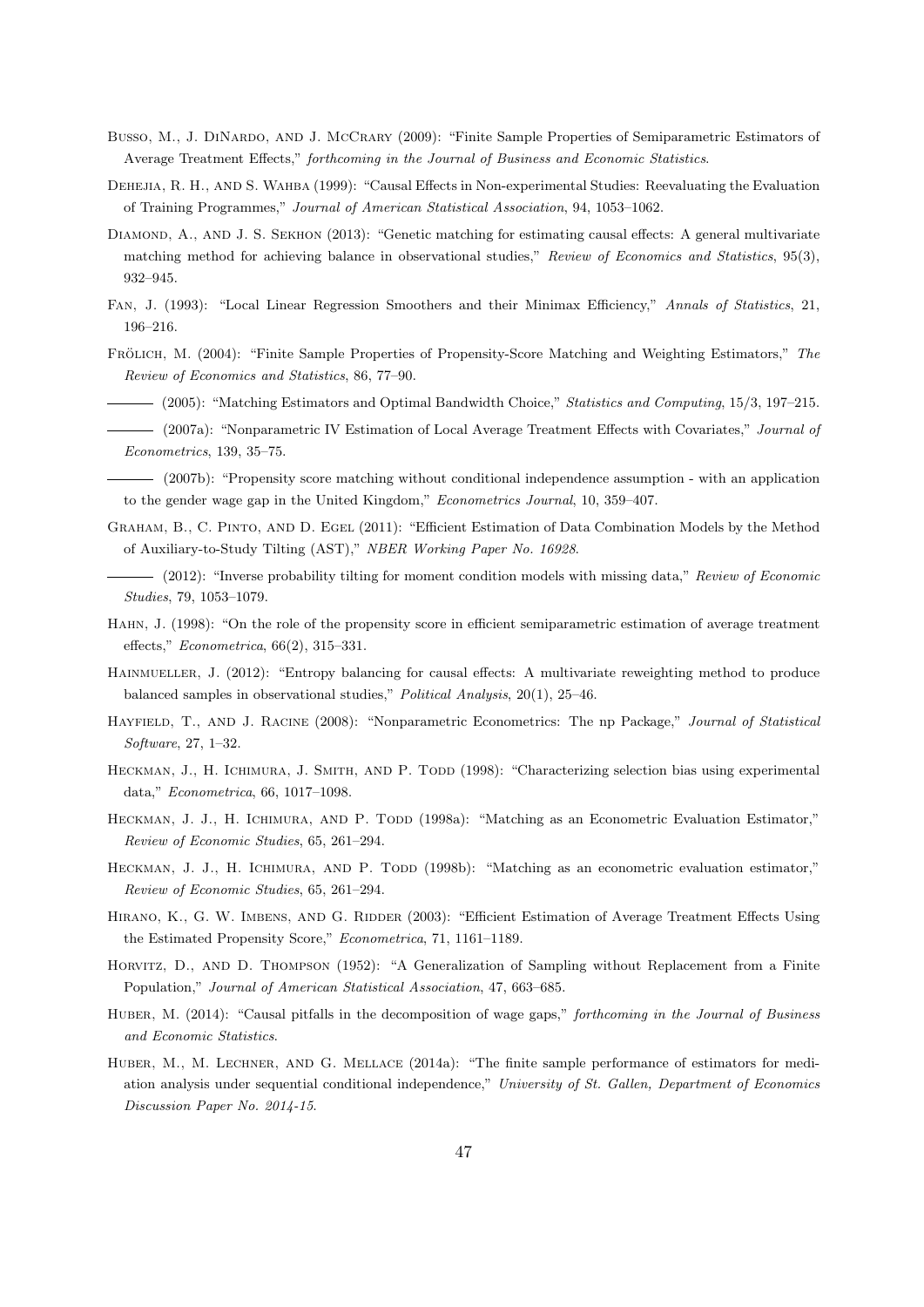- Huber, M., M. Lechner, and G. Mellace (2014b): "Why do tougher caseworkers increase employment? The role of programme assignment as a causal mechanism," University of St. Gallen, Department of Economics Discussion Paper No. 2014-14.
- HUBER, M., M. LECHNER, AND A. STEINMAYR (2014): "Radius matching on the propensity score with bias adjustment: tuning parameters and finite sample behaviour," forthcoming in Empirical Economics.
- HUBER, M., M. LECHNER, AND C. WUNSCH (2013): "The performance of estimators based on the propensity score," Journal of Econometrics, 175, 1-21.
- HURVICH, C., J. SIMONOFF, AND C. TSAI (1998): "Smoothing Parameter Selection in Nonparametric Regression using an Improved Akaike Information Criterion," Journal of Royal Statistical Society, Series B, 60, 271–293.
- Ichimura, H. (1993): "Semiparametric least squares (SLS) and weighted SLS estimation of single-index models," Journal of Econometrics, 58, 71–120.
- Ichimura, H., and O. Linton (2005): "Asymptotic Expansions for Some Semiparametric Program Evaluation Estimators," in Identification and Inference for Econometric Models, ed. by D. Andrews, and J. Stock, pp. 149–170. Cambridge University Press, Cambridge.
- Imai, K., and M. Ratkovic (2014): "Covariate balancing propensity score," Journal of the Royal Statistical Society: Series B (Statistical Methodology), 76(1), 243–263.
- Imbens, G. W. (2004): "Nonparametric Estimation of Average Treatment Effects under Exogeneity: A Review," The Review of Economics and Statistics, 86, 4–29.
- Kang, J. D. Y., and J. L. Schafer (2007): "Demystifying Double Robustness: A Comparison of Alternative Strategies for Estimating a Population Mean from Incomplete Data," Statistical Science, 22, 523–539.
- Khan, S., and E. Tamer (2010): "Irregular Identification, Support Conditions, and Inverse Weight Estimation," Econometrica, 78, 2021–2042.
- KLEIN, R. W., AND R. H. Spady (1993): "An Efficient Semiparametric Estimator for Binary Response Models," Econometrica, 61, 387–421.
- Kullback, S. (1959): Information theory and statistics. Wiley, New York.
- LECHNER, M., R. MIQUEL, AND C. WUNSCH (2011): "Long-run Effects of Public Sector Sponsored Training in West Germany," Journal of the European Economic Association, 9, 742–784.
- LECHNER, M., AND A. STRITTMATTER (2014): "Practical Procedures to Deal with Common Support Problems in Matching Estimation," University of St. Gallen, Department of Economics Discussion Paper Discussion Paper no. 2014-10.
- LI, Q., J. RACINE, AND J. WOOLDRIDGE (2009): "Efficient Estimation of Average Treatment Effects With Mixed Categorical and Continuous Data," Journal of Business and Economics Statistics, 27, 206–223.
- LUNCEFORD, J. K., AND M. DAVIDIAN (2004): "Stratification and weighting via the propensity score in estimation of causal treatment effects: a comparative study," Statistics in Medicine, 23, 2937–2960.
- Millimet, D., and R. Tchernis (2009): "On the specification of propensity scores, with applications to the analysis of trade policies.," Journal of Business & Economic Statistics, 27, 297-315.
- Nopo, H. (2008): "Matching as a Tool to Decompose Wage Gaps," Review of Economics and Statistics, 90, 290–299.
- Oaxaca, R. (1973): "Male-Female Wage Differences in Urban Labour Markets," International Economic Review, 14, 693–709.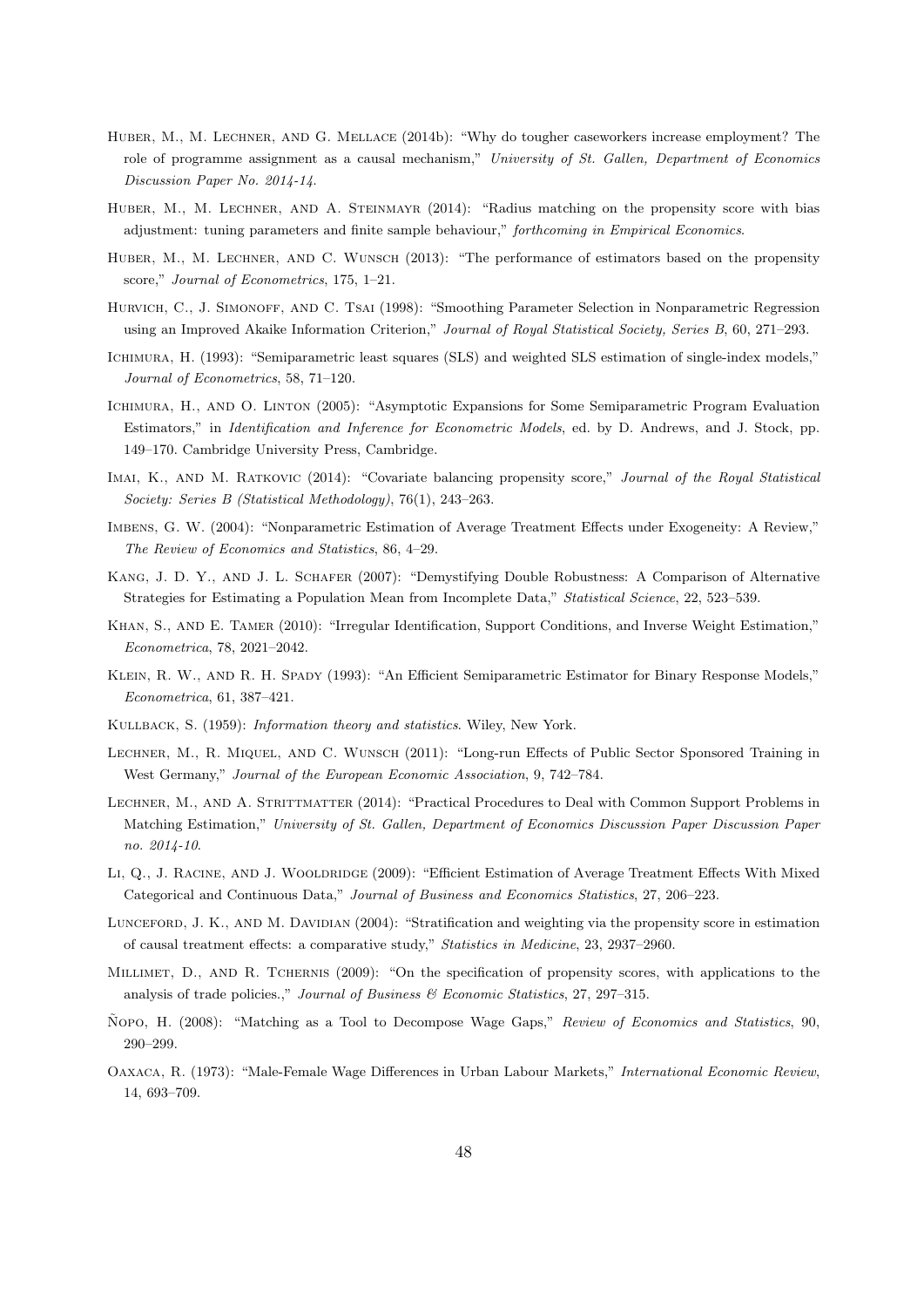- POHLMEIER, W., R. R. SEIBERLICH, AND S. D. UYSAL (2013): "A Simple and Successful Method to Shrink the Weight," University of Konstanz, Department of Economics Discussion Working Paper no. 2013-05.
- Racine, J., and Q. Li (2004): "Nonparametric Estimation of Regression Functions with Both Categorical and Continuous Data," Journal of Econometrics, 119, 99–130.
- Robins, J., A. Rotnitzky, and L. Zhao (1994): "Estimation of regression coefficients when some regressors are not always observed," Journal of the American Statistical Association, 89, 846866.
- Robins, J. M., S. D. Mark, and W. K. Newey (1992): "Estimating exposure effects by modelling the expectation of exposure conditional on confounders," Biometrics, 48, 479–495.
- Robins, J. M., and A. Rotnitzky (1995): "Semiparametric Efficiency in Multivariate Regression Models with Missing Data," Journal of the American Statistical Association, 90, 122–129.
- Robins, J. M., A. Rotnitzky, and L. P. Zhao (1995): "Analysis of Semiparametric Regression Models for Repeated Outcomes in the Presence of Missing Data," Journal of the American Statistical Association, 90, 106–121.
- Rosenbaum, P. R., and D. B. Rubin (1983): "The Central Role of the Propensity Score in Observational Studies for Causal Effects," Biometrika, 70(1), 41–55.
- (1985): "Constructing a control group using multivariate matched sampling methods that incorporate the propensity score.," The American Statistician, 39, 33–38.
- ROTHE, C., AND S. FIRPO (2013): "Semiparametric Estimation and Inference Using Doubly Robust Moment Conditions," IZA Discussion Paper No. 7564.
- Rubin, D. B. (1979): "Using Multivariate Matched Sampling and Regression Adjustment to Control Bias in Observational Studies," Journal of the American Statistical Association, 74, 318–328.
- SEIFERT, B., AND T. GASSER (1996): "Finite-Sample Variance of Local Polynomials: Analysis and Solutions," Journal of American Statistical Association, 91, 267–275.
- Sekhon, J. S. (2011): "Multivariate and Propensity Score Matching Software with Automated Balance Optimization: The Matching package for R," Journal of Statistical Software, 42, 1–52.
- Silverman, B. (1986): Density estimation for statistics and data analysis. Chapman and Hall, London.
- SMITH, J., AND P. TODD (2005): "Does matching overcome LaLonde's critique of nonexperimental estimators?," Journal of Econometrics, 125, 305–353.
- WAERNBAUM, I. (2012): "Model misspecification and robustness in causal inference: comparing matching with doubly robust estimation," Statistics in Medicine, 31, 1572–1581.
- WANG, M., AND J. VAN RYZIN (1981): "A class of smooth estimators for discrete distributions," Biometrika, 68, 301–309.
- Zhao, Z. (2004): "Using Matching to Estimate Treatment Effects: Data Requirements, Matching Metrics, and Monte Carlo Evidence," Review of Economics and Statistics, 86, 91–107.
- (2008): "Sensitivity of Propensity Score Methods to the Specifications," Economics Letters, 98, 309–319.

## A Appendix

### <span id="page-51-0"></span>A.1 Figures

#### <span id="page-51-1"></span>A.2 Further tables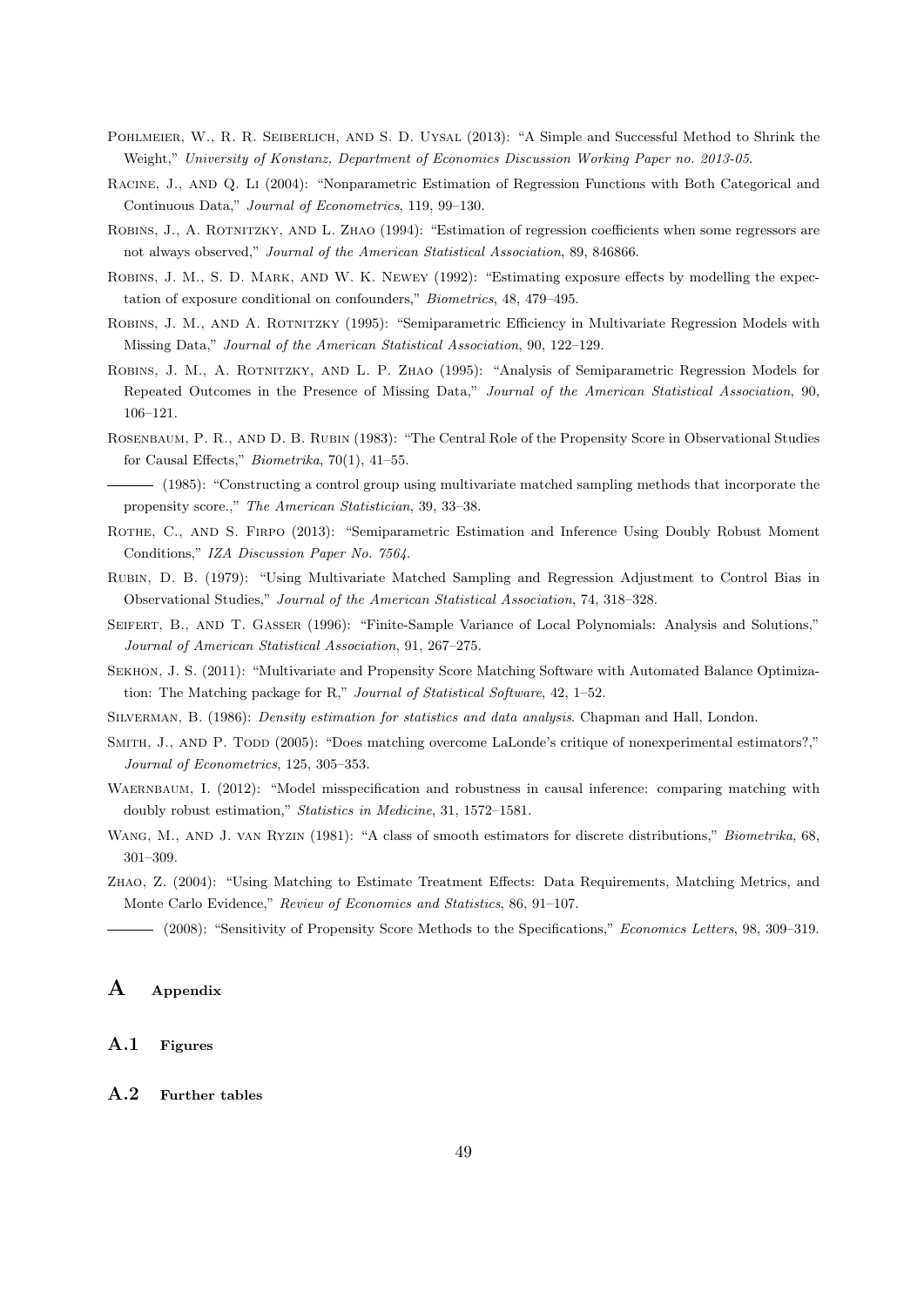

<span id="page-52-0"></span>Figure A.1: Outcome distribution (cumulative months jobseeking betw. months 10 and 36)

<span id="page-52-1"></span>Figure A.2: Propensity score overlap across treatment states in the 'populations'



Note: Propensity score distributions under treatment (solid lines) and non-treatment (dashed lines) in the 'population' used for the simulations, for the treatments 'program participation' (left graph) and 'noncooperative caseworker' (right graph). Results are based on kernel density estimation using a Gaussian kernel, where the Silverman (1986) rule of thumb-based bandwidths for the treated and non-treated groups are 0.009 and 0.014, respectively, in the left graph and 0.008 and 0.020, respectively, in the right graph.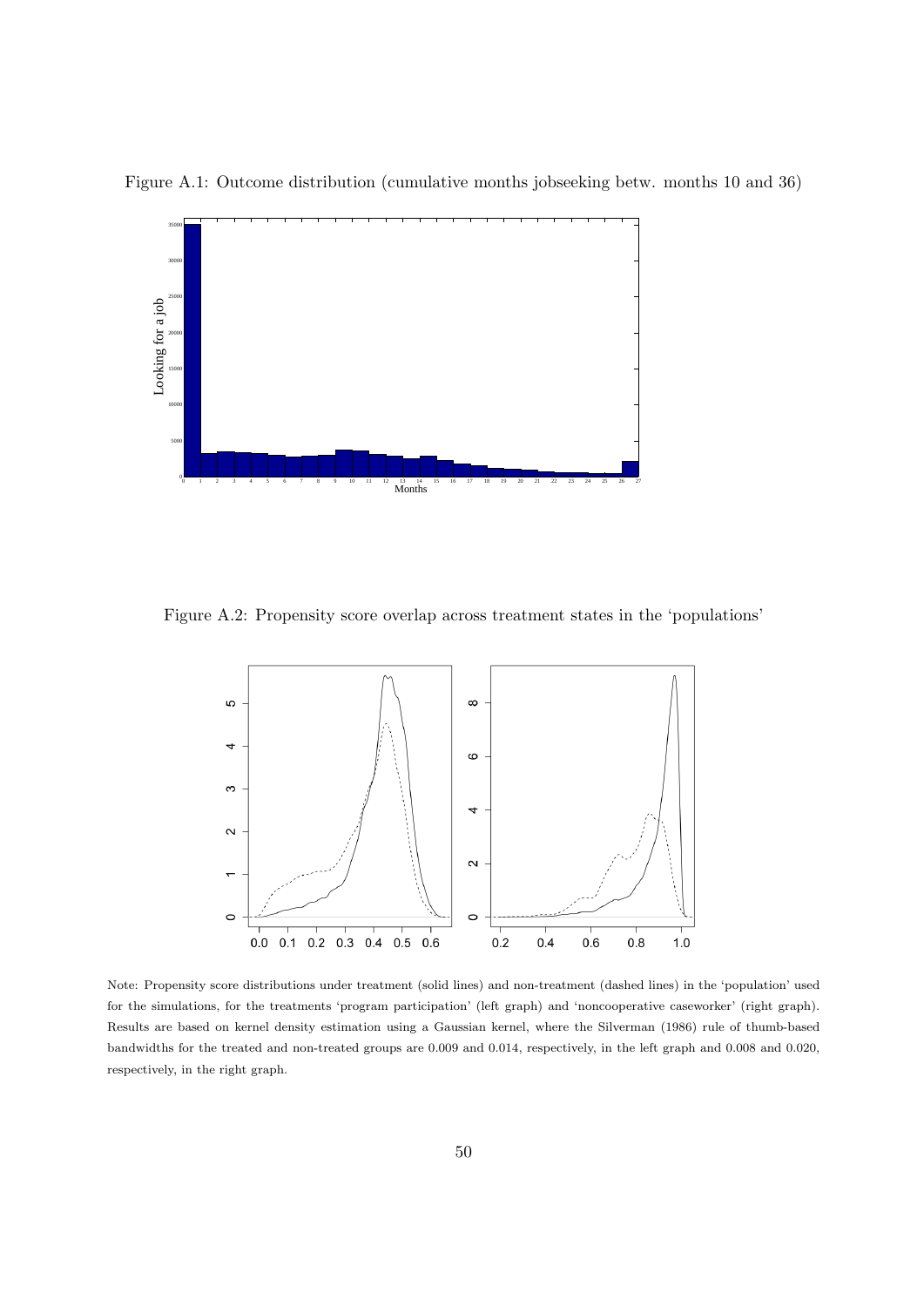<span id="page-53-0"></span>Table A.1: Probit regressions of treatments on covariates in the 'populations' used for the simulations

|                                  | treatment: program participation |       |           |       | treatment: noncooperative caseworker |       |           |       |  |
|----------------------------------|----------------------------------|-------|-----------|-------|--------------------------------------|-------|-----------|-------|--|
|                                  | coef                             | se    | z-val     | p-val | $\mathrm{coef}$                      | se    | z-val     | p-val |  |
| constant                         | $-0.712$                         | 0.036 | $-19.915$ | 0.000 | 0.733                                | 0.058 | 12.632    | 0.000 |  |
| female jobseeker                 | 0.0697                           | 0.012 | 5.837     | 0.000 | $-0.291$                             | 0.022 | $-13.538$ | 0.000 |  |
| foreign mother tongue            | 0.088                            | 0.014 | 6.459     | 0.000 | $-0.252$                             | 0.024 | $-10.665$ | 0.000 |  |
| unskilled                        | 0.092                            | 0.014 | 6.443     | 0.000 | 0.453                                | 0.025 | 18.379    | 0.000 |  |
| semiskilled                      | 0.002                            | 0.015 | 0.156     | 0.876 | 0.185                                | 0.023 | 8.011     | 0.000 |  |
| skilled, no degree               | 0.109                            | 0.026 | 4.192     | 0.000 | 0.582                                | 0.048 | 12.080    | 0.000 |  |
| unemployment spells last 2 years | $-0.258$                         | 0.005 | $-52.513$ | 0.000 | $-0.128$                             | 0.006 | $-20.576$ | 0.000 |  |
| fraction employed last yr        | 0.195                            | 0.021 | 9.436     | 0.000 | 0.023                                | 0.032 | 0.715     | 0.475 |  |
| low employability                | 0.154                            | 0.021 | 7.317     | 0.000 | 0.595                                | 0.035 | 17.152    | 0.000 |  |
| medium employability             | 0.174                            | 0.016 | 10.608    | 0.000 | 0.302                                | 0.023 | 13.199    | 0.000 |  |
| female caseworker                | 0.121                            | 0.012 | 10.172    | 0.000 | $-0.297$                             | 0.021 | $-13.842$ | 0.000 |  |
| caseworker above vocational      | 0.061                            | 0.012 | 5.169     | 0.000 | $-0.182$                             | 0.020 | $-9.037$  | 0.000 |  |
| caseworker higher education      | 0.073                            | 0.014 | 5.239     | 0.000 | $-0.109$                             | 0.023 | $-4.743$  | 0.000 |  |
| cantonal unemployment rate       | 0.041                            | 0.006 | 6.589     | 0.000 | 0.263                                | 0.011 | 23.886    | 0.000 |  |
| French speaking region           | $-0.187$                         | 0.020 | $-9.485$  | 0.000 | $-1.228$                             | 0.030 | $-40.275$ | 0.000 |  |
| French $\times$ female jobseeker | 0.114                            | 0.024 | 4.851     | 0.000 | $-0.136$                             | 0.033 | $-4.149$  | 0.000 |  |
| French $\times$ mother tongue    | $-0.223$                         | 0.025 | $-8.831$  | 0.000 | 0.465                                | 0.036 | 12.819    | 0.000 |  |
| French $\times$ female casew.    | $-0.127$                         | 0.024 | $-5.227$  | 0.000 | 0.375                                | 0.034 | 11.037    | 0.000 |  |

Note: 'coef', 'se', 'z-val', and 'p-val' give the coefficient estimates, standard errors, z-values, and p-values, respectively.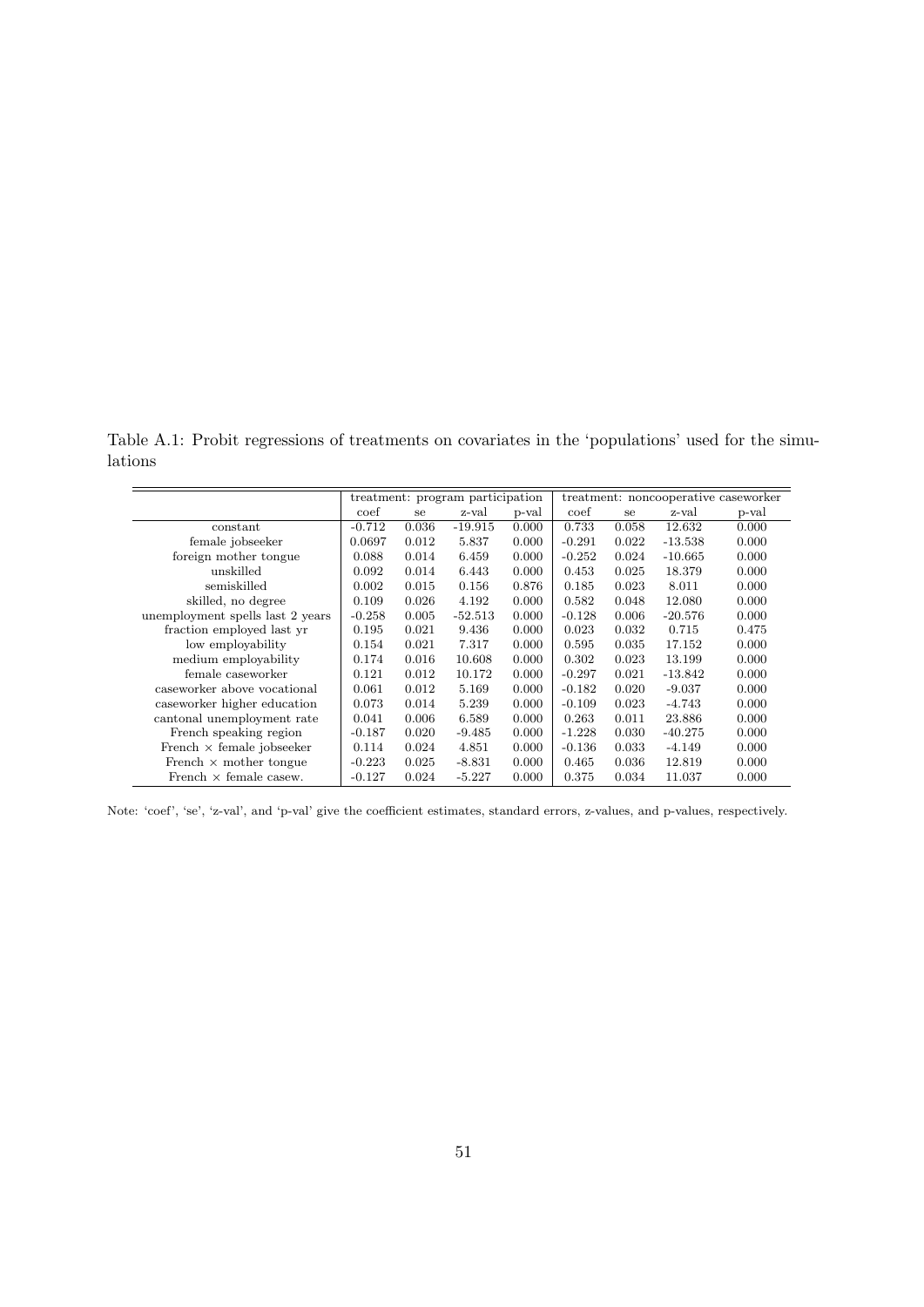Table A.2: Outcome regressions on the covariates conditional on treatment state

<span id="page-54-0"></span>

|                                                         | program participation=1<br>z-val<br>coef |            |                             | program participation=0 |          |            |                             |       |
|---------------------------------------------------------|------------------------------------------|------------|-----------------------------|-------------------------|----------|------------|-----------------------------|-------|
|                                                         |                                          | ${\rm se}$ |                             | p-val                   | coef     | ${\rm se}$ | z-val                       | p-val |
| constant                                                | $-0.990$                                 | 1.161      | $-0.852$                    | 0.394                   | 5.166    | 0.701      | 7.367                       | 0.000 |
| female jobseeker                                        | 3.821                                    | 1.691      | 2.260                       | 0.024                   | $-2.857$ | 1.039      | $-2.750$                    | 0.006 |
| foreign mother tongue                                   | 0.903                                    | 0.118      | 7.678                       | 0.000                   | 1.478    | 0.078      | 18.956                      | 0.000 |
| unskilled                                               | 2.240                                    | 0.167      | 13.398                      | 0.000                   | 1.568    | 0.105      | 14.908                      | 0.000 |
| semiskilled                                             | 2.038                                    | 0.176      | 11.613                      | 0.000                   | 1.319    | 0.107      | 12.282                      | 0.000 |
| skilled, no degree                                      | 1.860                                    | 0.301      | 6.173                       | 0.000                   | 1.515    | 0.191      | 7.945                       | 0.000 |
| unemployment spells last 2 years                        | 0.973                                    | 0.252      | 3.856                       | 0.000                   | 1.196    | 0.124      | 9.641                       | 0.000 |
| unemployment spells last 2 years <sup>2</sup>           | $-0.504$                                 | 0.150      | $-3.360$                    | 0.001                   | $-0.336$ | 0.062      | $-5.382$                    | 0.000 |
| unemployment spells last 2 years <sup>3</sup>           | 0.074                                    | 0.021      | 3.574                       | 0.000                   | 0.029    | 0.007      | 3.917                       | 0.000 |
| frac. employed last yr                                  | 6.744                                    | 0.683      | 9.875                       | 0.000                   | 1.446    | 0.460      | 3.144                       | 0.002 |
| frac. employed last $yr^2$                              | $-4.629$                                 | 0.572      | $-8.098$                    | 0.000                   | $-1.289$ | 0.379      | $-3.397$                    | 0.001 |
| low employability                                       | 1.191                                    | 0.191      | 6.244                       | 0.000                   | 1.456    | 0.118      | 12.342                      | 0.000 |
| medium employability                                    | 0.590                                    | 0.152      | 3.893                       | 0.000                   | 0.727    | 0.092      | 7.899                       | 0.000 |
| female caseworker                                       | $-0.150$                                 | 0.101      | $-1.484$                    | 0.138                   | $-0.289$ | 0.068      | $-4.212$                    | 0.000 |
| caseworker above vocational                             | $-0.079$                                 | 0.104      | $-0.762$                    | 0.446                   | $-0.117$ | 0.067      | -1.737                      | 0.082 |
| caseworker higher education                             | $-0.012$                                 | 0.122      | $-0.095$                    | 0.924                   | $-0.068$ | 0.079      | $-0.861$                    | 0.389 |
| cantonal unemployment rate                              | 2.218                                    | 0.647      | 3.426                       | 0.001                   | $-0.813$ | 0.395      | $-2.056$                    | 0.040 |
| cantonal unemployment rate <sup>2</sup>                 | $-0.254$                                 | 0.089      | $-2.844$                    | 0.004                   | 0.130    | 0.055      | 2.372                       | 0.018 |
| French speaking region                                  | 1.466                                    | 0.187      | 7.855                       | 0.000                   | 1.914    | 0.112      | 17.105                      | 0.000 |
| French $\times$ female jobseeker                        | $-0.036$                                 | 0.227      | $-0.158$                    | 0.875                   | 0.057    | 0.142      | 0.401                       | 0.689 |
| French $\times$ mother tongue                           | $-0.335$                                 | 0.237      | $-1.413$                    | 0.158                   | $-0.285$ | 0.139      | $-2.055$                    | 0.040 |
| French $\times$ female caseworker                       | $-0.168$                                 | 0.222      | $-0.754$                    | 0.451                   | 0.611    | 0.136      | 4.499                       | 0.000 |
| French $\times$ unskilled                               | 0.176                                    | 0.222      | 0.794                       | 0.427                   | 0.394    | 0.145      | 2.718                       | 0.007 |
| French $\times$ semiskilled                             | $-0.257$                                 | 0.253      | $-1.017$                    | 0.309                   | 0.369    | 0.161      | 2.288                       | 0.022 |
| French $\times$ skilled, no degree                      | 0.138                                    | 0.443      | 0.311                       | 0.756                   | 0.464    | 0.293      | 1.582                       | 0.114 |
| French $\times$ cantonal unemployment rate              | $-2.279$                                 | 0.964      | $-2.364$                    | 0.018                   | 1.372    | 0.602      | 2.281                       | 0.023 |
| French $\times$ cantonal unemployment rate <sup>2</sup> | 0.308                                    | 0.133      | 2.322                       | 0.020                   | $-0.167$ | 0.084      | $-1.991$                    | 0.046 |
|                                                         |                                          |            | noncooperative caseworker=1 |                         |          |            | noncooperative caseworker=0 |       |
|                                                         | coef                                     | se         | z-val                       | p-val                   | coef     | se         | z-val                       | p-val |
| constant                                                | 4.083                                    | 0.872      | 4.684                       | 0.000                   | 2.280    | 0.835      | 2.730                       | 0.006 |
| female jobseeker                                        | $-1.608$                                 | 1.275      | $-1.261$                    | 0.207                   | $-0.914$ | 1.241      | $-0.737$                    | 0.461 |
| foreign mother tongue                                   | 1.421                                    | 0.095      | 14.936                      | 0.000                   | 1.255    | 0.090      | 13.988                      | 0.000 |
| unskilled                                               | 1.617                                    | 0.129      | 12.529                      | 0.000                   | 1.897    | 0.124      | 15.306                      | 0.000 |
| semiskilled                                             | 1.437                                    | 0.133      | 10.816                      | 0.000                   | 1.574    | 0.127      | 12.372                      | 0.000 |
| skilled, no degree                                      | 1.700                                    | 0.230      | 7.388                       | 0.000                   | 1.570    | 0.228      | 6.899                       | 0.000 |
| unemployment spells last 2 years                        | 0.901                                    | 0.159      | 5.682                       | 0.000                   | 1.059    | 0.152      | 6.965                       | 0.000 |
| unemployment spells last 2 years <sup>2</sup>           | $-0.223$                                 | 0.081      | $-2.739$                    | 0.006                   | $-0.361$ | 0.078      | $-4.602$                    | 0.000 |
| unemployment spells last 2 years <sup>3</sup>           | 0.018                                    | 0.010      | 1.832                       | 0.067                   | 0.036    | 0.010      | 3.796                       | 0.000 |
| frac. employed last yr                                  | 2.597                                    | 0.560      | 4.634                       | 0.000                   | 3.117    | 0.523      | 5.954                       | 0.000 |
| frac. employed last $yr^2$                              | $-1.987$                                 | 0.464      | $-4.281$                    | 0.000                   | $-2.210$ | 0.434      | $-5.093$                    | 0.000 |
| low employability                                       | 1.305                                    | 0.147      | 8.860                       | 0.000                   | 1.487    | 0.138      | 10.789                      | 0.000 |
| medium employability                                    | 0.637                                    | 0.117      | $5.431\,$                   | 0.000                   | 0.790    | 0.106      | 7.422                       | 0.000 |
| female caseworker                                       | $-0.227$                                 | 0.083      | $-2.727$                    | 0.006                   | $-0.211$ | 0.079      | $-2.684$                    | 0.007 |
| caseworker above vocational                             | $-0.097$                                 | 0.083      | $-1.166$                    | 0.244                   | $-0.085$ | 0.078      | $-1.087$                    | 0.277 |
| caseworker higher education                             | $-0.012$                                 | 0.097      | $-0.124$                    | $\rm 0.901$             | $-0.049$ | 0.092      | $-0.531$                    | 0.595 |
| cantonal unemployment rate                              | -0.136                                   | 0.493      | $-0.277$                    | 0.782                   | 0.475    | 0.467      | 1.017                       | 0.309 |
| cantonal unemployment rate <sup>2</sup>                 | 0.039                                    | 0.068      | 0.566                       | 0.571                   | $-0.030$ | 0.065      | $-0.461$                    | 0.645 |
| French speaking region                                  | 1.573                                    | 0.142      | 11.093                      | 0.000                   | 1.883    | 0.132      | 14.291                      | 0.000 |
| French $\times$ female jobseeker                        | 0.095                                    | 0.178      | 0.535                       | 0.593                   | $-0.033$ | 0.166      | $-0.202$                    | 0.840 |
| French $\times$ mother tongue                           | $-0.279$                                 | 0.178      | $-1.572$                    | 0.116                   | $-0.317$ | 0.162      | $-1.958$                    | 0.050 |
| French $\times$ female caseworker                       | 0.455                                    | 0.175      | 2.601                       | 0.009                   | 0.326    | 0.155      | 2.096                       | 0.036 |
| French $\times$ unskilled                               | 0.270                                    | 0.176      | 1.534                       | 0.125                   | 0.413    | 0.169      | 2.448                       | 0.014 |
| French $\times$ semiskilled                             | 0.154                                    | 0.200      | 0.767                       | 0.443                   | 0.273    | 0.186      | 1.465                       | 0.143 |
| French $\times$ skilled, no degree                      | 0.103                                    | 0.357      | 0.290                       | 0.772                   | 0.554    | 0.339      | 1.636                       | 0.102 |
| French $\times$ cantonal unemployment rate              | 0.626                                    | 0.742      | 0.844                       | 0.399                   | 0.385    | 0.710      | 0.542                       | 0.588 |
| French $\times$ cantonal unemployment rate <sup>2</sup> | $-0.070$                                 | 0.103      | $-0.680$                    | 0.497                   | $-0.039$ | 0.098      | -0.402                      | 0.687 |
|                                                         |                                          |            |                             |                         |          |            |                             |       |

Note: 'coef', 'se', 'z-val', and 'p-val' give the coefficient estimates, standard errors, z-values, and p-values, respectively.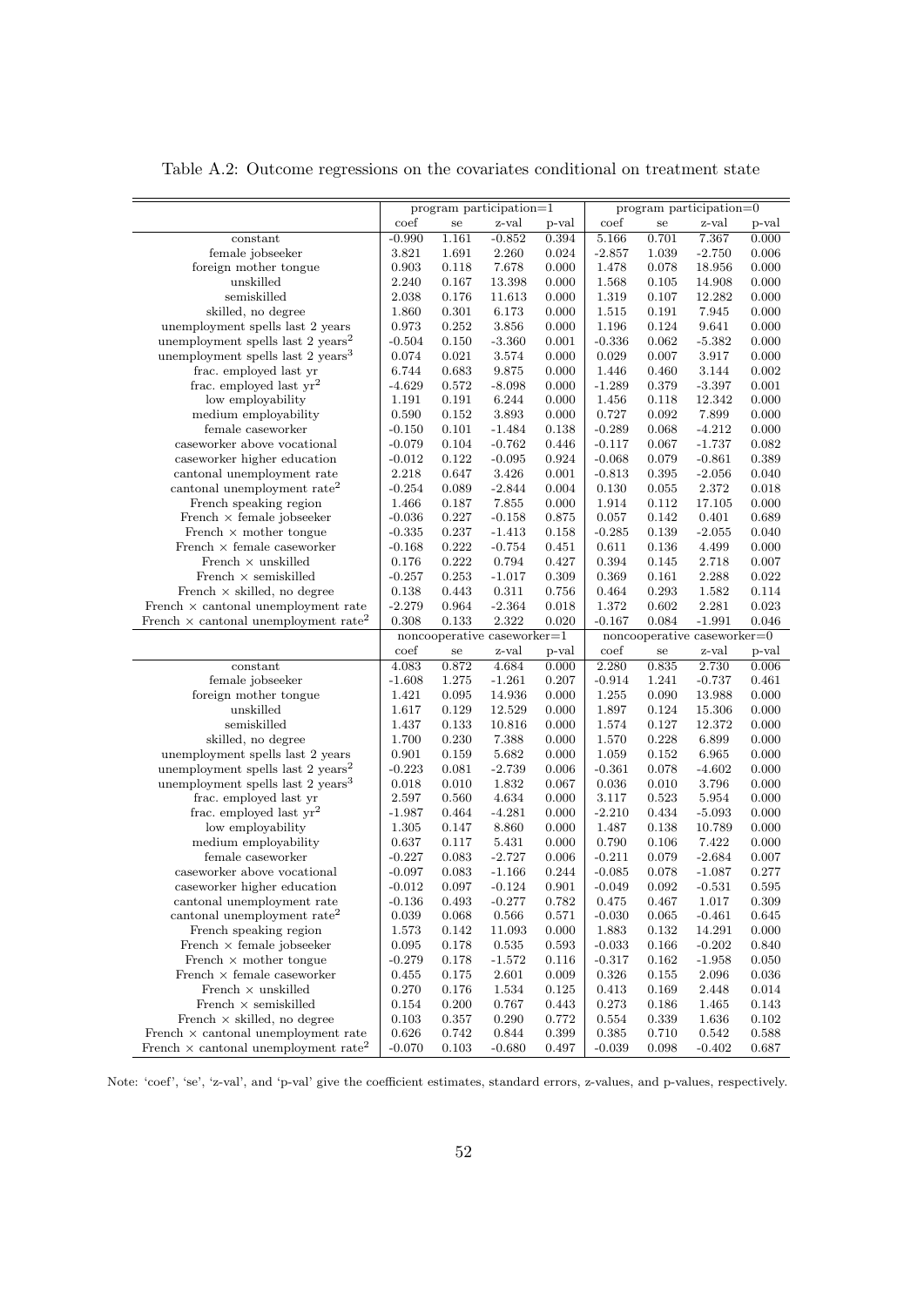<span id="page-55-0"></span>Table A.3: Average number of trimmed obs. under the common support restriction

|                      | overall | $N = 750$ | $N = 3000$ | correct spec. | misspec. | D: program | $D:$ noncoop. caseworker |
|----------------------|---------|-----------|------------|---------------|----------|------------|--------------------------|
| probit-based pscore  | 14.89   | 13.20     | 16.59      | 24.16         | 5.63     | 2.91       | 26.87                    |
| just identified CBPS | 44.09   | 34.28     | 53.89      | 78.76         | 9.41     | 3.77       | 84.40                    |
| overidentified CBPS  | 20.39   | 18.88     | 21.90      | 33.81         | 6.97     | 3.50       | 37.28                    |
| semipara pscore      | 31.50   | 19.87     | 43.13      | 43.44         | 19.55    | 15.19      | 47.80                    |
| nonpara pscore       | 161.44  | 58.72     | 264.15     | 215.20        | 107.68   | 10.19      | 312.69                   |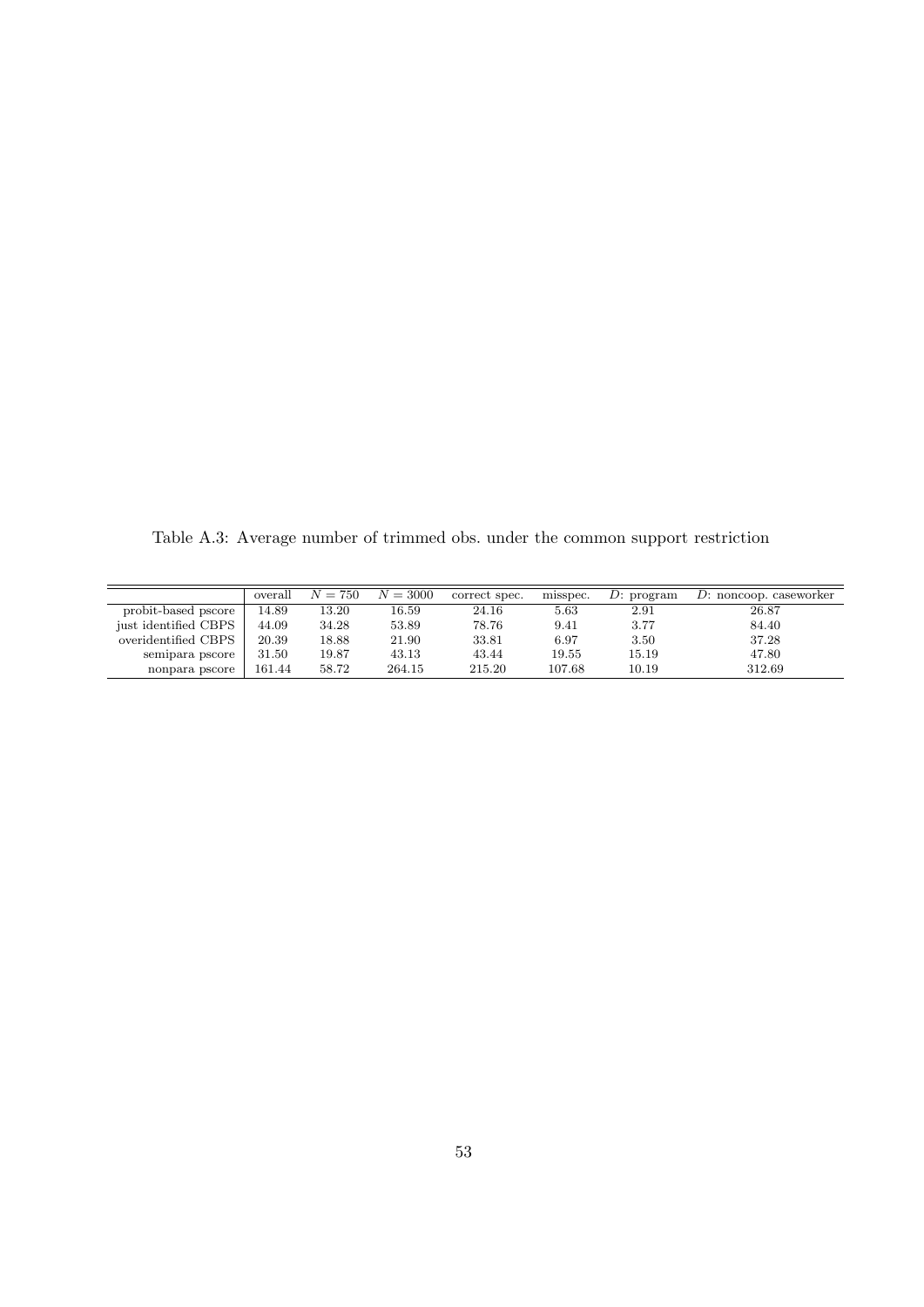<span id="page-56-0"></span>

|                                                     | squared bias | relative difference | rank |
|-----------------------------------------------------|--------------|---------------------|------|
| nonpara regression (crossval bandwidth)             | 0.04         | 0.0                 | 20.1 |
| doubly robust (nonpara; crossval bandwidth)         | 0.06         | 46.1                | 14.4 |
| nonpara regression (undersmoothing)                 | 0.07         | 80.2                | 21.4 |
| doubly robust (nonpara; undersmoothed outcomes)     | 0.08         | 100.3               | 18.8 |
| IPW (nonpara pscore)                                | 0.09         | 123.9               | 33.1 |
| IPW (overidentified CBPS)                           | 0.11         | 176.7               | 23.5 |
| direct 1:5 match                                    | 0.11         | 184.3               | 23.5 |
| direct 1:5 match with bias correction               | 0.11         | 184.3               | 23.2 |
| inverse probability tilting (IPT)                   | 0.12         | 203.0               | 25.9 |
| IPW (semipara pscore)                               | 0.12         | 204.7               | 38.8 |
| kernel match (semipara pscore; oversmooth)          | 0.12         | 207.3               | 34.4 |
| IPW (just identified CBPS)                          | 0.12         | 212.3               | 26.3 |
| entropy balancing (EB)                              | 0.12         | 212.3               | 27.5 |
| doubly robust (just identified CBPS, para outcome)  | 0.12         | 212.3               | 26.8 |
| doubly robust (para pscore and outcome)             | 0.12         | 215.0               | 27.7 |
| kernel match (para pscore; oversmooth)              | 0.12         | 216.4               | 27.6 |
| IPW (para pscore)                                   | 0.13         | 217.7               | 26.9 |
| kernel match (just identified CBPS; oversmooth)     | 0.13         | 218.5               | 28.4 |
| para regression                                     | 0.13         | 218.7               | 31.4 |
| doubly robust (semipara pscore, para outcome)       | 0.13         | 222.9               | 25.7 |
| direct pair match                                   | 0.13         | 236.0               | 32.9 |
| direct pair match with bias correction              | 0.13         | 236.0               | 32.8 |
| genetic match                                       | 0.14         | 244.4               | 31.3 |
| genetic match with bias correction                  | 0.14         | 244.4               | 31.5 |
| kernel match (para pscore; crossval bandw)          | 0.14         | 263.5               | 33.9 |
| kernel match (semipara pscore; crossval bandw)      | 0.14         | 265.5               | 42.5 |
| kernel match (just identified CBPS; undersmooth)    | 0.15         | 278.8               | 40.2 |
| kernel match (just identified CBPS; crossval bandw) | 0.15         | 283.6               | 39.5 |
| kernel match (para pscore; undersmooth)             | 0.15         | 284.0               | 39.3 |
| radius match (semipara pscore; large radius)        | 0.16         | 297.8               | 33.9 |
| radius match (semipara pscore; medium radius)       | 0.16         | 304.0               | 35.6 |
| radius match (semipara pscore; small radius)        | 0.16         | 310.3               | 37.8 |
| radius match (para pscore; large radius)            | 0.16         | 314.2               | 27.8 |
| pair match (nonpara pscore)                         | 0.16         | 315.1               | 39.7 |
| radius match (para pscore; medium radius)           | 0.17         | 322.6               | 29.2 |
| pair match (semipara pscore)                        | 0.17         | 323.8               | 44.5 |
| radius match (para pscore; small radius)            | 0.17         | 330.9               | 31.6 |
| direct radius match                                 | 0.17         | 335.0               | 31.2 |
| direct radius match with bias correction            | 0.17         | 335.0               | 31.2 |
| pair match (para pscore)                            | 0.18         | 353.6               | 35.9 |
| radius match (just identified CBPS; large radius)   | 0.18         | 360.7               | 32.2 |
| radius match (just identified CBPS; medium radius)  | 0.19         | 383.7               | 34.6 |
| radius match (just identified CBPS; small radius)   | 0.19         | 393.8               | 35.9 |
| radius match (nonpara pscore; large radius)         | 0.20         | 396.4               | 36.8 |
| pair match (just identified CBPS)                   | 0.20         | 409.7               | 41.5 |
| radius match (nonpara pscore; medium radius)        | 0.20         | 419.0               | 37.9 |
| radius match (nonpara pscore; small radius)         | 0.21         | 436.8               | 38.4 |
| kernel match (semipara pscore; undersmooth)         | 0.22         | 454.2               | 44.2 |
| kernel match (nonpara pscore; oversmooth)           | 0.22         | 460.2               | 38.1 |
| kernel match (nonpara pscore; crossval bandw)       | 0.38         | 868.0               | 39.4 |
| kernel match (nonpara pscore; undersmooth)          | >1000        | >100000             | 49.2 |

Note: 'squared bias' gives the average squared bias, 'relative difference' is in percent and provides the relative difference to the lowest average squared bias (of the best performing estimator), 'rank' gives the average rank of the estimators across all simulations. All radius matching estimators on the propensity score ('radius m.') include bias correction.